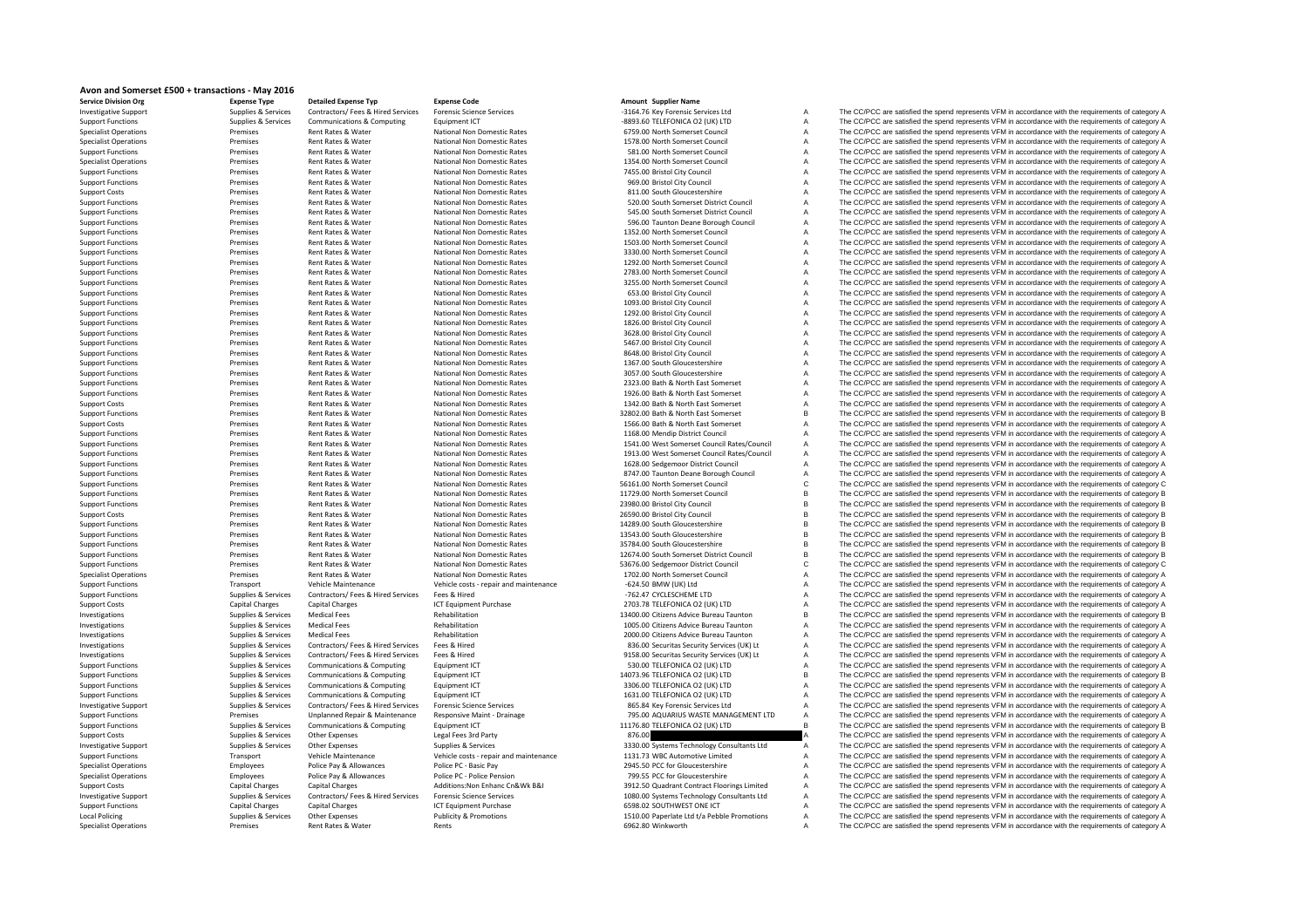**Roads Policing Roads Policing** Roads Policing Roads Policing Roads Policing **Roads Policing Roads Policing Roads Policing Roads Policing** 

Third Party Payments

Support Functions Premises Energy Costs Electricity Electricity Electricity and a SO1.49 British Gas Business (Electricity A The CC/PCC are satisfied the spend represents VFM in accordance with the requirements of category Support Functions Premises Energy Costs Electricity 668.32 British Gas Business (Electricity A The CC/PCC are satisfied the spend represents VFM in accordance with the requirements of category A The CC/PCC are satisfied th Support Functions Premises Energy Costs Electricity Functions and according the spend represents of the spend represents VFM in accordance with the requirements of category A The CC/PCC are satisfied the spend represents V Support Functions Premises Energy Costs Energy Costs Electricity Electricity Electricity Electricity and the SCAL British Gas Business (Electricity and SCAL The CC/PCC are satisfied the spend represents VFM in accordance w Support Functions Premises Energy Costs Energy Costs Electricity Electricity Electricity Business Electricity Business (Electricity and a Support Functions A The CC/PCC are satisfied the spend represents VFM in accordance Specialist Operations Supplies A The CC/PCC are satisfied the spend represents VFM in accordance with the requirements of category A Policing Supplies & Services Equipment Furniture & Materials Equipment entity Equipment 2824.00 Pitney Bowes Ltd A The CC/PCC are satisfied the spend represents VFM in accordance with the requirements of category A Supplie Premises Planned Repair & Maintenance Estates Costs 1360.00 ANTHONY BROOKES SURVEYS LTD A The CC/PCC are satisfied the spend represents VFM in accordance with the requirements of category A Support Functions Supplies & Services Other Expenses Courses Fees Courses Fees Antiquate and the SUPPOS ACC/PCC are satisfied the spend represents VFM in accordance with the requirements of category A The CC/PCC are satisf Support Functions Transport Vehicle Maintenance Vehicle costs - repair and maintenance 592.56 Westerly Bridgwater A The CC/PCC are satisfied the spend represents VFM in accordance with the requirements of category A The CC Support Functions Premises Energy Costs Gas Gas Gas Base Content Costs Computing Casts Gas Base Costs Gas 883.22 CORONA ENERGY RETAIL 4 LTD A The CC/PCC are satisfied the spend represents VFM in accordance with the require Support Functions Supplies & Supplies & Supplies Communications & Computing Equipment ICT Equipment ICT 1633.33 SOUTHWEST ONE ICT B The CC/PCC are satisfied the spend represents VFM in accordance with the requirements of c Support Costs Capital Charges Capital Charges Additions:Non Enhanc Cn&Wk B&I 1845.13 A E Horder (Contracting) Ltd A The CC/PCC are satisfied the spend represents VFM in accordance with the requirements of category A Suppor Equipment ICT **Equipment ICT** SUPPORT COMPUTED SUPPORT COMPUTED A The CC/PCC are satisfied the spend represents VFM in accordance with the requirements of category A a the spend represents VFM in accordance with the requir Support Functions Premises Planned Repair & Maintenance Alterations to Buildings 572.50 N & S Flooring (Bristol) Ltd A The CC/PCC are satisfied the spend represents VFM in accordance with the requirements of category A Support Functions Capital Charges Capital Charges ICT Equipment Purchase 5363.00 Capita Secure Information Solutions A The CC/PCC are satisfied the spend represents VFM in accordance with the requirements of category A Support Functions Supplies & Services Equipment Furniture & Materials Loose Furniture 666.00 Senator International Ltd A The CC/PCC are satisfied the spend represents VFM in accordance with the requirements of category A Support Functions Supplies & Services Equipment Furniture & Materials Loose Furniture Materials Loose Furniture Company of the Stategory A The CC/PCC are satisfied the spend represents VFM in accordance with the requiremen Loose Furniture **A Supplies A Service A COVICE A COVICE A** The CC/PCC are satisfied the spend represents VFM in accordance with the requirements of category A Support Functions Supplies & Services Other Expenses Courses Fees Courses Fees 3180.00 Safeguarding Consultancy Ltd A The CC/PCC are satisfied the spend represents VFM in accordance with the requirements of category A Supp Support Functions Supplies & Services Communications & Computing Equipment ICT Hardware Purch 864.00 Softcat Limited A The CC/PCC are satisfied the spend represents VFM in accordance with the requirements of category A Poplies & Services Equipment Furniture & Materials Equipment Operational A 2970.00 Redspeed International Ltd A The CC/PCC are satisfied the spend represents VFM in accordance with the requirements of category A Suiten Ltd Support Functions Supplies & Services Communications & Computing Equipment ICT Hardware Purch 776.40 Softcat Limited A The CC/PCC are satisfied the spend represents VFM in accordance with the requirements of category A Sup Support Functions Supplies & Services Communications & Computing Equipment ICT Hardware Purch 1489.20 Softcat Limited A The CC/PCC are satisfied the spend represents VFM in accordance with the requirements of category A Th Party Payments Crients Crients Crients Crients Crients Crients Crients Crients Crients Crients Crients Crients Crients Crients Crients Crients Crients Crients Crients Crients Crients Crients Crients Crients Crients Crien Support Costs Supplies & Services Other Expenses Payment of Claims - 3rd Party 2700.00 2700.00 200.00 A The CC/PCC are satisfied the spend represents VFM in accordance with the requirements of category A<br>Support Functions Support Functions Supplies & Services Grants & Subscriptions Subscriptions Subscriptions Subscriptions Subscriptions Subscriptions Subscriptions 720.00 CHIEF POLICE OFFICERS STAFF ASSOCIA A The CC/PCC are satisfied the spe Supplies & Services Grants & Subscriptions Subscriptions Subscriptions Subscriptions Subscriptions Subscriptions Subscriptions Subscriptions Subscriptions Subscriptions Subscriptions and the content of the CC/PCC are satis PCC SUPPLIES CONTRACTORS CONTRACTORS AND SERVICES FEES AND SERVICES THE SERVICES CONTRACTORS OF SERVICES FEES A THE CONTRACTORS OF SPEND THE CONTRACTORS AND SERVICES OF SPEND THE CONTRACTORS OF SPEND THE CONTRACTORS OF SPE Investigative Support Support Support Support Support Support Support Support Support Support Support Support Support Support Support Support Support Support Support Support Support Support Support of the Support of the Su Supplies & Services Subsistence & Conference Accommodation Accommodation Supplies and the COLEC are stravel Ltd A The CC/PCC are satisfied the spend represents VFM in accordance with the requirements of category A Supplies Investigative Support Support Support Support Support Support Medical Fees Pathologists reports Pathologists reports 2780.00 Professor Seth Love A The CC/PCC are satisfied the spend represents VFM in accordance with the re Support Functions Support Functions Employees Indirect Employee Expenses Direct Medical Intervention 6733.15 CARE FIRST A The CC/PCC are satisfied the spend represents VFM in accordance with the requirements of category A Investigative Support Support Support Supportes & Services Contractors/ Fees & Hired Services Forensic Science Services 3774.00 LGC Ltd A The CC/PCC are satisfied the spend represents VFM in accordance with the requirement Specialist Operations Supplies & Supplies & Subsistence & Conference Accommodation Accommodation 578.20 Click Travel Ltd A The CC/PCC are satisfied the spend represents VFM in accordance with the requirements of category A Support Functions Supplies & Services Contractors/ Fees & Hired Services Fees & Hired Services Fees & Hired Services Fees & Hired Services Fees & Hired Services Fees & Hired Services Connectes Connectes States Consumer Ser Investigative Sunnort Cunnities & Services Contractors/ Fees & Hired Sensices Forgetic Science Services Forgetic Services Contractors Contractors Contractors Contractors Contractors Contractors Contractors Contractors Cont Poplies & Services Printing Stationery & Office Exp Postage Protage 3743.97 ROYAL MAIL GROUP LTD A The CC/PCC are satisfied the spend represents VFM in accordance with the requirements of category A Supplies & Services Equ Poplies & Services Equipment Furniture & Materials Equipment Equipment Supplies and the Services Equipment Supplies A The CC/PCC are satisfied the spend represents VFM in accordance with the requirements of category A Supp Support Functions Supplies & Services Contractors/ Fees & Hired Services Fees & Hired 3240.00 Health Management Limited A The CC/PCC are satisfied the spend represents VFM in accordance with the requirements of category A Support Functions Transport Vehicle Maintenance Vehicle costs - repair and maintenance 709.50 Darwin Diesels Ltd A The CC/PCC are satisfied the spend represents VFM in accordance with the requirements of category A Spencha The CC/PCC are satisfied the spend represents VFM in accordance with the requirements of category A Support Functions Supplies & Services Communications & Computing Equipment ICT Software 625.00 Bottomline Technologies Limited A The CC/PCC are satisfied the spend represents VFM in accordance with the requirements of cate Support Functions Transport Vehicle Maintenance Vehicle costs ‐ repair and maintenance 559.00 MOBILE WINDSCREENS LTD A The CC/PCC are satisfied the spend represents VFM in accordance with the requirements of category A Sup Vehicle Costs - repair and maintenance 891.24 CASTROL (UK) LTD A The CC/PCC are satisfied the spend represents VFM in accordance with the requirements of category A<br>Vehicle costs - twise and tubes and tubes and tubes and t Support Functions Transport Vehicle Maintenance Vehicle costs – tyres and tubes 538.20 GOODYEAR DUNLOP TYRES UK LTD A The CC/PCC are satisfied the spend represents VFM in accordance with the requirements of category A Supp Support Functions Transport Vehicle Maintenance Vehicle costs – tyres and tubes 2645.06 GOODYEAR DUNLOP TYRES UK LTD A The CC/PCC are satisfied the spend represents VFM in accordance with the requirements of category A Sup Transport Vehicle Maintenance Vehicle costs - tyres and tubes 1630.22 GOODYEAR DUNLOP TYRES UK LTD A The CC/PCC are satisfied the spend represents VFM in accordance with the requirements of category A Support Functions Transport Vehicle Maintenance Vehicle costs – commissioning 1538.40 Vehicle Livery Solutions Ltd A The CC/PCC are satisfied the spend represents VFM in accordance with the requirements of category A Suppo Subsistence Support Functions Conference & Meeting Expenses 600.00 PCC for Surrey A The CC/PCC are satisfied the spend represents VFM in accordance with the requirements of category A The Cripcos expendient of category A T Poplies & Services Equipment Furniture & Materials Equipment and Culture and A The CC/PCC are satisfied the spend represents VFM in accordance with the requirements of category A Poplies & Services Equipment Furniture & Materials Equipment Equipment Suppliers and Supplies A The CC/PCC are satisfied the spend represents VFM in accordance with the requirements of category A Supplies & Services Equipm Policing Supplies & Services Equipment Furniture & Materials Equipment 7115.65 Redspeed International Ltd A The CC/PCC are satisfied the spend represents VFM in accordance with the requirements of category A Policy Supplies & Services Equipment Eurniture & Materials Equipment 563.23 Pedspeed International Ltd A The CC/PCC are satisfied the spend represents VFM in accordance with the requirements of category A Supplies & Servic Policing Supplies & Services Equipment Furniture & Materials Equipment 6226.20 Redspeed International Ltd A The CC/PCC are satisfied the spend represents VFM in accordance with the requirements of category A Support Costs Capital Charges Capital Charges Other Plant & Equipment **A COLO A Security plc** A The CC/PCC are satisfied the spend represents VFM in accordance with the requirements of category A Support Costs Capital Charges Capital Charges Capital Charges Other Plant & Equipment Charges Other Plant & Equipment Support Costs Capital Charges Capital Charges Other Plant & Equipment Stephent Stephen and the Security Support Costs Supplies & Services Other Expenses Payment of Claims – 3rd Party 2500.00 2500.00 A The CC/PCC are satisfied the spend represents VFM in accordance with the requirements of category A Support Costs Support Cos The CC/PCC are satisfied the spend represents VFM in accordance with the requirements of category A Investigative Support Supplies & Services Communications & Computing Equipment ICT Software 1799.00 VisionMetric Ltd A The CC/PCC are satisfied the spend represents VFM in accordance with the requirements of category A Investigative Support Supplies & Supplies & Services Communications & Computing Equipment ICT Software Equipment ICT Software Support Support A The CC/PCC are satisfied the spend represents VFM in accordance with the requi 8952.60 Bristol Diocesan Board of Finance L A The CC/PCC are satisfied the spend represents VFM in accordance with the requirements of category A<br>2544.00 Systems Technology Consultants Ltd A The CC/PCC are satisfied the sp Investigative Support Support Support Support Support Support Support Support Support Support Support Support Support Support Support Support Support Support Support Support Support Support Support Support Support Support Operational Support Supplies & Services Other Expenses Vet Fees & Supplies Vet Fees & Supplies 1225.09 Golden Valley Veterinary Hospital A The CC/PCC are satisfied the spend represents VFM in accordance with the requiremen Other Expenses Supplies & Services Consultants Consultants Consultants Ltd A The CC/PCC are satisfied the spend represents VFM in accordance with the requirements of category A Contractors/ Fees & Hired Services Forensic S Investigative Support of the COPCC are stated and the could be stated and the comparison of the COPCC are stated the spend of the COPCC are stated the spend represents VFM in accordance with the requirements of category A Support Costs Capital Charges Capital Charges Vehicle Conversions Vehicle Conversions 2007 2012 10738.40 HONDA (UK) B The CC/PCC are satisfied the spend represents VFM in accordance with the requirements of category B Vehi Specialist Operations Premises Rent Rates & Water Water Charges/Sewerages 856.43 Bristol Wessex Billing Service Ltd A The CC/PCC are satisfied the spend represents VFM in accordance with the requirements of category A Specialist Operations Specialist Operations Premises Premises Energy Costs Electricity Electricity Electricity Electricity Electricity Electricity Electricity and the spend are and the spend represents VFM in accordance wi Supplies & Supplies & Supplies & Communications & Computing Equipment ICT Repairs & Maintenance 1308.89 SOFTWARE BOX LTD A The CC/PCC are satisfied the spend represents VFM in accordance with the requirements of category A Supplies & Supplies & Supplies & Communications & Computing Equip ICT - Telephones/pagers 733.92 Vodafone Corporate Limited A The CC/PCC are satisfied the spend represents VFM in accordance with the requirements of categor Support Functions Capital Charges Capital Charges Other Plant & Equipment 10000.00 Vysionics B The CC/PCC are satisfied the spend represents VFM in accordance with the requirements of category B Support Functions Third Party Payments Other Agencies Contract Payment 782.65 Southwest One Unitary Charge A The CC/PCC are satisfied the spend represents VFM in accordance with the requirements of category A Support Functions Support Functions Support Courses Courses Courses Fees 687.50 BPP PROFESSIONAL EDUCATION A The CC/PCC are satisfied the spend represents VFM in accordance with the requirements of category A Operational Support Supplies & Services Other Expenses Courses Fees Courses Fees 1770.00 Matrix Vocational Associates Ltd A The CC/PCC are satisfied the spend represents VFM in accordance with the requirements of category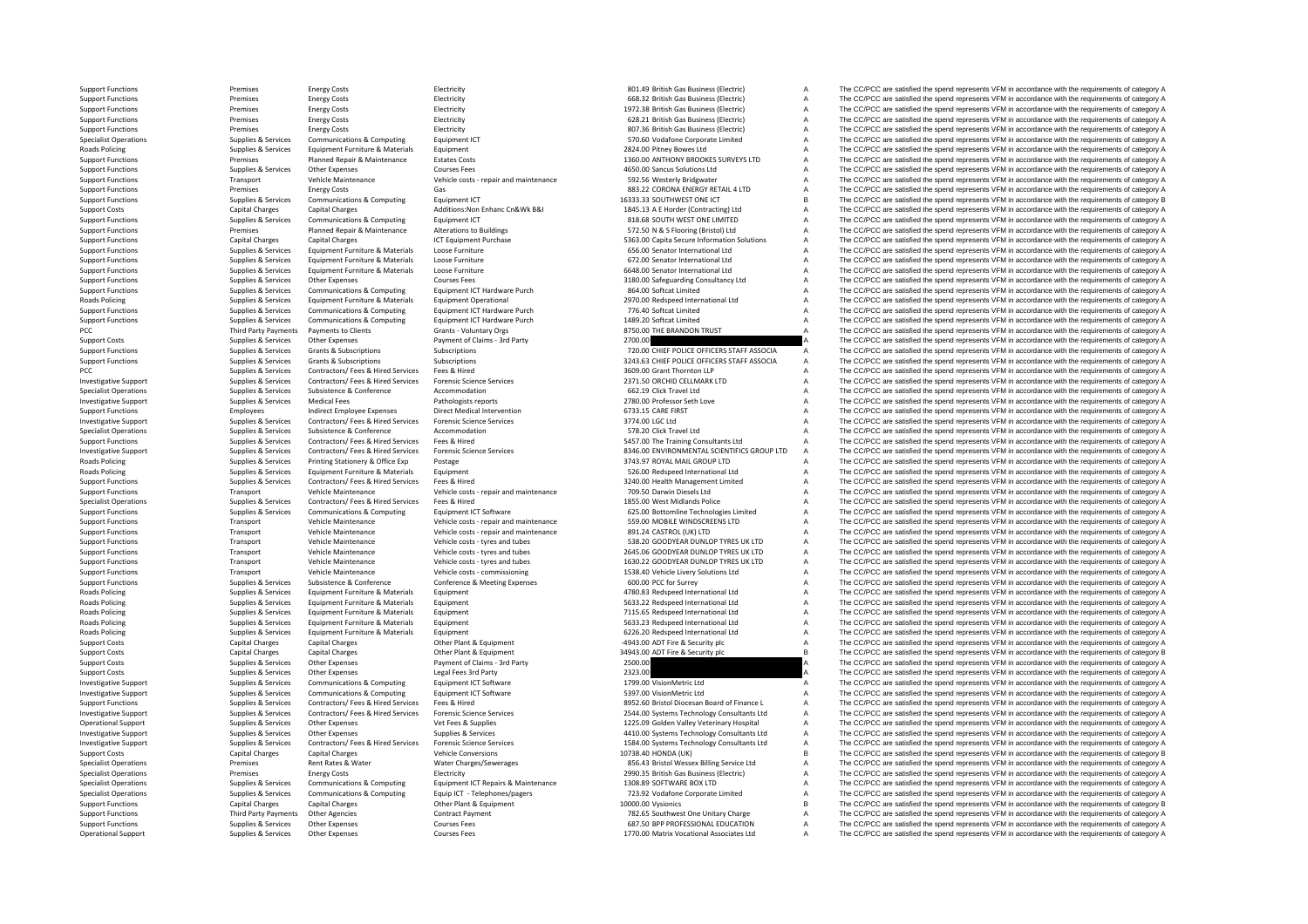**Roads Policing** Local Policing **Local Policing** 

Support Functions Transport Vehicle Allowances Travel fares Travel fares S60.00 Riverside Taxis Ltd A The CC/PCC are satisfied the spend represents VFM in accordance with the requirements of category A

Support Costs Supplies & Services Equipment Furniture & Materials Equipment - Consumables 1186.00 Artworks Solutions Ltd A The CC/PCC are satisfied the spend represents VFM in accordance with the requirements of category A Support Costs Supplies & Services Contractors/ Fees & Hired Services Fees & Hired Services Fees & Hired Services Fees & Hired Services Fees & Hired Services Fees & Hired Services Fees & Hired Services Fees & Hired Services Support Costs Supplies & Services Contractors/ Fees & Hired Services Fees & Hired Services Fees & Hired 850.00 INJENUITY LTD A The CC/PCC are satisfied the spend represents VFM in accordance with the requirements of catego Investigations Supplies & Supplies & Services Equipment Furniture & Materials Equipment Repairs & Maintenance 733.26 Novatech Limited A The CC/PCC are satisfied the spend represents VFM in accordance with the requirements Supplies & Services Contractors/Fees & Hired Services Forensic Science Services envices envices contractors/Fees Alized Services construction & Conversion Fees and the CONCOS Consultants Ltd A The CC/PCC are satisfied the Support Costs Capital Charges Capital Charges Construction & Conversion Fees 640.93 Kendall Kingscott Ltd A The CC/PCC are satisfied the spend represents VFM in accordance with the requirements of category A Support Costs Capital Charges Capital Charges Vehicles Vehicles Vehicles 23248.72 Volkswagen Group UK Ltd Vehicles B The CC/PCC are satisfied the spend represents VFM in accordance with the requirements of category B Suppo Support Functions Support Functions Computing Equipment ICT Software 6038.40 IBM (United Kingdom) Ltd A The CC/PCC are satisfied the spend represents VFM in accordance with the requirements of category A The Critical II A Support Functions Supplies & Services Equipment Furniture & Materials Equipment Operational 700.00 Btac Bristol Ltd A The CC/PCC are satisfied the spend represents VFM in accordance with the requirements of category A Supp Support Functions Premises Energy Costs Electricity Electricity Electricity Electricity and the ST.33 British Gas Business (Electricity A The CC/PCC are satisfied the spend represents VFM in accordance with the requirement Support Functions Premises Energy Costs Energy Costs Electricity 2495.03 British Gas Business (Electric) A The CC/PCC are satisfied the spend represents VFM in accordance with the requirements of category A Support Functions Premises Energy Costs Electricity Electricity Electricity Electricity and the Support Electricity and the COVEC are satisfied the spend represents VFM in accordance with the requirements of category A Sup Support Functions Premises Energy Costs Energy Costs Electricity Electricity Electricity Electricity Electricity and the spend of the CC/PCC are satisfied the spend represents VFM in accordance with the requirements of cat The CC/PCC are satisfied the spend represents VFM in accordance with the requirements of category A Support Functions Supplies & Services Communications & Computing Fouldment ICT Repairs & Maintenance 2200.00 Recipero Ltd A The CC/PCC are satisfied the spend represents VFM in accordance with the requirements of category Support Functions Premises Unplanned Repair & Maintenance Responsive Maint ‐ Fences or Boundaries 5950.00 A The CC/PCC are satisfied the spend represents VFM in accordance with the requirements of category A Support Costs Capital Charges Capital Charges Other Plant & Equipment 603.60 Commercial Transfer Limited A The CC/PCC are satisfied the spend represents VFM in accordance with the requirements of category A Investigations Premises Unplanned Repair & Maintenance Responsive Maint - Electrical 731.76 Cablecom Networking Ltd A The CC/PCC are satisfied the spend represents VFM in accordance with the requirements of category A Supp Support Functions Planned Repair & Maintenance Grounds Maintenance School and the Support of the Support Function Deane Borough Council A The CC/PCC are satisfied the spend represents VFM in accordance with the requirement Support Functions Premises Planned Repair & Maintenance Grounds Maintenance 983.33 Taunton Deane Borough Council A The CC/PCC are satisfied the spend represents VFM in accordance with the requirements of category A Support Support Functions Premises Planned Repair & Maintenance Grounds Maintenance 667.03 Taunton Deane Borough Council A The CC/PCC are satisfied the spend represents VFM in accordance with the requirements of category A Support Support Functions Premises Planned Repair & Maintenance Grounds Maintenance Transformance 719.06 Taunton Deane Borough Council A The CC/PCC are satisfied the spend represents VFM in accordance with the requirements of cate Support Functions Supplies & Services Contractors/ Fees & Hired Services Professional Fees **Professional Fees** 756.00 FCO Services A The CC/PCC are satisfied the spend represents VFM in accordance with the requirements of Support Functions Supplies & Services Contractors/ Fees & Hired Services Professional Fees Professional Fees 1638.00 FCO Services A The CC/PCC are satisfied the spend represents VFM in accordance with the requirements of c The CC/PCC are satisfied the spend represents VFM in accordance with the requirements of category A Support Functions Transport Vehicle Allowances Cycle costs Cycle costs Cycle costs 570.00 Vehicle Livery Solutions Ltd A The CC/PCC are satisfied the spend represents VFM in accordance with the requirements of category A S Support Functions Supplies & Services Other Expenses Courses Fees Courses Fees Support Function Support Function and The CC/PCC are satisfied the spend represents VFM in accordance with the requirements of category A Suppo Premises Planned Repair & Maintenance Planned Maint-Internal Decoration 1760.00 N & S Flooring (Bristol) Ltd A The CC/PCC are satisfied the spend represents VFM in accordance with the requirements of category A PCC Supplies Services Contractors/ Fees Hired Services Fees & Hired Services Fees & Hired Services Fees & Hired Services Fees & Hired Services Fees & Hired Services Fees & Hired Services Fees & Hired Services Fees & Hired Specialist Operations Supplies & Supplies & Services Contractors/ Fees & Hired Services Fees & Hired 813.80 PCC for Devon & Cornwall A The CC/PCC are satisfied the spend represents VFM in accordance with the requirements o Supplies & Services Other Expenses Legal Fees 3rd Party 2010 792.00 The CC/PCC are satisfied the spend represents VFM in accordance with the requirements of category A<br>Supplies & Services Contractors/ Fees & Hired Services Investigative Support Support Supporter Supporter Supporter Supporter Supporter Supporter Support Supporter Supporter Supporter Supporter Support Supporter Support Support Support Support Support Support Support Support Su Investigative Support Support Supplies & Services Contractors/ Fees & Hired Services Forensic Science Services contractors/ Fees & Hired Services Forensic Science Services 7814.08 Kev Forensic Services Ltd A The CC/PCC are Investigative Support Support Supporte Supporter Supporter Contractors/ Fees & Hired Services Forensic Science Services on 2005.20 Key Forensic Services Ltd A The CC/PCC are satisfied the spend represents VFM in accordance Specialist Operations Supplies & Supplies & Services Communications & Computing Telephone Calls Telephone Calls 1197.31 Vodafone Corporate Limited A The CC/PCC are satisfied the spend represents VFM in accordance with the Support Costs Supplies & Services Other Expenses Payment of Claims - 3rd Party 500.00 A The CC/PCC are satisfied the spend represents VFM in accordance with the requirements of category A Support Costs Support Costs Suppor Support Functions Supplies Services Communications & Computing Faulthment ICT 26453.64 SOUTHWEST ONE ICT B The CC/PCC are satisfied the spend represents VFM in accordance with the requirements of category B Support Premises Planned Repair & Maintenance Grounds Maintenance Grounds Maintenance 680.00 Category A The CC/PCC are satisfied the spend represents VFM in accordance with the requirements of category A Support Functions Support Functions Supplies & Services Contractors/ Fees & Hired Services Professional Fees 1400.00 Kendall Kingscott Ltd A The CC/PCC are satisfied the spend represents VFM in accordance with the requirements of category A Investigative Sunnort Sunning & Services Contractors/ Fees & Hired Services Forensic Science Services Forensic Science Services 2186.00 ORCHID CELLMARK LTD A The CC/PCC are satisfied the spend represents VFM in accordance Third Party Payments Other Local Authorities or Forces Contributions to Other Forces Subsequentions to the Topology A The CC/PCC are satisfied the spend represents VFM in accordance with the requirements of category A<br>The Premises Unplanned Repair & Maintenance Responsive Maint - Floor or Stairs 585.00 N & S Flooring (Bristol) Ltd A The CC/PCC are satisfied the spend represents VFM in accordance with the requirements of category A Supplies & Supplies & Substance & Conference Conference Conference America Conference America Conference America Conference Conference America Conference and Medical Conference and the CONSTANDUM Cricket Club Ltd America T Support Costs Capital Charges Capital Charges Construction & Conversion Works 78377.74 EMMDEE Building Services Ltd C The CC/PCC are satisfied the spend represents VFM in accordance with the requirements of category C<br>Inve Other Local Authorities or Forces Agency Payments - OLAs Category A 3265.83 National Offender Managemengt Servi<br>Planned Repair & Maintenance Planned Maint - External works 552.50 AVON ROAD MARK LTD A The CC/PCC are satisfi Support Functions Premises Premises Planned Repair & Maintenance Planned Maint - External works 552.50 AVON ROAD MARK LTD A The CC/PCC are satisfied the spend represents VFM in accordance with the requirements of category Support Functions Supplies & Services Contractors/ Fees & Hired Services Fees & Hired Hired Fees & Hired Fees & Hired Fees & Hired Fees & Hired Meeting Presents A The CC/PCC are satisfied the spend represents VFM in accord Popiles & Services Subsistence & Conference & Conference & Meeting Expenses 1763.70 DILLINGTON HOUSE A The CC/PCC are satisfied the spend represents VFM in accordance with the requirements of category A The Cripcia are str Support Functions Premises Planned Repair & Maintenance Servicing - Electrical 1461.28 Uninterruptible Power Supplies Ltd A The CC/PCC are satisfied the spend represents VFM in accordance with the requirements of category Planned Repair & Maintenance Premises Costs Costs Costs Costs 2001 Companies Costs 3843.79 Uninterruptible Power Supplies Ltd A The CC/PCC are satisfied the spend represents VFM in accordance with the requirements of categ Support Functions Premises Planned Repair & Maintenance Servicing - Electrical 830.78 Uninterruptible Power Supplies Ltd A The CC/PCC are satisfied the spend represents VFM in accordance with the requirements of category A Support Functions Premises Planned Repair & Maintenance Servicing - Electrical 3758.53 Uninterruptible Power Supplies Ltd A The CC/PCC are satisfied the spend represents VFM in accordance with the requirements of category Support Functions Premises Planned Repair & Maintenance Servicing - Electrical 2710.92 Uninterruptible Power Supplies Ltd A The CC/PCC are satisfied the spend represents VFM in accordance with the requirements of category Support Functions Premises Planned Repair & Maintenance Servicing - Electrical 4723.13 Uninterruptible Power Supplies Ltd A The CC/PCC are satisfied the spend represents VFM in accordance with the requirements of category Support Functions Premises Planned Repair & Maintenance Servicing - Electrical Servicing - Electrical 3984.54 Uninterruptible Power Supplies Ltd A The CC/PCC are satisfied the spend represents VFM in accordance with the re Subsistence & Conference Conference & Meeting Expenses 1032.75 Somerset County Cricket Club Ltd A The CC/PCC are satisfied the spend represents VFM in accordance with the requirements of category A Support Functions Premises Energy Costs Energy Costs Electricity Electricity Electricity Electricity Electricity Electricity Electricity and the span and the spend of the CO/PCC are satisfied the spend represents VFM in ac Support Functions Premises Planned Repair & Maintenance Servicing - Electrical 1097.22 NETWORK SECURITY SYSTEMS EUROPE (UK A The CC/PCC are satisfied the spend represents VFM in accordance with the requirements of category Support Functions Planned Repair & Maintenance Servicing - Electrical 1097.22 NETWORK SECURITY SYSTEMS EUROPE (UK A The CC/PCC are satisfied the spend represents VFM in accordance with the requirements of category A the Cr Support Functions Premises Planned Repair & Maintenance Servicing - Electrical 1097.23 NETWORK SECURITY SYSTEMS EUROPE (UK A The CC/PCC are satisfied the spend represents VFM in accordance with the requirements of category Support Functions Premises Planned Repair & Maintenance Servicing - Electrical 1097.23 NETWORK SECURITY SYSTEMS EUROPE (UK A The CC/PCC are satisfied the spend represents VFM in accordance with the requirements of category Support Functions Premises Premises Premises Planned Repair of Electrical 1097.22 NETWORK SECURITY SYSTEMS EUROPE (UK A The CC/PCC are satisfied the spend represents VFM in accordance with the requirements of category A Th Support Functions Premises Planned Repair & Maintenance Servicing - Electrical 1097.22 NETWORK SECURITY SYSTEMS EUROPE (UK A The CC/PCC are satisfied the spend represents VFM in accordance with the requirements of category Support Functions Premises Planned Repair & Maintenance Servicing - Electrical 1097.22 NETWORK SECURITY SYSTEMS EUROPE (UK A The CC/PCC are satisfied the spend represents VFM in accordance with the requirements of category Planned Repair & Maintenance Servicing - Electrical 1097.22 NETWORK SECURITY SYSTEMS EUROPE (UK A The CC/PCC are satisfied the spend represents VFM in accordance with the requirements of category A<br>Planned Repair & Mainte Support Functions Premises Planned Repair & Maintenance Servicing - Electrical 1097.22 NETWORK SECURITY SYSTEMS EUROPE (UK A The CC/PCC are satisfied the spend represents VFM in accordance with the requirements of category Support Functions Transport Vehicle Maintenance Vehicle costs - fuel 25311.39 Arval UK Ltd B The CC/PCC are satisfied the spend represents VFM in accordance with the requirements of category B<br>Support Functions and the pro Support Functions Premises Rent Rates & Water Rents 2959.88 Glidefern Property Management Ltd A The CC/PCC are satisfied the spend represents VFM in accordance with the requirements of category A Support Functions Premises Energy Costs Electricity Electricity Electricity and the Support Energy A The CC/PCC are satisfied the spend represents VFM in accordance with the requirements of category A Support Functions Premises Energy Costs Electricity Electricity 2087.93 British Gas Business (Flectricity A The CC/PCC are satisfied the spend represents VFM in accordance with the requirements of category A Support Functions Premises Rent Rates & Water Rents Rents Rents Rents Rents Rents Rents 2550.00 LANDMARC RE MOD (WALES) A The CC/PCC are satisfied the spend represents VFM in accordance with the requirements of category A<br> Support Functions Premises Planned Repair & Maintenance Alterations to Buildings 1036.35 N & S Flooring (Bristol) Ltd A The CC/PCC are satisfied the spend represents VFM in accordance with the requirements of category A Su Support Functions Supplies & Services Equipment Furniture & Materials Equipment Operational Equipment Operational 1438.00 AV PARTS MASTERCOUK A The CC/PCC are satisfied the spend represents VFM in accordance with the requi Support Functions Support Support Courses Courses Courses Courses Fees 3800.00 DENISE NATHAN CONSULTANCY LTD A The CC/PCC are satisfied the spend represents VFM in accordance with the requirements of category A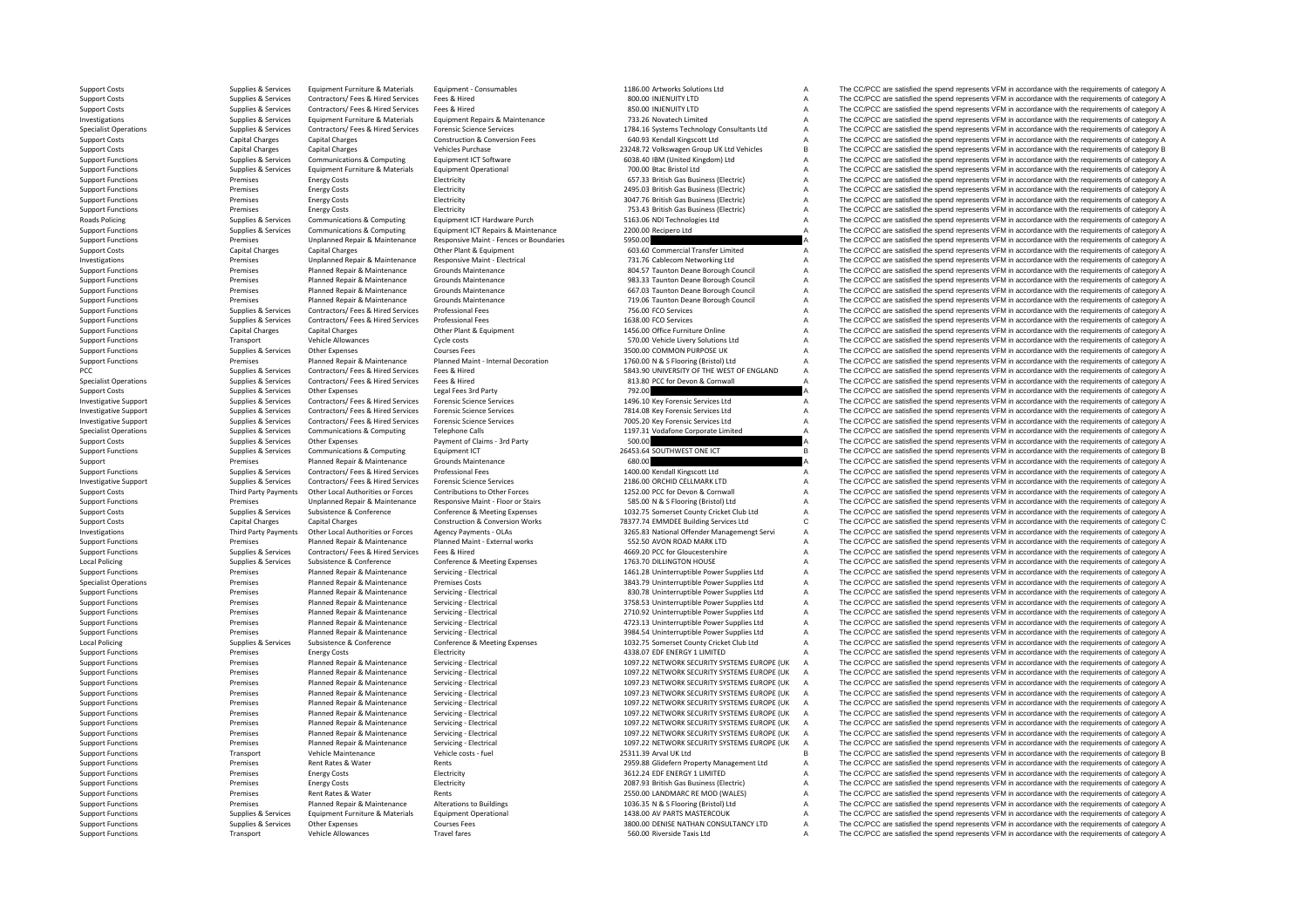Criminal JusticeLocal **Dollcing** Criminal Justice**Roads Policing** 

Support Functions Transport Vehicle Maintenance Vehicle costs - tyres and tubes 585.60 GOODYEAR DUNLOP TYRES UK LTD A The CC/PCC are satisfied the spend represents VFM in accordance with the requirements of category A

Support Functions Premises Rent Rates & Water Landlords Service Charge 6898.79 SOUTH SOMERSET DISTRICT COUNCIL A The CC/PCC are satisfied the spend represents VFM in accordance with the requirements of category A<br>Support C Support Costs Capital Charges Capital Charges Capital Charges Construction & Conversion Fees 1350.00 BUCKLEY-LEWIS PARTNERSHIP LTD A The CC/PCC are satisfied the spend represents VFM in accordance with the requirements of Specialist Operations Premises Planned Repair & Maintenance Premises Costs 2780.61 Uninterruptible Power Supplies Ltd A The CC/PCC are satisfied the spend represents VFM in accordance with the requirements of category A Th Support Costs Supplies & Services Equipment Furniture & Materials Equipment Operational Equipment Operational 1950.00 Fisher Scientific UK Ltd A The CC/PCC are satisfied the spend represents VFM in accordance with the requ Supplies & Services Other Expenses Courses Fees Courses Fees and Courses Fees and Supplies Courses Courses Fees 810.00 CITY & GUILDS A The CC/PCC are satisfied the spend represents VFM in accordance with the requirements o C The CC/PCC are satisfied the spend represents VFM in accordance with the requirements of category C Support Functions Support Functions and the equirements of category A The COPCC are satisfied the spend represents VFM in accordance with the requirements of category A The COPCC are satisfied the spend represents VFM in a Staffing Agency Support Costs Employees Police Staff Pay Allowances Police States Allowances States States Agency 10648.92 Matrix SCM Ltd B The CC/PCC are satisfied the spend represents VFM in accordance with the requireme Support Functions Capital Charges Capital Charges Capital Charges Other Plant & Equipment 28841.60 TEMPLESTOCK LIMITED B The CC/PCC are satisfied the spend represents VFM in accordance with the requirements of category B C Support Costs Capital Charges Capital Charges Construction & Conversion Works 3486.00 DANCO A The CC/PCC are satisfied the spend represents VFM in accordance with the requirements of category A the CC/PCC are satisfied the Folicing Stationery British Supplies Computer Contract Contract Contract Contract Contract Contract Contract Contract Contract Contract Contract Contract Contract Contract Contract Contract Contract Contract Contract Contr Support Functions Transport Vehicle Maintenance Vehicle costs ‐ repair and maintenance 757.32 TrustFirstParts A The CC/PCC are satisfied the spend represents VFM in accordance with the requirements of category A Support Fu Support Functions Transport Vehicle Maintenance Vehicle costs - repair and maintenance 519.14 TrustFirstParts A The CC/PCC are satisfied the spend represents VFM in accordance with the requirements of category A Support Fu The CC/PCC are satisfied the spend represents VFM in accordance with the requirements of category A Support Functions Supplies & Supplies & Services Other Expenses Licences & Orders Licences & Orders 2205.50 Liftshare.com Ltd A The CC/PCC are satisfied the spend represents VFM in accordance with the requirements of categ Specialist Operations Supplies & Services Communications & Computing Equipment ICT 16787.50 SOUTHWEST ONE ICT B The CC/PCC are satisfied the spend represents VFM in accordance with the requirements of category B Arrangements Supplies & Services Equipment Equipment Equipment Equipment Equipment Equipment Equipment Equipment Equipment and the spend of the COPC are satisfied the spend represents VFM in accordance with the requirement Support Functions Supplies & Supplies & Services Communications & Computing Equipment ICT Software 1240.00 AI TRAINING SERVICES LTD A The CC/PCC are satisfied the spend represents VFM in accordance with the requirements of Third Party Payments Other Agencies Contract Payment Contract Payment 2001 Contract Payment 3112.31 Southwest One Unitary Charge A The CC/PCC are satisfied the spend represents VFM in accordance with the requirements of ca Support Costs Capital Charges Capital Charges Construction & Conversion Works 136147.18 EMMDEE Building Services Ltd C The CC/PCC are satisfied the spend represents VFM in accordance with the requirements of category C Support Functions Transport Vehicle Maintenance Vehicle costs ‐ repair and maintenance 3496.48 Hall's Electrical Ltd A The CC/PCC are satisfied the spend represents VFM in accordance with the requirements of category A Support Functions Premises Rent Rates & Water Water Water Charges/Sewerages 829.33 Bristol Wessex Billing Service Ltd A The CC/PCC are satisfied the spend represents VFM in accordance with the requirements of category A Investigative Support Support Support Support Support Support Support Support Support Support Support Support<br>Transport Vehicle Maintenance Vehicle Costs - repair and maintenance 589.14 TrustFirstParts Support Public COPCC Support Functions Transport Vehicle Maintenance Vehicle costs ‐ repair and maintenance 589.14 TrustFirstParts A The CC/PCC are satisfied the spend represents VFM in accordance with the requirements of category A Support Fu Support Transport Functions Transport Transport Maintenance COVEC are satisfied the spend represents VFM in accordance with the requirements of category A Investigations Supplies & Services Equipment Furniture & Materials Equipment Operational 1085.28 Online Security Products A The CC/PCC are satisfied the spend represents VFM in accordance with the requirements of category Investigations Supplies & Services Equipment Furniture & Materials Equipment Operational 1085.28 Online Security Products A The CC/PCC are satisfied the spend represents VFM in accordance with the requirements of category Support Functions Transport Functions Transport Transport Vehicle Maintenance Vehicle Maintenance With the requirements of category A The CC/PCC are satisfied the spend represents VFM in accordance with the requirements of Support Transport Vehicle Maintenance Vehicle Maintenance Vehicle costs and maintenance 910.60 BMM (UK) Ltd A The CC/PCC are satisfied the spend represents VFM in accordance with the requirements of category A The CC/PCC a Support Functions Transport Vehicle Maintenance Vehicle Costs - repair and maintenance 770.10 BMW (UK) Ltd A The CC/PCC are satisfied the spend represents VFM in accordance with the requirements of category A Support Funct Support Functions Transport Vehicle Maintenance Vehicle costs - repair and maintenance 2656.42 Dick Lovett Ltd A The CC/PCC are satisfied the spend represents VFM in accordance with the requirements of category A Support F Transport Vehicle Maintenance Vehicle costs - repair and maintenance 756.43 TrustFirstParts A The CC/PCC are satisfied the spend represents VFM in accordance with the requirements of category A Support Functions Premises Planned Repair & Maintenance CCTV 914.36 Sovereign Fire & Security Ltd A The CC/PCC are satisfied the spend represents VFM in accordance with the requirements of category A Support Functions Prem Premises Unplanned Repair & Maintenance Responsive Maint - Floor or Stairs 3727.86 N & S Flooring (Bristol) Ltd A The CC/PCC are satisfied the spend represents VFM in accordance with the requirements of category A Support Functions Supplies & Services Contractors/ Fees & Hired Services Professional Fees Microsoftes And and the Support Functions and the CO/PCC are satisfied the spend represents VFM in accordance with the requirements Support Functions Cleaning Cleaning & Domestic Supplies Cleaning Charges 23466.17 Sodexo Limited B The CC/PCC are satisfied the spend represents VFM in accordance with the requirements of category B Support Costs Capital Charges Capital Charges Additions:Non Enhanc Cn&Wk B&I 18050.00 Space Engineering Services Ltd B The CC/PCC are satisfied the spend represents VFM in accordance with the requirements of category B Supplies & Services Contractors/ Fees & Hired Services Professional Fees and a contactors/ Fees Professional Exerces and the Department Capacamer and The CC/PCC are satisfied the spend represents VFM in accordance with the Support Functions Capital Charges Capital Charges Additions:Non Enhancing Fees 965.00 Western Driver Training A The CC/PCC are satisfied the spend represents VFM in accordance with the requirements of category A Support Costs Capital Charges Capital Charges Capital Charges ICT Equipment Purchase 2395.70 Softcat Limited A The CC/PCC are satisfied the spend represents VFM in accordance with the requirements of category A Sunnort Fun Support Functions Premises Planned Repair & Maintenance Alterations to Buildings and the Support Comment and the CO/PCC are satisfied the spend represents VFM in accordance with the requirements of category A Support Costs The CC/PCC are satisfied the spend represents VFM in accordance with the requirements of category A Support Functions Transport Vehicle Maintenance Vehicle costs - licences 3282.00 Corporate Support HQ Imprest A The CC/PCC are satisfied the spend represents VFM in accordance with the requirements of category A Support Functions Capital Charges Capital Charges Additions:Non Enhancing Fees 965.00 Western Driver Training A The CC/PCC are satisfied the spend represents VFM in accordance with the requirements of category A Support Fu SUPPORT FUNCTIONS SUPPORT THE CONCOURT THE CONCOURT SUPPORT FUNCTIONS ON A THE CONCOURT OF GEOGRAPH A CONCOURT<br>A The CONCOURT or a satisfied the spend represents VFM in accordance with the requirements of category A Policing Supplies A Services Other Expenses Courses Fees Courses Fees Courses Fees Courses Courses Fees Courses Courses Fees Courses Courses Fees Courses Courses Courses Courses Courses Courses Fees 900.00 TTC 2000 Limited Support Functions Premises Unplanned Repair & Maintenance Responsive Maint – Ext Works 919.25 DRA Maintenance Ltd A The CC/PCC are satisfied the spend represents VFM in accordance with the requirements of category A Suppor Premises Planned Repair & Maintenance Planned Maint - External Painting 3533.00 THE PAINTING & DECORATING COLLED A The CC/PCC are satisfied the spend represents VEM in accordance with the requirements of category A Support Costs Supplies & Services Insurance Support Control Insurance General 277983.00 Municipal Mutual Insurance Limited C The CC/PCC are satisfied the spend represents VFM in accordance with the requirements of category Support Functions Transport Vehicle Maintenance Vehicle costs - repair and maintenance 504.02 Bristol Forklifts Limited A The CC/PCC are satisfied the spend represents VFM in accordance with the requirements of category A CONSIDENT CONSIDENT CONSIDENT CONSIDENT CONSIDENT CONSIDENT CONSIDENT CONSIDENT CONSIDENT CONSIDENT CONSIDENT CONSIDENT CONSIDENT CONSIDENT CONSIDERATION CONSIDENT CONSIDERATION CONSIDERATION CONSIDERATION CONSIDERATION CO Support Functions Transport Vehicle Maintenance Vehicle Costs - repair and maintenance 520.00 ONE TIME VENDOR A The CC/PCC are satisfied the spend represents VFM in accordance with the requirements of category A Support Fu Support Functions Supplies & Services Contractors/ Fees & Hired Services Equipment - Consumables 3294.00 EDGAR BROTHERS A The CC/PCC are satisfied the spend represents VFM in accordance with the requirements of category A Support Functions Premises Energy Costs Electricity Electricity Electricity Electricity 2213.83 British Gas Business (Electricity A The CC/PCC are satisfied the spend represents VFM in accordance with the requirements of c Support Functions and Transport Vehicle Maintenance Vehicle costs vehicle costs and maintenance 647.40 SL COOk & Sons Ltd A The CC/PCC are satisfied the spend represents VFM in accordance with the requirements of category Support Functions Transport Vehicle Maintenance Vehicle costs - repair and maintenance 704.57 SJ Cook & Sons Ltd A The CC/PCC are satisfied the spend represents VFM in accordance with the requirements of category A Support Functions Transport Vehicle Maintenance Vehicle Costs ‐ repair and maintenance 921.86 SL Cook & Sons Ltd A The CC/PCC are satisfied the spend represents VFM in accordance with the requirements of category A Support Support Functions Transport Vehicle Maintenance Vehicle costs - repair and maintenance 1021.80 SI Cook & Sons Ltd A The CC/PCC are satisfied the spend represents VFM in accordance with the requirements of category A Suppor B The CC/PCC are satisfied the spend represents VFM in accordance with the requirements of category B Support Functions Supplies & Services Contractors/ Fees & Hired Services Fees & Hired 1600.00 Bath Spa University B The CC/PCC are satisfied the spend represents VFM in accordance with the requirements of category B Transport Vehicle Maintenance Vehicle Costs - repair and maintenance 581.20 Chubb Electronic Security Ltd A The CC/PCC are satisfied the spend represents VFM in accordance with the requirements of category A<br>Transport Vehi 576.31 Foray Motor Group Ltd (Parts) A<br>4 The CC/PCC are satisfied the spend represents VFM in accordance with the requirements of category A<br>4 The CC/PCC are satisfied the spend represents VFM in accordance with the requi Specialist Operations Supplies & Supplies & Services Communications & Computing Equipment ICT Equipment ICT Equipment ICT A The CC/PCC are satisfied the spend represents VFM in accordance with the requirements of category Support Costs Supplies & Services Equipment Furniture & Materials Equipment Operational 675.00 CLIFTON CANVAS DEVELOPMENTS LTD A The CC/PCC are satisfied the spend represents VFM in accordance with the requirements of cate Printing Stationery & Office Exp Postage Principal Printing Stationery A The CC/PCC are satisfied the spend represents VFM in accordance with the requirements of category A S50.00 Neopost Ltd A The CC/PCC are satisfied the Third Party Payments Other Local Authorities or Forces Contributions to Other Forces 529.52 PCC for Gloucestershire A The CC/PCC are satisfied the spend represents VFM in accordance with the requirements of category A<br>Thir Support Costs Controller and Party Payments of Onter Local Authorities or Forces Contributions to Other Forces<br>
Support Functions Support Support of the Controller Cleaning Alberta Cleaning Cleaning Cleaning Cleaning Clean Premises Cleaning & Domestic Supplies Cleaning Charges Support Cleaning Charges Supplies Cleaning Charges Support Cleaning Charges Support A The CC/PCC are satisfied the spend represents VFM in accordance with the requirem Support Functions Premises Cleaning & Domestic Supplies Cleaning Charges Cleaning Charges 1677.70 Sodexo Limited A The CC/PCC are satisfied the spend represents VFM in accordance with the requirements of category A Support Functions Premises Cleaning & Domestic Supplies Cleaning Charges Cleaning Charges 3923.43 Sodexo Limited A The CC/PCC are satisfied the spend represents VFM in accordance with the requirements of category A Support Functions Premises Cleaning & Domestic Supplies Cleaning Charges Cleaning Charges Support Cleaning Charges 506.71 Sodexo Limited A The CC/PCC are satisfied the spend represents VFM in accordance with the requiremen Support Functions Premises Cleaning & Domestic Supplies Cleaning Charges Cleaning Charges Cleaning Charges 2424.68 Sodexo Limited A The CC/PCC are satisfied the spend represents VFM in accordance with the requirements of c Specialist Operations Premises Cleaning & Domestic Supplies Cleaning Charges Cleaning Charges S98.34 Sodexo Limited A The CC/PCC are satisfied the spend represents VFM in accordance with the requirements of category A Investigative Support Support Support Support Services Contractors/ Fees & Hired Services Forensic Science Services 2127.03 LGC Ltd A The CC/PCC are satisfied the spend represents VFM in accordance with the requirements of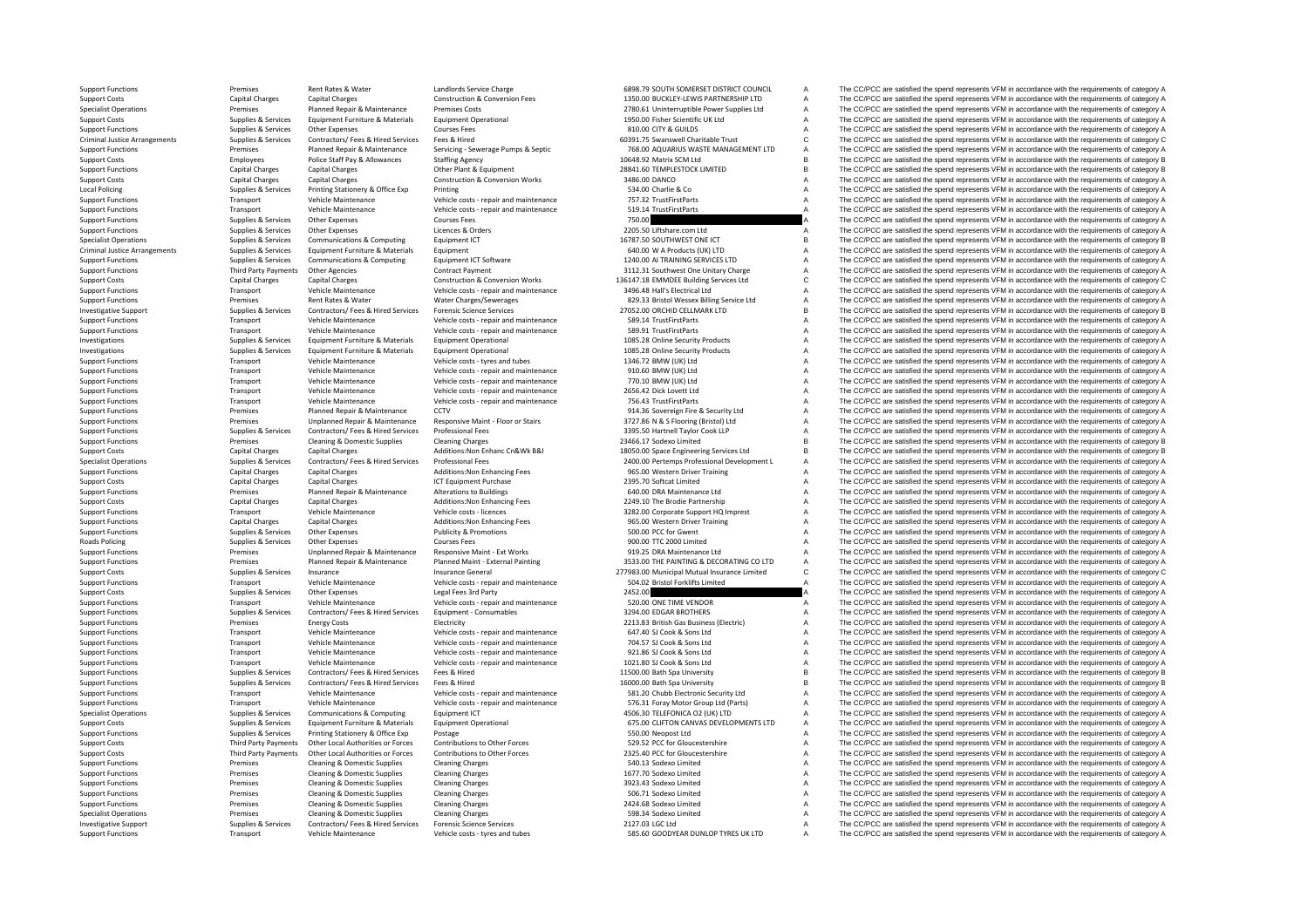| <b>Support Functions</b><br>Supplies & Services<br>Contractors/ Fees & Hired Services<br>Fees & Hired<br>1391.62 CYCLESCHEME LTD<br>Α<br>Contractors/ Fees & Hired Services<br>566.00 ArroGen Forensics Ltd<br>The CC/PCC are satisfied the spend represents VFM in accordance with the requirements of category A<br><b>Investigative Support</b><br>Supplies & Services<br><b>Forensic Science Services</b><br>Α<br>The CC/PCC are satisfied the spend represents VFM in accordance with the requirements of category A<br><b>Support Functions</b><br>Transport<br>Vehicle Maintenance<br>Vehicle costs - repair and maintenance<br>2417.29 WBC Automotive Limited<br>A<br>The CC/PCC are satisfied the spend represents VFM in accordance with the requirements of category A<br>Investigations<br>Supplies & Services<br>Subsistence & Conference<br>Accommodation<br>6655.51 Julian House<br>Α<br>61% Support / 39% Dealing with the Publi<br>Third Party Payments<br><b>Other Agencies</b><br><b>Contract Payment</b><br>9365.40 Southwest One Unitary Charge<br>Α<br>The CC/PCC are satisfied the spend represents VFM in accordance with the requirements of category A<br>PCC<br>Supplies & Services<br>Contractors/ Fees & Hired Services<br>Fees & Hired<br>1095.00 Association Of Police & Crime<br>Α<br>Contractors/ Fees & Hired Services<br><b>Forensic Science Services</b><br>3718.00 LGC Ltd<br>Α<br>The CC/PCC are satisfied the spend represents VFM in accordance with the requirements of category A<br><b>Investigative Support</b><br>Supplies & Services<br><b>Support Functions</b><br>Vehicle Maintenance<br>Vehicle costs - repair and maintenance<br>823.47 BMW (UK) Ltd<br>The CC/PCC are satisfied the spend represents VFM in accordance with the requirements of category A<br>Transport<br>$\overline{A}$<br><b>Support Functions</b><br>Supplies & Services<br>Other Expenses<br>Legal Costs & Services<br>6750.00<br>The CC/PCC are satisfied the spend represents VFM in accordance with the requirements of category A<br>Contractors/ Fees & Hired Services<br><b>Forensic Science Services</b><br>5830.00 Prometheus Forensic Services Ltd<br>The CC/PCC are satisfied the spend represents VFM in accordance with the requirements of category A<br><b>Investigative Support</b><br>Supplies & Services<br>Supplies & Services<br>Contractors/ Fees & Hired Services<br>Professional Fees<br>701.25<br>Investigations<br>2181.77 GOODYEAR DUNLOP TYRES UK LTD<br><b>Support Functions</b><br>Transport<br>Vehicle Maintenance<br>Vehicle costs - tyres and tubes<br>The CC/PCC are satisfied the spend represents VFM in accordance with the requirements of category A<br>The CC/PCC are satisfied the spend represents VFM in accordance with the requirements of category A<br><b>Support Costs</b><br>Employees<br>Police Staff Pay & Allowances<br><b>Staffing Agency</b><br>9437.34 Matrix SCM Ltd<br>Α<br>PCC<br>Supplies & Services<br>Contractors/ Fees & Hired Services<br>Fees & Hired<br>886.50 Restorative Engagement Forum Ltd<br>Α<br>The CC/PCC are satisfied the spend represents VFM in accordance with the requirements of category A<br><b>Support Functions</b><br>Supplies & Services<br>Contractors/ Fees & Hired Services<br>Fees & Hired<br>6697.10 Bristol Diocesan Board of Finance L<br>Α<br>B<br><b>Support Functions</b><br>Supplies & Services<br>Printing Stationery & Office Exp<br>Reprographics<br>38493.53 Rigby Capital Limited T/A SCC Capit<br>The CC/PCC are satisfied the spend represents VFM in accordance with the requirements of category A<br><b>Investigative Support</b><br>Supplies & Services<br>Contractors/ Fees & Hired Services<br><b>Forensic Science Services</b><br>7493.90 Key Forensic Services Ltd<br>Α<br>The CC/PCC are satisfied the spend represents VFM in accordance with the requirements of category A<br><b>Investigative Support</b><br>Supplies & Services<br>Contractors/ Fees & Hired Services<br><b>Forensic Science Services</b><br>540.00 Key Forensic Services Ltd<br>Α<br>Α<br>The CC/PCC are satisfied the spend represents VFM in accordance with the requirements of category A<br><b>Support Functions</b><br>Transport<br>Vehicle Maintenance<br>Vehicle costs - repair and maintenance<br>548.30 TrustFirstParts<br>A<br>The CC/PCC are satisfied the spend represents VFM in accordance with the requirements of category A<br>2535.00 Dr DS Cook<br><b>Investigative Support</b><br>Supplies & Services<br><b>Medical Fees</b><br>Pathologists reports<br>Α<br>The CC/PCC are satisfied the spend represents VFM in accordance with the requirements of category A<br><b>Investigative Support</b><br>Supplies & Services<br>Contractors/ Fees & Hired Services<br><b>Forensic Science Services</b><br>1380.00 Randox Testing Services<br>1146.99 WBC Automotive Limited<br>Α<br>The CC/PCC are satisfied the spend represents VFM in accordance with the requirements of category A<br><b>Support Functions</b><br>Transport<br>Vehicle Maintenance<br>Vehicle costs - repair and maintenance<br>Α<br>The CC/PCC are satisfied the spend represents VFM in accordance with the requirements of category A<br>Vehicle Maintenance<br>1831.01 WBC Automotive Limited<br><b>Support Functions</b><br>Transport<br>Vehicle costs - repair and maintenance<br>6236.49 ROYAL MAIL GROUP LTD<br>Α<br>Roads Policing<br>Supplies & Services<br>Printing Stationery & Office Exp<br>Postage<br>$\overline{A}$<br>Rehabilitation<br>1056.60 3M United Kingdom PLC<br>The CC/PCC are satisfied the spend represents VFM in accordance with the requirements of category A<br>Investigations<br>Supplies & Services<br><b>Medical Fees</b><br>580.00 WOODWAY ENGINEERING LTD<br>Α<br>The CC/PCC are satisfied the spend represents VFM in accordance with the requirements of category A<br><b>Capital Charges</b><br><b>Capital Charges</b><br><b>Vehicle Conversions</b><br><b>Support Costs</b><br><b>Capital Charges</b><br><b>Vehicle Conversions</b><br>580.00 WOODWAY ENGINEERING LTD<br>Α<br>The CC/PCC are satisfied the spend represents VFM in accordance with the requirements of category A<br><b>Support Costs</b><br><b>Capital Charges</b><br>580.00 WOODWAY ENGINEERING LTD<br>Α<br><b>Capital Charges</b><br><b>Capital Charges</b><br>Vehicle Conversions<br><b>Support Costs</b><br>$\mathsf A$<br>580.00 WOODWAY ENGINEERING LTD<br>The CC/PCC are satisfied the spend represents VFM in accordance with the requirements of category A<br><b>Capital Charges</b><br><b>Capital Charges</b><br>Vehicle Conversions<br><b>Support Costs</b><br>$\overline{A}$<br>The CC/PCC are satisfied the spend represents VFM in accordance with the requirements of category A<br><b>Capital Charges</b><br>580.00 WOODWAY ENGINEERING LTD<br><b>Support Costs</b><br><b>Capital Charges</b><br><b>Vehicle Conversions</b><br>$\mathsf A$<br>580.00 WOODWAY ENGINEERING LTD<br>The CC/PCC are satisfied the spend represents VFM in accordance with the requirements of category A<br><b>Capital Charges</b><br><b>Capital Charges</b><br>Vehicle Conversions<br><b>Support Costs</b><br>$\overline{A}$<br><b>Capital Charges</b><br>580.00 WOODWAY ENGINEERING LTD<br>The CC/PCC are satisfied the spend represents VFM in accordance with the requirements of category A<br><b>Capital Charges</b><br><b>Vehicle Conversions</b><br><b>Support Costs</b><br>580.00 WOODWAY ENGINEERING LTD<br>$\overline{A}$<br>Capital Charges<br><b>Capital Charges</b><br><b>Vehicle Conversions</b><br><b>Support Costs</b><br><b>Capital Charges</b><br>580.00 WOODWAY ENGINEERING LTD<br>Α<br>The CC/PCC are satisfied the spend represents VFM in accordance with the requirements of category A<br><b>Support Costs</b><br><b>Capital Charges</b><br><b>Vehicle Conversions</b><br>580.00 WOODWAY ENGINEERING LTD<br>$\overline{A}$<br>The CC/PCC are satisfied the spend represents VFM in accordance with the requirements of category A<br><b>Capital Charges</b><br><b>Capital Charges</b><br><b>Vehicle Conversions</b><br><b>Support Costs</b><br>580.00 WOODWAY ENGINEERING LTD<br>$\overline{A}$<br>The CC/PCC are satisfied the spend represents VFM in accordance with the requirements of category A<br><b>Support Costs</b><br><b>Capital Charges</b><br><b>Capital Charges</b><br><b>Vehicle Conversions</b><br><b>Capital Charges</b><br>580.00 WOODWAY ENGINEERING LTD<br>$\overline{A}$<br>The CC/PCC are satisfied the spend represents VFM in accordance with the requirements of category A<br><b>Support Costs</b><br><b>Capital Charges</b><br><b>Vehicle Conversions</b><br>580.00 WOODWAY ENGINEERING LTD<br>$\overline{A}$<br><b>Support Costs</b><br><b>Capital Charges</b><br><b>Capital Charges</b><br><b>Vehicle Conversions</b><br><b>Capital Charges</b><br>580.00 WOODWAY ENGINEERING LTD<br>$\overline{A}$<br>The CC/PCC are satisfied the spend represents VFM in accordance with the requirements of category A<br><b>Support Costs</b><br><b>Capital Charges</b><br><b>Vehicle Conversions</b><br><b>Capital Charges</b><br>580.00 WOODWAY ENGINEERING LTD<br>$\overline{A}$<br>The CC/PCC are satisfied the spend represents VFM in accordance with the requirements of category A<br><b>Support Costs</b><br><b>Capital Charges</b><br><b>Vehicle Conversions</b><br><b>Support Costs</b><br><b>Capital Charges</b><br><b>Capital Charges</b><br><b>Vehicle Conversions</b><br>580.00 WOODWAY ENGINEERING LTD<br>$\overline{A}$<br>The CC/PCC are satisfied the spend represents VFM in accordance with the requirements of category A<br>Capital Charges<br><b>Capital Charges</b><br><b>Vehicle Conversions</b><br>580.00 WOODWAY ENGINEERING LTD<br>$\overline{A}$<br><b>Support Costs</b><br><b>Support Costs</b><br><b>Capital Charges</b><br><b>Capital Charges</b><br><b>Vehicle Conversions</b><br>580.00 WOODWAY ENGINEERING LTD<br>$\overline{A}$<br>The CC/PCC are satisfied the spend represents VFM in accordance with the requirements of category A<br><b>Support Costs</b><br><b>Capital Charges</b><br><b>Capital Charges</b><br><b>Vehicle Conversions</b><br>580.00 WOODWAY ENGINEERING LTD<br>$\overline{A}$<br>The CC/PCC are satisfied the spend represents VFM in accordance with the requirements of category A<br><b>Capital Charges</b><br><b>Capital Charges</b><br><b>Vehicle Conversions</b><br>580.00 WOODWAY ENGINEERING LTD<br>$\overline{A}$<br>The CC/PCC are satisfied the spend represents VFM in accordance with the requirements of category A<br><b>Support Costs</b><br><b>Capital Charges</b><br><b>Capital Charges</b><br><b>Vehicle Conversions</b><br>580.00 WOODWAY ENGINEERING LTD<br>$\overline{A}$<br><b>Support Costs</b><br>1239.00 ACPO CRIME PREVENTION INITIATIVES L<br>$\overline{A}$<br>The CC/PCC are satisfied the spend represents VFM in accordance with the requirements of category A<br>Dealing with the Public<br><b>Third Party Payments</b><br>Contractors/ Fees & Hired Services<br>Contribution<br>The CC/PCC are satisfied the spend represents VFM in accordance with the requirements of category A<br>PCC<br>Supplies & Services<br>Equipment Furniture & Materials<br>Equipment<br>1944.50 Victim Support<br>Α<br>B<br>The CC/PCC are satisfied the spend represents VFM in accordance with the requirements of category B<br><b>Support Functions</b><br>Premises<br>Rent Rates & Water<br>Rents<br>33716.75 NATIONAL CAR PARKS LTD<br>580.00 WOODWAY ENGINEERING LTD<br>The CC/PCC are satisfied the spend represents VFM in accordance with the requirements of category A<br><b>Support Costs</b><br><b>Capital Charges</b><br><b>Capital Charges</b><br>Vehicle Conversions<br>Α<br>580.00 WOODWAY ENGINEERING LTD<br>Α<br><b>Support Costs</b><br><b>Capital Charges</b><br><b>Capital Charges</b><br>Vehicle Conversions<br>580.00 WOODWAY ENGINEERING LTD<br>The CC/PCC are satisfied the spend represents VFM in accordance with the requirements of category A<br><b>Support Costs</b><br><b>Capital Charges</b><br><b>Capital Charges</b><br><b>Vehicle Conversions</b><br>$\overline{A}$<br>4508.15 EDF ENERGY 1 LIMITED<br>The CC/PCC are satisfied the spend represents VFM in accordance with the requirements of category A<br><b>Support Functions</b><br>Premises<br><b>Energy Costs</b><br>Electricity<br>Α<br>Electricity<br>6413.75 EDF ENERGY 1 LIMITED<br>Α<br>The CC/PCC are satisfied the spend represents VFM in accordance with the requirements of category A<br><b>Support Costs</b><br>Premises<br><b>Energy Costs</b><br><b>Support Functions</b><br>Premises<br><b>Energy Costs</b><br>Electricity<br>5082.57 British Gas Business (Electric)<br>Α<br>Α<br>The CC/PCC are satisfied the spend represents VFM in accordance with the requirements of category A<br><b>Support Functions</b><br>Premises<br><b>Energy Costs</b><br>Electricity<br>765.11 British Gas Business (Electric)<br><b>Energy Costs</b><br>Electricity<br>862.65 British Gas Business (Electric)<br>Α<br>The CC/PCC are satisfied the spend represents VFM in accordance with the requirements of category A<br><b>Support Functions</b><br>Premises<br>Premises<br>Planned Repair & Maintenance<br>Fire Alarms<br>550.00 Electrio Ltd<br>A<br>The CC/PCC are satisfied the spend represents VFM in accordance with the requirements of category A<br><b>Support Functions</b><br>34940.19 EDF ENERGY 1 LIMITED<br>B<br>The CC/PCC are satisfied the spend represents VFM in accordance with the requirements of category B<br><b>Support Functions</b><br>Premises<br><b>Energy Costs</b><br>Electricity<br>Supplies & Services<br>Other Expenses<br>Maintenance of dogs/cats<br>587.50 Overhill Kennels & Exports<br>Α<br><b>Support Costs</b><br><b>Support Functions</b><br>Premises<br>Rent Rates & Water<br>Water Charges/Sewerages<br>1611.81 Bristol Wessex Billing Service Ltd<br>Α<br>The CC/PCC are satisfied the spend represents VFM in accordance with the requirements of category A<br><b>Support Functions</b><br>Premises<br><b>Energy Costs</b><br>Gas<br>9822.56 CORONA ENERGY RETAIL 4 LTD<br>Α<br>The CC/PCC are satisfied the spend represents VFM in accordance with the requirements of category A<br><b>Support Functions</b><br>Premises<br><b>Energy Costs</b><br>Electricity<br>640.11 British Gas Business (Electric)<br>A<br><b>Support Functions</b><br>Premises<br>Rent Rates & Water<br>National Non Domestic Rates<br>3540.00 North Somerset Council<br>$\overline{A}$<br><b>Support Costs</b><br>Supplies & Services<br>Other Expenses<br>Legal Fees 3rd Party<br>582.82<br><b>Specialist Operations</b><br><b>Capital Charges</b><br><b>Capital Charges</b><br>Additions: Non Enhancing Fees<br>5000.00 Kaiser + Kraft Ltd<br>The CC/PCC are satisfied the spend represents VFM in accordance with the requirements of category A<br>A<br><b>Specialist Operations</b><br>Employees<br>Police Staff Pay & Allowances<br>Police Staff - Basic Pay<br>2183.36 HM PRISON SERVICE<br>Α<br>The CC/PCC are satisfied the spend represents VFM in accordance with the requirements of category A<br>The CC/PCC are satisfied the spend represents VFM in accordance with the requirements of category A<br><b>Support Functions</b><br>Premises<br>Unplanned Repair & Maintenance<br>Vandalism - Forced Entry<br>2842.60 Boing Rapid Secure Ltd<br>Α<br>Vehicle Maintenance<br>Vehicle costs - repair and maintenance<br>1222.90 YEOVIL LAND ROVER<br>Α<br><b>Support Functions</b><br>Transport<br>825.00 SOMERSET COUNTY COUNCIL<br>The CC/PCC are satisfied the spend represents VFM in accordance with the requirements of category A<br><b>Support Functions</b><br>Premises<br>Rent Rates & Water<br>Rents<br>Α<br>Landlords Service Charge<br>12177.86 UNIVERSITY OF BATH<br>В<br>The CC/PCC are satisfied the spend represents VFM in accordance with the requirements of category B<br><b>Support Functions</b><br>Premises<br>Rent Rates & Water<br>Supplies & Services<br>Contractors/ Fees & Hired Services<br><b>Professional Fees</b><br>-551.60 SMSR (Social & Market Strategic Res<br>Α<br>The CC/PCC are satisfied the spend represents VFM in accordance with the requirements of category A<br><b>Support Functions</b><br>Contractors/ Fees & Hired Services<br>Professional Fees<br><b>Support Functions</b><br>Supplies & Services<br>Α | <b>Support Functions</b> | Transport | Vehicle Maintenance | Vehicle costs - tyres and tubes | 525.00 GOODYEAR DUNLOP TYRES UK LTD         | A | The CC/PCC are satisfied the spend represents VFM in accordance with the requirements of category A |
|------------------------------------------------------------------------------------------------------------------------------------------------------------------------------------------------------------------------------------------------------------------------------------------------------------------------------------------------------------------------------------------------------------------------------------------------------------------------------------------------------------------------------------------------------------------------------------------------------------------------------------------------------------------------------------------------------------------------------------------------------------------------------------------------------------------------------------------------------------------------------------------------------------------------------------------------------------------------------------------------------------------------------------------------------------------------------------------------------------------------------------------------------------------------------------------------------------------------------------------------------------------------------------------------------------------------------------------------------------------------------------------------------------------------------------------------------------------------------------------------------------------------------------------------------------------------------------------------------------------------------------------------------------------------------------------------------------------------------------------------------------------------------------------------------------------------------------------------------------------------------------------------------------------------------------------------------------------------------------------------------------------------------------------------------------------------------------------------------------------------------------------------------------------------------------------------------------------------------------------------------------------------------------------------------------------------------------------------------------------------------------------------------------------------------------------------------------------------------------------------------------------------------------------------------------------------------------------------------------------------------------------------------------------------------------------------------------------------------------------------------------------------------------------------------------------------------------------------------------------------------------------------------------------------------------------------------------------------------------------------------------------------------------------------------------------------------------------------------------------------------------------------------------------------------------------------------------------------------------------------------------------------------------------------------------------------------------------------------------------------------------------------------------------------------------------------------------------------------------------------------------------------------------------------------------------------------------------------------------------------------------------------------------------------------------------------------------------------------------------------------------------------------------------------------------------------------------------------------------------------------------------------------------------------------------------------------------------------------------------------------------------------------------------------------------------------------------------------------------------------------------------------------------------------------------------------------------------------------------------------------------------------------------------------------------------------------------------------------------------------------------------------------------------------------------------------------------------------------------------------------------------------------------------------------------------------------------------------------------------------------------------------------------------------------------------------------------------------------------------------------------------------------------------------------------------------------------------------------------------------------------------------------------------------------------------------------------------------------------------------------------------------------------------------------------------------------------------------------------------------------------------------------------------------------------------------------------------------------------------------------------------------------------------------------------------------------------------------------------------------------------------------------------------------------------------------------------------------------------------------------------------------------------------------------------------------------------------------------------------------------------------------------------------------------------------------------------------------------------------------------------------------------------------------------------------------------------------------------------------------------------------------------------------------------------------------------------------------------------------------------------------------------------------------------------------------------------------------------------------------------------------------------------------------------------------------------------------------------------------------------------------------------------------------------------------------------------------------------------------------------------------------------------------------------------------------------------------------------------------------------------------------------------------------------------------------------------------------------------------------------------------------------------------------------------------------------------------------------------------------------------------------------------------------------------------------------------------------------------------------------------------------------------------------------------------------------------------------------------------------------------------------------------------------------------------------------------------------------------------------------------------------------------------------------------------------------------------------------------------------------------------------------------------------------------------------------------------------------------------------------------------------------------------------------------------------------------------------------------------------------------------------------------------------------------------------------------------------------------------------------------------------------------------------------------------------------------------------------------------------------------------------------------------------------------------------------------------------------------------------------------------------------------------------------------------------------------------------------------------------------------------------------------------------------------------------------------------------------------------------------------------------------------------------------------------------------------------------------------------------------------------------------------------------------------------------------------------------------------------------------------------------------------------------------------------------------------------------------------------------------------------------------------------------------------------------------------------------------------------------------------------------------------------------------------------------------------------------------------------------------------------------------------------------------------------------------------------------------------------------------------------------------------------------------------------------------------------------------------------------------------------------------------------------------------------------------------------------------------------------------------------------------------------------------------------------------------------------------------------------------------------------------------------------------------------------------------------------------------------------------------------------------------------------------------------------------------------------------------------------------------------------------------------------------------------------------------------------------------------------------------------------------------------------------------------------------------------------------------------------------------------------------------------------------------------------------------------------------------------------------------------------------------------------------------------------------------------------------------------------------------------------------------------------------------------------------------------------------------------------------------------------------------------------------------------------------------------------------------------------------------------------------------------------------------------------------------------------------------------------------------------------------------------------------------------------------------------------------------------------------------------------------------------------------------------------------------------------------------------------------------------------------------------------------------------------------------------------------------------------------------------------------------------------------------------------------------------------------------------------------------------------------------------------------------------------------------------------------------------------------------------------------------------------------------------------------------------------------------------------------------------------------------------------------------------------------------------------------------------------------------------------------------------------------------------------------------------------------------------------------------------------------------------------------------------------------------------------------------------------------------------------------------------------------------------------------------------------------------------------------------------------------------------------------------------------------------------------------------------------------------------------------------------------------------------------------------------------------------------------------------------------------------------------------------------------------------------------------------------------------------------------------------------------------------------------------------------------------------------------------------------------------------------------------------------------------------------------------------------------------------------------------------------------------------------------------------------------------------------------------------------------------------------------------------------------------------------------------------------------------------------------------------------------------------------------------------------------------------------------------------------------------------------------------------------------------------------------------------------------------------------------------------------------------------------------------------------------------------------------------------------------------------------------------------------------------------------------------------------------------------------------------------------------------------------------------------------------------------------------------------------------------------------------------------------------------------------------------------------------------------------------------------------------------------------------------------------------------------------------------------------------------------------------------------------------------------------------------------------------------------------------------------------------------------------------------------------------------------------------------------------------------------------------------------------------------------------------------------------------------------------------------------------------------------------------------------------------------------------------------------------------------------------------------------------------------------------------------------------------------------------------------------------------------------------------------------------------------------------------------------------------------------------------------------------------------------------------------------------------------------------------------------------------------------------------------------------------------------------------------------------------------------------------------------------------------------------------------------------------------------------------------------------------------------------------------------------------------------------------------------------------------------------------------------------------------------------------------------------------------------------------------------------------------------------------------------------------------------------------------------------------------------------------------------------------------------------------------------------------------------------------------------------------------------------------------------------------------------------------------------------------------------------------------------------------------------------------------------------------------------------------------------------------------------------------------------------------------------------------------------------------------------------------------------------------------------------------------------------------------------------------------------------------------------------------------------------------------------------------------------------------------------------------------------------------------------------------------------------------------------------------------------------------------------------------------------------------------------------------------------------------------------------------------------------------------------------------------------------------------------------------------------------------------------------------------------------------------------------------------------------------------------------------------------------------------------------------------------------------------------------------------------------------------------------------------------------------------------------------------------------------------------------------------------------------------------------------------------------------------------------------------------------|--------------------------|-----------|---------------------|---------------------------------|---------------------------------------------|---|-----------------------------------------------------------------------------------------------------|
|                                                                                                                                                                                                                                                                                                                                                                                                                                                                                                                                                                                                                                                                                                                                                                                                                                                                                                                                                                                                                                                                                                                                                                                                                                                                                                                                                                                                                                                                                                                                                                                                                                                                                                                                                                                                                                                                                                                                                                                                                                                                                                                                                                                                                                                                                                                                                                                                                                                                                                                                                                                                                                                                                                                                                                                                                                                                                                                                                                                                                                                                                                                                                                                                                                                                                                                                                                                                                                                                                                                                                                                                                                                                                                                                                                                                                                                                                                                                                                                                                                                                                                                                                                                                                                                                                                                                                                                                                                                                                                                                                                                                                                                                                                                                                                                                                                                                                                                                                                                                                                                                                                                                                                                                                                                                                                                                                                                                                                                                                                                                                                                                                                                                                                                                                                                                                                                                                                                                                                                                                                                                                                                                                                                                                                                                                                                                                                                                                                                                                                                                                                                                                                                                                                                                                                                                                                                                                                                                                                                                                                                                                                                                                                                                                                                                                                                                                                                                                                                                                                                                                                                                                                                                                                                                                                                                                                                                                                                                                                                                                                                                                                                                                                                                                                                                                                                                                                                                                                                                                                                                                                                                                                                                                                                                                                                                                                                                                                                                                                                                                                                                                                                                                                                                                                                                                                                                                                                                                                                                                                                                                                                                                                                                                                                                                                                                                                                                                                                                                                                                                                                                                                                                                                                                                                                                                                                                                                                                                                                                                                                                                                                                                                                                                                                                                                                                                                                                                                                                                                                                                                                                                                                                                                                                                                                                                                                                                                                                                                                                                                                                                                                                                                                                                                                                                                                                                                                                                                                                                                                                                                                                                                                                                                                                                                                                                                                                                                                                                                                                                                                                                                                                                                                                                                                                                                                                                                                                                                                                                                                                                                                                                                                                                                                                                                                                                                                                                                                                                                                                                                                                                                                                                                                                                                                                                                                                                                                                                                                                                                                                                                                                                                                                                                                                                                                                                                                                                                                                                                                                                                                                                                                                                                                                                                                                                                                                                                                                                                                                                                                                                                                                                                                                                                                                                                                                                                                                                                                                                                                                                                                                                                                                                                                                                                                                                                                                                                                                                                                                                                                                                                                                                                                                                                                                                                                                                                                                                                                                                                                                                                                                          |                          |           |                     |                                 |                                             |   | The CC/PCC are satisfied the spend represents VFM in accordance with the requirements of category A |
|                                                                                                                                                                                                                                                                                                                                                                                                                                                                                                                                                                                                                                                                                                                                                                                                                                                                                                                                                                                                                                                                                                                                                                                                                                                                                                                                                                                                                                                                                                                                                                                                                                                                                                                                                                                                                                                                                                                                                                                                                                                                                                                                                                                                                                                                                                                                                                                                                                                                                                                                                                                                                                                                                                                                                                                                                                                                                                                                                                                                                                                                                                                                                                                                                                                                                                                                                                                                                                                                                                                                                                                                                                                                                                                                                                                                                                                                                                                                                                                                                                                                                                                                                                                                                                                                                                                                                                                                                                                                                                                                                                                                                                                                                                                                                                                                                                                                                                                                                                                                                                                                                                                                                                                                                                                                                                                                                                                                                                                                                                                                                                                                                                                                                                                                                                                                                                                                                                                                                                                                                                                                                                                                                                                                                                                                                                                                                                                                                                                                                                                                                                                                                                                                                                                                                                                                                                                                                                                                                                                                                                                                                                                                                                                                                                                                                                                                                                                                                                                                                                                                                                                                                                                                                                                                                                                                                                                                                                                                                                                                                                                                                                                                                                                                                                                                                                                                                                                                                                                                                                                                                                                                                                                                                                                                                                                                                                                                                                                                                                                                                                                                                                                                                                                                                                                                                                                                                                                                                                                                                                                                                                                                                                                                                                                                                                                                                                                                                                                                                                                                                                                                                                                                                                                                                                                                                                                                                                                                                                                                                                                                                                                                                                                                                                                                                                                                                                                                                                                                                                                                                                                                                                                                                                                                                                                                                                                                                                                                                                                                                                                                                                                                                                                                                                                                                                                                                                                                                                                                                                                                                                                                                                                                                                                                                                                                                                                                                                                                                                                                                                                                                                                                                                                                                                                                                                                                                                                                                                                                                                                                                                                                                                                                                                                                                                                                                                                                                                                                                                                                                                                                                                                                                                                                                                                                                                                                                                                                                                                                                                                                                                                                                                                                                                                                                                                                                                                                                                                                                                                                                                                                                                                                                                                                                                                                                                                                                                                                                                                                                                                                                                                                                                                                                                                                                                                                                                                                                                                                                                                                                                                                                                                                                                                                                                                                                                                                                                                                                                                                                                                                                                                                                                                                                                                                                                                                                                                                                                                                                                                                                                                                          |                          |           |                     |                                 |                                             |   |                                                                                                     |
|                                                                                                                                                                                                                                                                                                                                                                                                                                                                                                                                                                                                                                                                                                                                                                                                                                                                                                                                                                                                                                                                                                                                                                                                                                                                                                                                                                                                                                                                                                                                                                                                                                                                                                                                                                                                                                                                                                                                                                                                                                                                                                                                                                                                                                                                                                                                                                                                                                                                                                                                                                                                                                                                                                                                                                                                                                                                                                                                                                                                                                                                                                                                                                                                                                                                                                                                                                                                                                                                                                                                                                                                                                                                                                                                                                                                                                                                                                                                                                                                                                                                                                                                                                                                                                                                                                                                                                                                                                                                                                                                                                                                                                                                                                                                                                                                                                                                                                                                                                                                                                                                                                                                                                                                                                                                                                                                                                                                                                                                                                                                                                                                                                                                                                                                                                                                                                                                                                                                                                                                                                                                                                                                                                                                                                                                                                                                                                                                                                                                                                                                                                                                                                                                                                                                                                                                                                                                                                                                                                                                                                                                                                                                                                                                                                                                                                                                                                                                                                                                                                                                                                                                                                                                                                                                                                                                                                                                                                                                                                                                                                                                                                                                                                                                                                                                                                                                                                                                                                                                                                                                                                                                                                                                                                                                                                                                                                                                                                                                                                                                                                                                                                                                                                                                                                                                                                                                                                                                                                                                                                                                                                                                                                                                                                                                                                                                                                                                                                                                                                                                                                                                                                                                                                                                                                                                                                                                                                                                                                                                                                                                                                                                                                                                                                                                                                                                                                                                                                                                                                                                                                                                                                                                                                                                                                                                                                                                                                                                                                                                                                                                                                                                                                                                                                                                                                                                                                                                                                                                                                                                                                                                                                                                                                                                                                                                                                                                                                                                                                                                                                                                                                                                                                                                                                                                                                                                                                                                                                                                                                                                                                                                                                                                                                                                                                                                                                                                                                                                                                                                                                                                                                                                                                                                                                                                                                                                                                                                                                                                                                                                                                                                                                                                                                                                                                                                                                                                                                                                                                                                                                                                                                                                                                                                                                                                                                                                                                                                                                                                                                                                                                                                                                                                                                                                                                                                                                                                                                                                                                                                                                                                                                                                                                                                                                                                                                                                                                                                                                                                                                                                                                                                                                                                                                                                                                                                                                                                                                                                                                                                                                                                          |                          |           |                     |                                 |                                             |   |                                                                                                     |
|                                                                                                                                                                                                                                                                                                                                                                                                                                                                                                                                                                                                                                                                                                                                                                                                                                                                                                                                                                                                                                                                                                                                                                                                                                                                                                                                                                                                                                                                                                                                                                                                                                                                                                                                                                                                                                                                                                                                                                                                                                                                                                                                                                                                                                                                                                                                                                                                                                                                                                                                                                                                                                                                                                                                                                                                                                                                                                                                                                                                                                                                                                                                                                                                                                                                                                                                                                                                                                                                                                                                                                                                                                                                                                                                                                                                                                                                                                                                                                                                                                                                                                                                                                                                                                                                                                                                                                                                                                                                                                                                                                                                                                                                                                                                                                                                                                                                                                                                                                                                                                                                                                                                                                                                                                                                                                                                                                                                                                                                                                                                                                                                                                                                                                                                                                                                                                                                                                                                                                                                                                                                                                                                                                                                                                                                                                                                                                                                                                                                                                                                                                                                                                                                                                                                                                                                                                                                                                                                                                                                                                                                                                                                                                                                                                                                                                                                                                                                                                                                                                                                                                                                                                                                                                                                                                                                                                                                                                                                                                                                                                                                                                                                                                                                                                                                                                                                                                                                                                                                                                                                                                                                                                                                                                                                                                                                                                                                                                                                                                                                                                                                                                                                                                                                                                                                                                                                                                                                                                                                                                                                                                                                                                                                                                                                                                                                                                                                                                                                                                                                                                                                                                                                                                                                                                                                                                                                                                                                                                                                                                                                                                                                                                                                                                                                                                                                                                                                                                                                                                                                                                                                                                                                                                                                                                                                                                                                                                                                                                                                                                                                                                                                                                                                                                                                                                                                                                                                                                                                                                                                                                                                                                                                                                                                                                                                                                                                                                                                                                                                                                                                                                                                                                                                                                                                                                                                                                                                                                                                                                                                                                                                                                                                                                                                                                                                                                                                                                                                                                                                                                                                                                                                                                                                                                                                                                                                                                                                                                                                                                                                                                                                                                                                                                                                                                                                                                                                                                                                                                                                                                                                                                                                                                                                                                                                                                                                                                                                                                                                                                                                                                                                                                                                                                                                                                                                                                                                                                                                                                                                                                                                                                                                                                                                                                                                                                                                                                                                                                                                                                                                                                                                                                                                                                                                                                                                                                                                                                                                                                                                                                                                          |                          |           |                     |                                 |                                             |   |                                                                                                     |
|                                                                                                                                                                                                                                                                                                                                                                                                                                                                                                                                                                                                                                                                                                                                                                                                                                                                                                                                                                                                                                                                                                                                                                                                                                                                                                                                                                                                                                                                                                                                                                                                                                                                                                                                                                                                                                                                                                                                                                                                                                                                                                                                                                                                                                                                                                                                                                                                                                                                                                                                                                                                                                                                                                                                                                                                                                                                                                                                                                                                                                                                                                                                                                                                                                                                                                                                                                                                                                                                                                                                                                                                                                                                                                                                                                                                                                                                                                                                                                                                                                                                                                                                                                                                                                                                                                                                                                                                                                                                                                                                                                                                                                                                                                                                                                                                                                                                                                                                                                                                                                                                                                                                                                                                                                                                                                                                                                                                                                                                                                                                                                                                                                                                                                                                                                                                                                                                                                                                                                                                                                                                                                                                                                                                                                                                                                                                                                                                                                                                                                                                                                                                                                                                                                                                                                                                                                                                                                                                                                                                                                                                                                                                                                                                                                                                                                                                                                                                                                                                                                                                                                                                                                                                                                                                                                                                                                                                                                                                                                                                                                                                                                                                                                                                                                                                                                                                                                                                                                                                                                                                                                                                                                                                                                                                                                                                                                                                                                                                                                                                                                                                                                                                                                                                                                                                                                                                                                                                                                                                                                                                                                                                                                                                                                                                                                                                                                                                                                                                                                                                                                                                                                                                                                                                                                                                                                                                                                                                                                                                                                                                                                                                                                                                                                                                                                                                                                                                                                                                                                                                                                                                                                                                                                                                                                                                                                                                                                                                                                                                                                                                                                                                                                                                                                                                                                                                                                                                                                                                                                                                                                                                                                                                                                                                                                                                                                                                                                                                                                                                                                                                                                                                                                                                                                                                                                                                                                                                                                                                                                                                                                                                                                                                                                                                                                                                                                                                                                                                                                                                                                                                                                                                                                                                                                                                                                                                                                                                                                                                                                                                                                                                                                                                                                                                                                                                                                                                                                                                                                                                                                                                                                                                                                                                                                                                                                                                                                                                                                                                                                                                                                                                                                                                                                                                                                                                                                                                                                                                                                                                                                                                                                                                                                                                                                                                                                                                                                                                                                                                                                                                                                                                                                                                                                                                                                                                                                                                                                                                                                                                                                                                          |                          |           |                     |                                 |                                             |   |                                                                                                     |
|                                                                                                                                                                                                                                                                                                                                                                                                                                                                                                                                                                                                                                                                                                                                                                                                                                                                                                                                                                                                                                                                                                                                                                                                                                                                                                                                                                                                                                                                                                                                                                                                                                                                                                                                                                                                                                                                                                                                                                                                                                                                                                                                                                                                                                                                                                                                                                                                                                                                                                                                                                                                                                                                                                                                                                                                                                                                                                                                                                                                                                                                                                                                                                                                                                                                                                                                                                                                                                                                                                                                                                                                                                                                                                                                                                                                                                                                                                                                                                                                                                                                                                                                                                                                                                                                                                                                                                                                                                                                                                                                                                                                                                                                                                                                                                                                                                                                                                                                                                                                                                                                                                                                                                                                                                                                                                                                                                                                                                                                                                                                                                                                                                                                                                                                                                                                                                                                                                                                                                                                                                                                                                                                                                                                                                                                                                                                                                                                                                                                                                                                                                                                                                                                                                                                                                                                                                                                                                                                                                                                                                                                                                                                                                                                                                                                                                                                                                                                                                                                                                                                                                                                                                                                                                                                                                                                                                                                                                                                                                                                                                                                                                                                                                                                                                                                                                                                                                                                                                                                                                                                                                                                                                                                                                                                                                                                                                                                                                                                                                                                                                                                                                                                                                                                                                                                                                                                                                                                                                                                                                                                                                                                                                                                                                                                                                                                                                                                                                                                                                                                                                                                                                                                                                                                                                                                                                                                                                                                                                                                                                                                                                                                                                                                                                                                                                                                                                                                                                                                                                                                                                                                                                                                                                                                                                                                                                                                                                                                                                                                                                                                                                                                                                                                                                                                                                                                                                                                                                                                                                                                                                                                                                                                                                                                                                                                                                                                                                                                                                                                                                                                                                                                                                                                                                                                                                                                                                                                                                                                                                                                                                                                                                                                                                                                                                                                                                                                                                                                                                                                                                                                                                                                                                                                                                                                                                                                                                                                                                                                                                                                                                                                                                                                                                                                                                                                                                                                                                                                                                                                                                                                                                                                                                                                                                                                                                                                                                                                                                                                                                                                                                                                                                                                                                                                                                                                                                                                                                                                                                                                                                                                                                                                                                                                                                                                                                                                                                                                                                                                                                                                                                                                                                                                                                                                                                                                                                                                                                                                                                                                                                                                          |                          |           |                     |                                 |                                             |   |                                                                                                     |
|                                                                                                                                                                                                                                                                                                                                                                                                                                                                                                                                                                                                                                                                                                                                                                                                                                                                                                                                                                                                                                                                                                                                                                                                                                                                                                                                                                                                                                                                                                                                                                                                                                                                                                                                                                                                                                                                                                                                                                                                                                                                                                                                                                                                                                                                                                                                                                                                                                                                                                                                                                                                                                                                                                                                                                                                                                                                                                                                                                                                                                                                                                                                                                                                                                                                                                                                                                                                                                                                                                                                                                                                                                                                                                                                                                                                                                                                                                                                                                                                                                                                                                                                                                                                                                                                                                                                                                                                                                                                                                                                                                                                                                                                                                                                                                                                                                                                                                                                                                                                                                                                                                                                                                                                                                                                                                                                                                                                                                                                                                                                                                                                                                                                                                                                                                                                                                                                                                                                                                                                                                                                                                                                                                                                                                                                                                                                                                                                                                                                                                                                                                                                                                                                                                                                                                                                                                                                                                                                                                                                                                                                                                                                                                                                                                                                                                                                                                                                                                                                                                                                                                                                                                                                                                                                                                                                                                                                                                                                                                                                                                                                                                                                                                                                                                                                                                                                                                                                                                                                                                                                                                                                                                                                                                                                                                                                                                                                                                                                                                                                                                                                                                                                                                                                                                                                                                                                                                                                                                                                                                                                                                                                                                                                                                                                                                                                                                                                                                                                                                                                                                                                                                                                                                                                                                                                                                                                                                                                                                                                                                                                                                                                                                                                                                                                                                                                                                                                                                                                                                                                                                                                                                                                                                                                                                                                                                                                                                                                                                                                                                                                                                                                                                                                                                                                                                                                                                                                                                                                                                                                                                                                                                                                                                                                                                                                                                                                                                                                                                                                                                                                                                                                                                                                                                                                                                                                                                                                                                                                                                                                                                                                                                                                                                                                                                                                                                                                                                                                                                                                                                                                                                                                                                                                                                                                                                                                                                                                                                                                                                                                                                                                                                                                                                                                                                                                                                                                                                                                                                                                                                                                                                                                                                                                                                                                                                                                                                                                                                                                                                                                                                                                                                                                                                                                                                                                                                                                                                                                                                                                                                                                                                                                                                                                                                                                                                                                                                                                                                                                                                                                                                                                                                                                                                                                                                                                                                                                                                                                                                                                                                                                          |                          |           |                     |                                 |                                             |   | The CC/PCC are satisfied the spend represents VFM in accordance with the requirements of category A |
|                                                                                                                                                                                                                                                                                                                                                                                                                                                                                                                                                                                                                                                                                                                                                                                                                                                                                                                                                                                                                                                                                                                                                                                                                                                                                                                                                                                                                                                                                                                                                                                                                                                                                                                                                                                                                                                                                                                                                                                                                                                                                                                                                                                                                                                                                                                                                                                                                                                                                                                                                                                                                                                                                                                                                                                                                                                                                                                                                                                                                                                                                                                                                                                                                                                                                                                                                                                                                                                                                                                                                                                                                                                                                                                                                                                                                                                                                                                                                                                                                                                                                                                                                                                                                                                                                                                                                                                                                                                                                                                                                                                                                                                                                                                                                                                                                                                                                                                                                                                                                                                                                                                                                                                                                                                                                                                                                                                                                                                                                                                                                                                                                                                                                                                                                                                                                                                                                                                                                                                                                                                                                                                                                                                                                                                                                                                                                                                                                                                                                                                                                                                                                                                                                                                                                                                                                                                                                                                                                                                                                                                                                                                                                                                                                                                                                                                                                                                                                                                                                                                                                                                                                                                                                                                                                                                                                                                                                                                                                                                                                                                                                                                                                                                                                                                                                                                                                                                                                                                                                                                                                                                                                                                                                                                                                                                                                                                                                                                                                                                                                                                                                                                                                                                                                                                                                                                                                                                                                                                                                                                                                                                                                                                                                                                                                                                                                                                                                                                                                                                                                                                                                                                                                                                                                                                                                                                                                                                                                                                                                                                                                                                                                                                                                                                                                                                                                                                                                                                                                                                                                                                                                                                                                                                                                                                                                                                                                                                                                                                                                                                                                                                                                                                                                                                                                                                                                                                                                                                                                                                                                                                                                                                                                                                                                                                                                                                                                                                                                                                                                                                                                                                                                                                                                                                                                                                                                                                                                                                                                                                                                                                                                                                                                                                                                                                                                                                                                                                                                                                                                                                                                                                                                                                                                                                                                                                                                                                                                                                                                                                                                                                                                                                                                                                                                                                                                                                                                                                                                                                                                                                                                                                                                                                                                                                                                                                                                                                                                                                                                                                                                                                                                                                                                                                                                                                                                                                                                                                                                                                                                                                                                                                                                                                                                                                                                                                                                                                                                                                                                                                                                                                                                                                                                                                                                                                                                                                                                                                                                                                                                                                                          |                          |           |                     |                                 |                                             |   |                                                                                                     |
|                                                                                                                                                                                                                                                                                                                                                                                                                                                                                                                                                                                                                                                                                                                                                                                                                                                                                                                                                                                                                                                                                                                                                                                                                                                                                                                                                                                                                                                                                                                                                                                                                                                                                                                                                                                                                                                                                                                                                                                                                                                                                                                                                                                                                                                                                                                                                                                                                                                                                                                                                                                                                                                                                                                                                                                                                                                                                                                                                                                                                                                                                                                                                                                                                                                                                                                                                                                                                                                                                                                                                                                                                                                                                                                                                                                                                                                                                                                                                                                                                                                                                                                                                                                                                                                                                                                                                                                                                                                                                                                                                                                                                                                                                                                                                                                                                                                                                                                                                                                                                                                                                                                                                                                                                                                                                                                                                                                                                                                                                                                                                                                                                                                                                                                                                                                                                                                                                                                                                                                                                                                                                                                                                                                                                                                                                                                                                                                                                                                                                                                                                                                                                                                                                                                                                                                                                                                                                                                                                                                                                                                                                                                                                                                                                                                                                                                                                                                                                                                                                                                                                                                                                                                                                                                                                                                                                                                                                                                                                                                                                                                                                                                                                                                                                                                                                                                                                                                                                                                                                                                                                                                                                                                                                                                                                                                                                                                                                                                                                                                                                                                                                                                                                                                                                                                                                                                                                                                                                                                                                                                                                                                                                                                                                                                                                                                                                                                                                                                                                                                                                                                                                                                                                                                                                                                                                                                                                                                                                                                                                                                                                                                                                                                                                                                                                                                                                                                                                                                                                                                                                                                                                                                                                                                                                                                                                                                                                                                                                                                                                                                                                                                                                                                                                                                                                                                                                                                                                                                                                                                                                                                                                                                                                                                                                                                                                                                                                                                                                                                                                                                                                                                                                                                                                                                                                                                                                                                                                                                                                                                                                                                                                                                                                                                                                                                                                                                                                                                                                                                                                                                                                                                                                                                                                                                                                                                                                                                                                                                                                                                                                                                                                                                                                                                                                                                                                                                                                                                                                                                                                                                                                                                                                                                                                                                                                                                                                                                                                                                                                                                                                                                                                                                                                                                                                                                                                                                                                                                                                                                                                                                                                                                                                                                                                                                                                                                                                                                                                                                                                                                                                                                                                                                                                                                                                                                                                                                                                                                                                                                                                                                                          |                          |           |                     |                                 |                                             |   |                                                                                                     |
|                                                                                                                                                                                                                                                                                                                                                                                                                                                                                                                                                                                                                                                                                                                                                                                                                                                                                                                                                                                                                                                                                                                                                                                                                                                                                                                                                                                                                                                                                                                                                                                                                                                                                                                                                                                                                                                                                                                                                                                                                                                                                                                                                                                                                                                                                                                                                                                                                                                                                                                                                                                                                                                                                                                                                                                                                                                                                                                                                                                                                                                                                                                                                                                                                                                                                                                                                                                                                                                                                                                                                                                                                                                                                                                                                                                                                                                                                                                                                                                                                                                                                                                                                                                                                                                                                                                                                                                                                                                                                                                                                                                                                                                                                                                                                                                                                                                                                                                                                                                                                                                                                                                                                                                                                                                                                                                                                                                                                                                                                                                                                                                                                                                                                                                                                                                                                                                                                                                                                                                                                                                                                                                                                                                                                                                                                                                                                                                                                                                                                                                                                                                                                                                                                                                                                                                                                                                                                                                                                                                                                                                                                                                                                                                                                                                                                                                                                                                                                                                                                                                                                                                                                                                                                                                                                                                                                                                                                                                                                                                                                                                                                                                                                                                                                                                                                                                                                                                                                                                                                                                                                                                                                                                                                                                                                                                                                                                                                                                                                                                                                                                                                                                                                                                                                                                                                                                                                                                                                                                                                                                                                                                                                                                                                                                                                                                                                                                                                                                                                                                                                                                                                                                                                                                                                                                                                                                                                                                                                                                                                                                                                                                                                                                                                                                                                                                                                                                                                                                                                                                                                                                                                                                                                                                                                                                                                                                                                                                                                                                                                                                                                                                                                                                                                                                                                                                                                                                                                                                                                                                                                                                                                                                                                                                                                                                                                                                                                                                                                                                                                                                                                                                                                                                                                                                                                                                                                                                                                                                                                                                                                                                                                                                                                                                                                                                                                                                                                                                                                                                                                                                                                                                                                                                                                                                                                                                                                                                                                                                                                                                                                                                                                                                                                                                                                                                                                                                                                                                                                                                                                                                                                                                                                                                                                                                                                                                                                                                                                                                                                                                                                                                                                                                                                                                                                                                                                                                                                                                                                                                                                                                                                                                                                                                                                                                                                                                                                                                                                                                                                                                                                                                                                                                                                                                                                                                                                                                                                                                                                                                                                                                                          |                          |           |                     |                                 |                                             |   |                                                                                                     |
|                                                                                                                                                                                                                                                                                                                                                                                                                                                                                                                                                                                                                                                                                                                                                                                                                                                                                                                                                                                                                                                                                                                                                                                                                                                                                                                                                                                                                                                                                                                                                                                                                                                                                                                                                                                                                                                                                                                                                                                                                                                                                                                                                                                                                                                                                                                                                                                                                                                                                                                                                                                                                                                                                                                                                                                                                                                                                                                                                                                                                                                                                                                                                                                                                                                                                                                                                                                                                                                                                                                                                                                                                                                                                                                                                                                                                                                                                                                                                                                                                                                                                                                                                                                                                                                                                                                                                                                                                                                                                                                                                                                                                                                                                                                                                                                                                                                                                                                                                                                                                                                                                                                                                                                                                                                                                                                                                                                                                                                                                                                                                                                                                                                                                                                                                                                                                                                                                                                                                                                                                                                                                                                                                                                                                                                                                                                                                                                                                                                                                                                                                                                                                                                                                                                                                                                                                                                                                                                                                                                                                                                                                                                                                                                                                                                                                                                                                                                                                                                                                                                                                                                                                                                                                                                                                                                                                                                                                                                                                                                                                                                                                                                                                                                                                                                                                                                                                                                                                                                                                                                                                                                                                                                                                                                                                                                                                                                                                                                                                                                                                                                                                                                                                                                                                                                                                                                                                                                                                                                                                                                                                                                                                                                                                                                                                                                                                                                                                                                                                                                                                                                                                                                                                                                                                                                                                                                                                                                                                                                                                                                                                                                                                                                                                                                                                                                                                                                                                                                                                                                                                                                                                                                                                                                                                                                                                                                                                                                                                                                                                                                                                                                                                                                                                                                                                                                                                                                                                                                                                                                                                                                                                                                                                                                                                                                                                                                                                                                                                                                                                                                                                                                                                                                                                                                                                                                                                                                                                                                                                                                                                                                                                                                                                                                                                                                                                                                                                                                                                                                                                                                                                                                                                                                                                                                                                                                                                                                                                                                                                                                                                                                                                                                                                                                                                                                                                                                                                                                                                                                                                                                                                                                                                                                                                                                                                                                                                                                                                                                                                                                                                                                                                                                                                                                                                                                                                                                                                                                                                                                                                                                                                                                                                                                                                                                                                                                                                                                                                                                                                                                                                                                                                                                                                                                                                                                                                                                                                                                                                                                                                                                                          |                          |           |                     |                                 |                                             |   |                                                                                                     |
|                                                                                                                                                                                                                                                                                                                                                                                                                                                                                                                                                                                                                                                                                                                                                                                                                                                                                                                                                                                                                                                                                                                                                                                                                                                                                                                                                                                                                                                                                                                                                                                                                                                                                                                                                                                                                                                                                                                                                                                                                                                                                                                                                                                                                                                                                                                                                                                                                                                                                                                                                                                                                                                                                                                                                                                                                                                                                                                                                                                                                                                                                                                                                                                                                                                                                                                                                                                                                                                                                                                                                                                                                                                                                                                                                                                                                                                                                                                                                                                                                                                                                                                                                                                                                                                                                                                                                                                                                                                                                                                                                                                                                                                                                                                                                                                                                                                                                                                                                                                                                                                                                                                                                                                                                                                                                                                                                                                                                                                                                                                                                                                                                                                                                                                                                                                                                                                                                                                                                                                                                                                                                                                                                                                                                                                                                                                                                                                                                                                                                                                                                                                                                                                                                                                                                                                                                                                                                                                                                                                                                                                                                                                                                                                                                                                                                                                                                                                                                                                                                                                                                                                                                                                                                                                                                                                                                                                                                                                                                                                                                                                                                                                                                                                                                                                                                                                                                                                                                                                                                                                                                                                                                                                                                                                                                                                                                                                                                                                                                                                                                                                                                                                                                                                                                                                                                                                                                                                                                                                                                                                                                                                                                                                                                                                                                                                                                                                                                                                                                                                                                                                                                                                                                                                                                                                                                                                                                                                                                                                                                                                                                                                                                                                                                                                                                                                                                                                                                                                                                                                                                                                                                                                                                                                                                                                                                                                                                                                                                                                                                                                                                                                                                                                                                                                                                                                                                                                                                                                                                                                                                                                                                                                                                                                                                                                                                                                                                                                                                                                                                                                                                                                                                                                                                                                                                                                                                                                                                                                                                                                                                                                                                                                                                                                                                                                                                                                                                                                                                                                                                                                                                                                                                                                                                                                                                                                                                                                                                                                                                                                                                                                                                                                                                                                                                                                                                                                                                                                                                                                                                                                                                                                                                                                                                                                                                                                                                                                                                                                                                                                                                                                                                                                                                                                                                                                                                                                                                                                                                                                                                                                                                                                                                                                                                                                                                                                                                                                                                                                                                                                                                                                                                                                                                                                                                                                                                                                                                                                                                                                                                                                                          |                          |           |                     |                                 |                                             |   |                                                                                                     |
|                                                                                                                                                                                                                                                                                                                                                                                                                                                                                                                                                                                                                                                                                                                                                                                                                                                                                                                                                                                                                                                                                                                                                                                                                                                                                                                                                                                                                                                                                                                                                                                                                                                                                                                                                                                                                                                                                                                                                                                                                                                                                                                                                                                                                                                                                                                                                                                                                                                                                                                                                                                                                                                                                                                                                                                                                                                                                                                                                                                                                                                                                                                                                                                                                                                                                                                                                                                                                                                                                                                                                                                                                                                                                                                                                                                                                                                                                                                                                                                                                                                                                                                                                                                                                                                                                                                                                                                                                                                                                                                                                                                                                                                                                                                                                                                                                                                                                                                                                                                                                                                                                                                                                                                                                                                                                                                                                                                                                                                                                                                                                                                                                                                                                                                                                                                                                                                                                                                                                                                                                                                                                                                                                                                                                                                                                                                                                                                                                                                                                                                                                                                                                                                                                                                                                                                                                                                                                                                                                                                                                                                                                                                                                                                                                                                                                                                                                                                                                                                                                                                                                                                                                                                                                                                                                                                                                                                                                                                                                                                                                                                                                                                                                                                                                                                                                                                                                                                                                                                                                                                                                                                                                                                                                                                                                                                                                                                                                                                                                                                                                                                                                                                                                                                                                                                                                                                                                                                                                                                                                                                                                                                                                                                                                                                                                                                                                                                                                                                                                                                                                                                                                                                                                                                                                                                                                                                                                                                                                                                                                                                                                                                                                                                                                                                                                                                                                                                                                                                                                                                                                                                                                                                                                                                                                                                                                                                                                                                                                                                                                                                                                                                                                                                                                                                                                                                                                                                                                                                                                                                                                                                                                                                                                                                                                                                                                                                                                                                                                                                                                                                                                                                                                                                                                                                                                                                                                                                                                                                                                                                                                                                                                                                                                                                                                                                                                                                                                                                                                                                                                                                                                                                                                                                                                                                                                                                                                                                                                                                                                                                                                                                                                                                                                                                                                                                                                                                                                                                                                                                                                                                                                                                                                                                                                                                                                                                                                                                                                                                                                                                                                                                                                                                                                                                                                                                                                                                                                                                                                                                                                                                                                                                                                                                                                                                                                                                                                                                                                                                                                                                                                                                                                                                                                                                                                                                                                                                                                                                                                                                                                                                                          |                          |           |                     |                                 |                                             |   | The CC/PCC are satisfied the spend represents VFM in accordance with the requirements of category A |
|                                                                                                                                                                                                                                                                                                                                                                                                                                                                                                                                                                                                                                                                                                                                                                                                                                                                                                                                                                                                                                                                                                                                                                                                                                                                                                                                                                                                                                                                                                                                                                                                                                                                                                                                                                                                                                                                                                                                                                                                                                                                                                                                                                                                                                                                                                                                                                                                                                                                                                                                                                                                                                                                                                                                                                                                                                                                                                                                                                                                                                                                                                                                                                                                                                                                                                                                                                                                                                                                                                                                                                                                                                                                                                                                                                                                                                                                                                                                                                                                                                                                                                                                                                                                                                                                                                                                                                                                                                                                                                                                                                                                                                                                                                                                                                                                                                                                                                                                                                                                                                                                                                                                                                                                                                                                                                                                                                                                                                                                                                                                                                                                                                                                                                                                                                                                                                                                                                                                                                                                                                                                                                                                                                                                                                                                                                                                                                                                                                                                                                                                                                                                                                                                                                                                                                                                                                                                                                                                                                                                                                                                                                                                                                                                                                                                                                                                                                                                                                                                                                                                                                                                                                                                                                                                                                                                                                                                                                                                                                                                                                                                                                                                                                                                                                                                                                                                                                                                                                                                                                                                                                                                                                                                                                                                                                                                                                                                                                                                                                                                                                                                                                                                                                                                                                                                                                                                                                                                                                                                                                                                                                                                                                                                                                                                                                                                                                                                                                                                                                                                                                                                                                                                                                                                                                                                                                                                                                                                                                                                                                                                                                                                                                                                                                                                                                                                                                                                                                                                                                                                                                                                                                                                                                                                                                                                                                                                                                                                                                                                                                                                                                                                                                                                                                                                                                                                                                                                                                                                                                                                                                                                                                                                                                                                                                                                                                                                                                                                                                                                                                                                                                                                                                                                                                                                                                                                                                                                                                                                                                                                                                                                                                                                                                                                                                                                                                                                                                                                                                                                                                                                                                                                                                                                                                                                                                                                                                                                                                                                                                                                                                                                                                                                                                                                                                                                                                                                                                                                                                                                                                                                                                                                                                                                                                                                                                                                                                                                                                                                                                                                                                                                                                                                                                                                                                                                                                                                                                                                                                                                                                                                                                                                                                                                                                                                                                                                                                                                                                                                                                                                                                                                                                                                                                                                                                                                                                                                                                                                                                                                                                                                          |                          |           |                     |                                 |                                             |   |                                                                                                     |
|                                                                                                                                                                                                                                                                                                                                                                                                                                                                                                                                                                                                                                                                                                                                                                                                                                                                                                                                                                                                                                                                                                                                                                                                                                                                                                                                                                                                                                                                                                                                                                                                                                                                                                                                                                                                                                                                                                                                                                                                                                                                                                                                                                                                                                                                                                                                                                                                                                                                                                                                                                                                                                                                                                                                                                                                                                                                                                                                                                                                                                                                                                                                                                                                                                                                                                                                                                                                                                                                                                                                                                                                                                                                                                                                                                                                                                                                                                                                                                                                                                                                                                                                                                                                                                                                                                                                                                                                                                                                                                                                                                                                                                                                                                                                                                                                                                                                                                                                                                                                                                                                                                                                                                                                                                                                                                                                                                                                                                                                                                                                                                                                                                                                                                                                                                                                                                                                                                                                                                                                                                                                                                                                                                                                                                                                                                                                                                                                                                                                                                                                                                                                                                                                                                                                                                                                                                                                                                                                                                                                                                                                                                                                                                                                                                                                                                                                                                                                                                                                                                                                                                                                                                                                                                                                                                                                                                                                                                                                                                                                                                                                                                                                                                                                                                                                                                                                                                                                                                                                                                                                                                                                                                                                                                                                                                                                                                                                                                                                                                                                                                                                                                                                                                                                                                                                                                                                                                                                                                                                                                                                                                                                                                                                                                                                                                                                                                                                                                                                                                                                                                                                                                                                                                                                                                                                                                                                                                                                                                                                                                                                                                                                                                                                                                                                                                                                                                                                                                                                                                                                                                                                                                                                                                                                                                                                                                                                                                                                                                                                                                                                                                                                                                                                                                                                                                                                                                                                                                                                                                                                                                                                                                                                                                                                                                                                                                                                                                                                                                                                                                                                                                                                                                                                                                                                                                                                                                                                                                                                                                                                                                                                                                                                                                                                                                                                                                                                                                                                                                                                                                                                                                                                                                                                                                                                                                                                                                                                                                                                                                                                                                                                                                                                                                                                                                                                                                                                                                                                                                                                                                                                                                                                                                                                                                                                                                                                                                                                                                                                                                                                                                                                                                                                                                                                                                                                                                                                                                                                                                                                                                                                                                                                                                                                                                                                                                                                                                                                                                                                                                                                                                                                                                                                                                                                                                                                                                                                                                                                                                                                                                                                          |                          |           |                     |                                 |                                             |   |                                                                                                     |
|                                                                                                                                                                                                                                                                                                                                                                                                                                                                                                                                                                                                                                                                                                                                                                                                                                                                                                                                                                                                                                                                                                                                                                                                                                                                                                                                                                                                                                                                                                                                                                                                                                                                                                                                                                                                                                                                                                                                                                                                                                                                                                                                                                                                                                                                                                                                                                                                                                                                                                                                                                                                                                                                                                                                                                                                                                                                                                                                                                                                                                                                                                                                                                                                                                                                                                                                                                                                                                                                                                                                                                                                                                                                                                                                                                                                                                                                                                                                                                                                                                                                                                                                                                                                                                                                                                                                                                                                                                                                                                                                                                                                                                                                                                                                                                                                                                                                                                                                                                                                                                                                                                                                                                                                                                                                                                                                                                                                                                                                                                                                                                                                                                                                                                                                                                                                                                                                                                                                                                                                                                                                                                                                                                                                                                                                                                                                                                                                                                                                                                                                                                                                                                                                                                                                                                                                                                                                                                                                                                                                                                                                                                                                                                                                                                                                                                                                                                                                                                                                                                                                                                                                                                                                                                                                                                                                                                                                                                                                                                                                                                                                                                                                                                                                                                                                                                                                                                                                                                                                                                                                                                                                                                                                                                                                                                                                                                                                                                                                                                                                                                                                                                                                                                                                                                                                                                                                                                                                                                                                                                                                                                                                                                                                                                                                                                                                                                                                                                                                                                                                                                                                                                                                                                                                                                                                                                                                                                                                                                                                                                                                                                                                                                                                                                                                                                                                                                                                                                                                                                                                                                                                                                                                                                                                                                                                                                                                                                                                                                                                                                                                                                                                                                                                                                                                                                                                                                                                                                                                                                                                                                                                                                                                                                                                                                                                                                                                                                                                                                                                                                                                                                                                                                                                                                                                                                                                                                                                                                                                                                                                                                                                                                                                                                                                                                                                                                                                                                                                                                                                                                                                                                                                                                                                                                                                                                                                                                                                                                                                                                                                                                                                                                                                                                                                                                                                                                                                                                                                                                                                                                                                                                                                                                                                                                                                                                                                                                                                                                                                                                                                                                                                                                                                                                                                                                                                                                                                                                                                                                                                                                                                                                                                                                                                                                                                                                                                                                                                                                                                                                                                                                                                                                                                                                                                                                                                                                                                                                                                                                                                                                                                          |                          |           |                     |                                 |                                             |   |                                                                                                     |
|                                                                                                                                                                                                                                                                                                                                                                                                                                                                                                                                                                                                                                                                                                                                                                                                                                                                                                                                                                                                                                                                                                                                                                                                                                                                                                                                                                                                                                                                                                                                                                                                                                                                                                                                                                                                                                                                                                                                                                                                                                                                                                                                                                                                                                                                                                                                                                                                                                                                                                                                                                                                                                                                                                                                                                                                                                                                                                                                                                                                                                                                                                                                                                                                                                                                                                                                                                                                                                                                                                                                                                                                                                                                                                                                                                                                                                                                                                                                                                                                                                                                                                                                                                                                                                                                                                                                                                                                                                                                                                                                                                                                                                                                                                                                                                                                                                                                                                                                                                                                                                                                                                                                                                                                                                                                                                                                                                                                                                                                                                                                                                                                                                                                                                                                                                                                                                                                                                                                                                                                                                                                                                                                                                                                                                                                                                                                                                                                                                                                                                                                                                                                                                                                                                                                                                                                                                                                                                                                                                                                                                                                                                                                                                                                                                                                                                                                                                                                                                                                                                                                                                                                                                                                                                                                                                                                                                                                                                                                                                                                                                                                                                                                                                                                                                                                                                                                                                                                                                                                                                                                                                                                                                                                                                                                                                                                                                                                                                                                                                                                                                                                                                                                                                                                                                                                                                                                                                                                                                                                                                                                                                                                                                                                                                                                                                                                                                                                                                                                                                                                                                                                                                                                                                                                                                                                                                                                                                                                                                                                                                                                                                                                                                                                                                                                                                                                                                                                                                                                                                                                                                                                                                                                                                                                                                                                                                                                                                                                                                                                                                                                                                                                                                                                                                                                                                                                                                                                                                                                                                                                                                                                                                                                                                                                                                                                                                                                                                                                                                                                                                                                                                                                                                                                                                                                                                                                                                                                                                                                                                                                                                                                                                                                                                                                                                                                                                                                                                                                                                                                                                                                                                                                                                                                                                                                                                                                                                                                                                                                                                                                                                                                                                                                                                                                                                                                                                                                                                                                                                                                                                                                                                                                                                                                                                                                                                                                                                                                                                                                                                                                                                                                                                                                                                                                                                                                                                                                                                                                                                                                                                                                                                                                                                                                                                                                                                                                                                                                                                                                                                                                                                                                                                                                                                                                                                                                                                                                                                                                                                                                                                                                          |                          |           |                     |                                 |                                             |   |                                                                                                     |
|                                                                                                                                                                                                                                                                                                                                                                                                                                                                                                                                                                                                                                                                                                                                                                                                                                                                                                                                                                                                                                                                                                                                                                                                                                                                                                                                                                                                                                                                                                                                                                                                                                                                                                                                                                                                                                                                                                                                                                                                                                                                                                                                                                                                                                                                                                                                                                                                                                                                                                                                                                                                                                                                                                                                                                                                                                                                                                                                                                                                                                                                                                                                                                                                                                                                                                                                                                                                                                                                                                                                                                                                                                                                                                                                                                                                                                                                                                                                                                                                                                                                                                                                                                                                                                                                                                                                                                                                                                                                                                                                                                                                                                                                                                                                                                                                                                                                                                                                                                                                                                                                                                                                                                                                                                                                                                                                                                                                                                                                                                                                                                                                                                                                                                                                                                                                                                                                                                                                                                                                                                                                                                                                                                                                                                                                                                                                                                                                                                                                                                                                                                                                                                                                                                                                                                                                                                                                                                                                                                                                                                                                                                                                                                                                                                                                                                                                                                                                                                                                                                                                                                                                                                                                                                                                                                                                                                                                                                                                                                                                                                                                                                                                                                                                                                                                                                                                                                                                                                                                                                                                                                                                                                                                                                                                                                                                                                                                                                                                                                                                                                                                                                                                                                                                                                                                                                                                                                                                                                                                                                                                                                                                                                                                                                                                                                                                                                                                                                                                                                                                                                                                                                                                                                                                                                                                                                                                                                                                                                                                                                                                                                                                                                                                                                                                                                                                                                                                                                                                                                                                                                                                                                                                                                                                                                                                                                                                                                                                                                                                                                                                                                                                                                                                                                                                                                                                                                                                                                                                                                                                                                                                                                                                                                                                                                                                                                                                                                                                                                                                                                                                                                                                                                                                                                                                                                                                                                                                                                                                                                                                                                                                                                                                                                                                                                                                                                                                                                                                                                                                                                                                                                                                                                                                                                                                                                                                                                                                                                                                                                                                                                                                                                                                                                                                                                                                                                                                                                                                                                                                                                                                                                                                                                                                                                                                                                                                                                                                                                                                                                                                                                                                                                                                                                                                                                                                                                                                                                                                                                                                                                                                                                                                                                                                                                                                                                                                                                                                                                                                                                                                                                                                                                                                                                                                                                                                                                                                                                                                                                                                                                                                          |                          |           |                     |                                 |                                             |   | The CC/PCC are satisfied the spend represents VFM in accordance with the requirements of category A |
|                                                                                                                                                                                                                                                                                                                                                                                                                                                                                                                                                                                                                                                                                                                                                                                                                                                                                                                                                                                                                                                                                                                                                                                                                                                                                                                                                                                                                                                                                                                                                                                                                                                                                                                                                                                                                                                                                                                                                                                                                                                                                                                                                                                                                                                                                                                                                                                                                                                                                                                                                                                                                                                                                                                                                                                                                                                                                                                                                                                                                                                                                                                                                                                                                                                                                                                                                                                                                                                                                                                                                                                                                                                                                                                                                                                                                                                                                                                                                                                                                                                                                                                                                                                                                                                                                                                                                                                                                                                                                                                                                                                                                                                                                                                                                                                                                                                                                                                                                                                                                                                                                                                                                                                                                                                                                                                                                                                                                                                                                                                                                                                                                                                                                                                                                                                                                                                                                                                                                                                                                                                                                                                                                                                                                                                                                                                                                                                                                                                                                                                                                                                                                                                                                                                                                                                                                                                                                                                                                                                                                                                                                                                                                                                                                                                                                                                                                                                                                                                                                                                                                                                                                                                                                                                                                                                                                                                                                                                                                                                                                                                                                                                                                                                                                                                                                                                                                                                                                                                                                                                                                                                                                                                                                                                                                                                                                                                                                                                                                                                                                                                                                                                                                                                                                                                                                                                                                                                                                                                                                                                                                                                                                                                                                                                                                                                                                                                                                                                                                                                                                                                                                                                                                                                                                                                                                                                                                                                                                                                                                                                                                                                                                                                                                                                                                                                                                                                                                                                                                                                                                                                                                                                                                                                                                                                                                                                                                                                                                                                                                                                                                                                                                                                                                                                                                                                                                                                                                                                                                                                                                                                                                                                                                                                                                                                                                                                                                                                                                                                                                                                                                                                                                                                                                                                                                                                                                                                                                                                                                                                                                                                                                                                                                                                                                                                                                                                                                                                                                                                                                                                                                                                                                                                                                                                                                                                                                                                                                                                                                                                                                                                                                                                                                                                                                                                                                                                                                                                                                                                                                                                                                                                                                                                                                                                                                                                                                                                                                                                                                                                                                                                                                                                                                                                                                                                                                                                                                                                                                                                                                                                                                                                                                                                                                                                                                                                                                                                                                                                                                                                                                                                                                                                                                                                                                                                                                                                                                                                                                                                                                                                                          |                          |           |                     |                                 |                                             |   | The CC/PCC are satisfied the spend represents VFM in accordance with the requirements of category B |
|                                                                                                                                                                                                                                                                                                                                                                                                                                                                                                                                                                                                                                                                                                                                                                                                                                                                                                                                                                                                                                                                                                                                                                                                                                                                                                                                                                                                                                                                                                                                                                                                                                                                                                                                                                                                                                                                                                                                                                                                                                                                                                                                                                                                                                                                                                                                                                                                                                                                                                                                                                                                                                                                                                                                                                                                                                                                                                                                                                                                                                                                                                                                                                                                                                                                                                                                                                                                                                                                                                                                                                                                                                                                                                                                                                                                                                                                                                                                                                                                                                                                                                                                                                                                                                                                                                                                                                                                                                                                                                                                                                                                                                                                                                                                                                                                                                                                                                                                                                                                                                                                                                                                                                                                                                                                                                                                                                                                                                                                                                                                                                                                                                                                                                                                                                                                                                                                                                                                                                                                                                                                                                                                                                                                                                                                                                                                                                                                                                                                                                                                                                                                                                                                                                                                                                                                                                                                                                                                                                                                                                                                                                                                                                                                                                                                                                                                                                                                                                                                                                                                                                                                                                                                                                                                                                                                                                                                                                                                                                                                                                                                                                                                                                                                                                                                                                                                                                                                                                                                                                                                                                                                                                                                                                                                                                                                                                                                                                                                                                                                                                                                                                                                                                                                                                                                                                                                                                                                                                                                                                                                                                                                                                                                                                                                                                                                                                                                                                                                                                                                                                                                                                                                                                                                                                                                                                                                                                                                                                                                                                                                                                                                                                                                                                                                                                                                                                                                                                                                                                                                                                                                                                                                                                                                                                                                                                                                                                                                                                                                                                                                                                                                                                                                                                                                                                                                                                                                                                                                                                                                                                                                                                                                                                                                                                                                                                                                                                                                                                                                                                                                                                                                                                                                                                                                                                                                                                                                                                                                                                                                                                                                                                                                                                                                                                                                                                                                                                                                                                                                                                                                                                                                                                                                                                                                                                                                                                                                                                                                                                                                                                                                                                                                                                                                                                                                                                                                                                                                                                                                                                                                                                                                                                                                                                                                                                                                                                                                                                                                                                                                                                                                                                                                                                                                                                                                                                                                                                                                                                                                                                                                                                                                                                                                                                                                                                                                                                                                                                                                                                                                                                                                                                                                                                                                                                                                                                                                                                                                                                                                                                                                          |                          |           |                     |                                 |                                             |   |                                                                                                     |
|                                                                                                                                                                                                                                                                                                                                                                                                                                                                                                                                                                                                                                                                                                                                                                                                                                                                                                                                                                                                                                                                                                                                                                                                                                                                                                                                                                                                                                                                                                                                                                                                                                                                                                                                                                                                                                                                                                                                                                                                                                                                                                                                                                                                                                                                                                                                                                                                                                                                                                                                                                                                                                                                                                                                                                                                                                                                                                                                                                                                                                                                                                                                                                                                                                                                                                                                                                                                                                                                                                                                                                                                                                                                                                                                                                                                                                                                                                                                                                                                                                                                                                                                                                                                                                                                                                                                                                                                                                                                                                                                                                                                                                                                                                                                                                                                                                                                                                                                                                                                                                                                                                                                                                                                                                                                                                                                                                                                                                                                                                                                                                                                                                                                                                                                                                                                                                                                                                                                                                                                                                                                                                                                                                                                                                                                                                                                                                                                                                                                                                                                                                                                                                                                                                                                                                                                                                                                                                                                                                                                                                                                                                                                                                                                                                                                                                                                                                                                                                                                                                                                                                                                                                                                                                                                                                                                                                                                                                                                                                                                                                                                                                                                                                                                                                                                                                                                                                                                                                                                                                                                                                                                                                                                                                                                                                                                                                                                                                                                                                                                                                                                                                                                                                                                                                                                                                                                                                                                                                                                                                                                                                                                                                                                                                                                                                                                                                                                                                                                                                                                                                                                                                                                                                                                                                                                                                                                                                                                                                                                                                                                                                                                                                                                                                                                                                                                                                                                                                                                                                                                                                                                                                                                                                                                                                                                                                                                                                                                                                                                                                                                                                                                                                                                                                                                                                                                                                                                                                                                                                                                                                                                                                                                                                                                                                                                                                                                                                                                                                                                                                                                                                                                                                                                                                                                                                                                                                                                                                                                                                                                                                                                                                                                                                                                                                                                                                                                                                                                                                                                                                                                                                                                                                                                                                                                                                                                                                                                                                                                                                                                                                                                                                                                                                                                                                                                                                                                                                                                                                                                                                                                                                                                                                                                                                                                                                                                                                                                                                                                                                                                                                                                                                                                                                                                                                                                                                                                                                                                                                                                                                                                                                                                                                                                                                                                                                                                                                                                                                                                                                                                                                                                                                                                                                                                                                                                                                                                                                                                                                                                                                                                          |                          |           |                     |                                 |                                             |   |                                                                                                     |
|                                                                                                                                                                                                                                                                                                                                                                                                                                                                                                                                                                                                                                                                                                                                                                                                                                                                                                                                                                                                                                                                                                                                                                                                                                                                                                                                                                                                                                                                                                                                                                                                                                                                                                                                                                                                                                                                                                                                                                                                                                                                                                                                                                                                                                                                                                                                                                                                                                                                                                                                                                                                                                                                                                                                                                                                                                                                                                                                                                                                                                                                                                                                                                                                                                                                                                                                                                                                                                                                                                                                                                                                                                                                                                                                                                                                                                                                                                                                                                                                                                                                                                                                                                                                                                                                                                                                                                                                                                                                                                                                                                                                                                                                                                                                                                                                                                                                                                                                                                                                                                                                                                                                                                                                                                                                                                                                                                                                                                                                                                                                                                                                                                                                                                                                                                                                                                                                                                                                                                                                                                                                                                                                                                                                                                                                                                                                                                                                                                                                                                                                                                                                                                                                                                                                                                                                                                                                                                                                                                                                                                                                                                                                                                                                                                                                                                                                                                                                                                                                                                                                                                                                                                                                                                                                                                                                                                                                                                                                                                                                                                                                                                                                                                                                                                                                                                                                                                                                                                                                                                                                                                                                                                                                                                                                                                                                                                                                                                                                                                                                                                                                                                                                                                                                                                                                                                                                                                                                                                                                                                                                                                                                                                                                                                                                                                                                                                                                                                                                                                                                                                                                                                                                                                                                                                                                                                                                                                                                                                                                                                                                                                                                                                                                                                                                                                                                                                                                                                                                                                                                                                                                                                                                                                                                                                                                                                                                                                                                                                                                                                                                                                                                                                                                                                                                                                                                                                                                                                                                                                                                                                                                                                                                                                                                                                                                                                                                                                                                                                                                                                                                                                                                                                                                                                                                                                                                                                                                                                                                                                                                                                                                                                                                                                                                                                                                                                                                                                                                                                                                                                                                                                                                                                                                                                                                                                                                                                                                                                                                                                                                                                                                                                                                                                                                                                                                                                                                                                                                                                                                                                                                                                                                                                                                                                                                                                                                                                                                                                                                                                                                                                                                                                                                                                                                                                                                                                                                                                                                                                                                                                                                                                                                                                                                                                                                                                                                                                                                                                                                                                                                                                                                                                                                                                                                                                                                                                                                                                                                                                                                                                                                          |                          |           |                     |                                 |                                             |   |                                                                                                     |
|                                                                                                                                                                                                                                                                                                                                                                                                                                                                                                                                                                                                                                                                                                                                                                                                                                                                                                                                                                                                                                                                                                                                                                                                                                                                                                                                                                                                                                                                                                                                                                                                                                                                                                                                                                                                                                                                                                                                                                                                                                                                                                                                                                                                                                                                                                                                                                                                                                                                                                                                                                                                                                                                                                                                                                                                                                                                                                                                                                                                                                                                                                                                                                                                                                                                                                                                                                                                                                                                                                                                                                                                                                                                                                                                                                                                                                                                                                                                                                                                                                                                                                                                                                                                                                                                                                                                                                                                                                                                                                                                                                                                                                                                                                                                                                                                                                                                                                                                                                                                                                                                                                                                                                                                                                                                                                                                                                                                                                                                                                                                                                                                                                                                                                                                                                                                                                                                                                                                                                                                                                                                                                                                                                                                                                                                                                                                                                                                                                                                                                                                                                                                                                                                                                                                                                                                                                                                                                                                                                                                                                                                                                                                                                                                                                                                                                                                                                                                                                                                                                                                                                                                                                                                                                                                                                                                                                                                                                                                                                                                                                                                                                                                                                                                                                                                                                                                                                                                                                                                                                                                                                                                                                                                                                                                                                                                                                                                                                                                                                                                                                                                                                                                                                                                                                                                                                                                                                                                                                                                                                                                                                                                                                                                                                                                                                                                                                                                                                                                                                                                                                                                                                                                                                                                                                                                                                                                                                                                                                                                                                                                                                                                                                                                                                                                                                                                                                                                                                                                                                                                                                                                                                                                                                                                                                                                                                                                                                                                                                                                                                                                                                                                                                                                                                                                                                                                                                                                                                                                                                                                                                                                                                                                                                                                                                                                                                                                                                                                                                                                                                                                                                                                                                                                                                                                                                                                                                                                                                                                                                                                                                                                                                                                                                                                                                                                                                                                                                                                                                                                                                                                                                                                                                                                                                                                                                                                                                                                                                                                                                                                                                                                                                                                                                                                                                                                                                                                                                                                                                                                                                                                                                                                                                                                                                                                                                                                                                                                                                                                                                                                                                                                                                                                                                                                                                                                                                                                                                                                                                                                                                                                                                                                                                                                                                                                                                                                                                                                                                                                                                                                                                                                                                                                                                                                                                                                                                                                                                                                                                                                                                                                          |                          |           |                     |                                 |                                             |   |                                                                                                     |
|                                                                                                                                                                                                                                                                                                                                                                                                                                                                                                                                                                                                                                                                                                                                                                                                                                                                                                                                                                                                                                                                                                                                                                                                                                                                                                                                                                                                                                                                                                                                                                                                                                                                                                                                                                                                                                                                                                                                                                                                                                                                                                                                                                                                                                                                                                                                                                                                                                                                                                                                                                                                                                                                                                                                                                                                                                                                                                                                                                                                                                                                                                                                                                                                                                                                                                                                                                                                                                                                                                                                                                                                                                                                                                                                                                                                                                                                                                                                                                                                                                                                                                                                                                                                                                                                                                                                                                                                                                                                                                                                                                                                                                                                                                                                                                                                                                                                                                                                                                                                                                                                                                                                                                                                                                                                                                                                                                                                                                                                                                                                                                                                                                                                                                                                                                                                                                                                                                                                                                                                                                                                                                                                                                                                                                                                                                                                                                                                                                                                                                                                                                                                                                                                                                                                                                                                                                                                                                                                                                                                                                                                                                                                                                                                                                                                                                                                                                                                                                                                                                                                                                                                                                                                                                                                                                                                                                                                                                                                                                                                                                                                                                                                                                                                                                                                                                                                                                                                                                                                                                                                                                                                                                                                                                                                                                                                                                                                                                                                                                                                                                                                                                                                                                                                                                                                                                                                                                                                                                                                                                                                                                                                                                                                                                                                                                                                                                                                                                                                                                                                                                                                                                                                                                                                                                                                                                                                                                                                                                                                                                                                                                                                                                                                                                                                                                                                                                                                                                                                                                                                                                                                                                                                                                                                                                                                                                                                                                                                                                                                                                                                                                                                                                                                                                                                                                                                                                                                                                                                                                                                                                                                                                                                                                                                                                                                                                                                                                                                                                                                                                                                                                                                                                                                                                                                                                                                                                                                                                                                                                                                                                                                                                                                                                                                                                                                                                                                                                                                                                                                                                                                                                                                                                                                                                                                                                                                                                                                                                                                                                                                                                                                                                                                                                                                                                                                                                                                                                                                                                                                                                                                                                                                                                                                                                                                                                                                                                                                                                                                                                                                                                                                                                                                                                                                                                                                                                                                                                                                                                                                                                                                                                                                                                                                                                                                                                                                                                                                                                                                                                                                                                                                                                                                                                                                                                                                                                                                                                                                                                                                                                                                          |                          |           |                     |                                 |                                             |   |                                                                                                     |
|                                                                                                                                                                                                                                                                                                                                                                                                                                                                                                                                                                                                                                                                                                                                                                                                                                                                                                                                                                                                                                                                                                                                                                                                                                                                                                                                                                                                                                                                                                                                                                                                                                                                                                                                                                                                                                                                                                                                                                                                                                                                                                                                                                                                                                                                                                                                                                                                                                                                                                                                                                                                                                                                                                                                                                                                                                                                                                                                                                                                                                                                                                                                                                                                                                                                                                                                                                                                                                                                                                                                                                                                                                                                                                                                                                                                                                                                                                                                                                                                                                                                                                                                                                                                                                                                                                                                                                                                                                                                                                                                                                                                                                                                                                                                                                                                                                                                                                                                                                                                                                                                                                                                                                                                                                                                                                                                                                                                                                                                                                                                                                                                                                                                                                                                                                                                                                                                                                                                                                                                                                                                                                                                                                                                                                                                                                                                                                                                                                                                                                                                                                                                                                                                                                                                                                                                                                                                                                                                                                                                                                                                                                                                                                                                                                                                                                                                                                                                                                                                                                                                                                                                                                                                                                                                                                                                                                                                                                                                                                                                                                                                                                                                                                                                                                                                                                                                                                                                                                                                                                                                                                                                                                                                                                                                                                                                                                                                                                                                                                                                                                                                                                                                                                                                                                                                                                                                                                                                                                                                                                                                                                                                                                                                                                                                                                                                                                                                                                                                                                                                                                                                                                                                                                                                                                                                                                                                                                                                                                                                                                                                                                                                                                                                                                                                                                                                                                                                                                                                                                                                                                                                                                                                                                                                                                                                                                                                                                                                                                                                                                                                                                                                                                                                                                                                                                                                                                                                                                                                                                                                                                                                                                                                                                                                                                                                                                                                                                                                                                                                                                                                                                                                                                                                                                                                                                                                                                                                                                                                                                                                                                                                                                                                                                                                                                                                                                                                                                                                                                                                                                                                                                                                                                                                                                                                                                                                                                                                                                                                                                                                                                                                                                                                                                                                                                                                                                                                                                                                                                                                                                                                                                                                                                                                                                                                                                                                                                                                                                                                                                                                                                                                                                                                                                                                                                                                                                                                                                                                                                                                                                                                                                                                                                                                                                                                                                                                                                                                                                                                                                                                                                                                                                                                                                                                                                                                                                                                                                                                                                                                                                                                          |                          |           |                     |                                 |                                             |   |                                                                                                     |
|                                                                                                                                                                                                                                                                                                                                                                                                                                                                                                                                                                                                                                                                                                                                                                                                                                                                                                                                                                                                                                                                                                                                                                                                                                                                                                                                                                                                                                                                                                                                                                                                                                                                                                                                                                                                                                                                                                                                                                                                                                                                                                                                                                                                                                                                                                                                                                                                                                                                                                                                                                                                                                                                                                                                                                                                                                                                                                                                                                                                                                                                                                                                                                                                                                                                                                                                                                                                                                                                                                                                                                                                                                                                                                                                                                                                                                                                                                                                                                                                                                                                                                                                                                                                                                                                                                                                                                                                                                                                                                                                                                                                                                                                                                                                                                                                                                                                                                                                                                                                                                                                                                                                                                                                                                                                                                                                                                                                                                                                                                                                                                                                                                                                                                                                                                                                                                                                                                                                                                                                                                                                                                                                                                                                                                                                                                                                                                                                                                                                                                                                                                                                                                                                                                                                                                                                                                                                                                                                                                                                                                                                                                                                                                                                                                                                                                                                                                                                                                                                                                                                                                                                                                                                                                                                                                                                                                                                                                                                                                                                                                                                                                                                                                                                                                                                                                                                                                                                                                                                                                                                                                                                                                                                                                                                                                                                                                                                                                                                                                                                                                                                                                                                                                                                                                                                                                                                                                                                                                                                                                                                                                                                                                                                                                                                                                                                                                                                                                                                                                                                                                                                                                                                                                                                                                                                                                                                                                                                                                                                                                                                                                                                                                                                                                                                                                                                                                                                                                                                                                                                                                                                                                                                                                                                                                                                                                                                                                                                                                                                                                                                                                                                                                                                                                                                                                                                                                                                                                                                                                                                                                                                                                                                                                                                                                                                                                                                                                                                                                                                                                                                                                                                                                                                                                                                                                                                                                                                                                                                                                                                                                                                                                                                                                                                                                                                                                                                                                                                                                                                                                                                                                                                                                                                                                                                                                                                                                                                                                                                                                                                                                                                                                                                                                                                                                                                                                                                                                                                                                                                                                                                                                                                                                                                                                                                                                                                                                                                                                                                                                                                                                                                                                                                                                                                                                                                                                                                                                                                                                                                                                                                                                                                                                                                                                                                                                                                                                                                                                                                                                                                                                                                                                                                                                                                                                                                                                                                                                                                                                                                                                                                          |                          |           |                     |                                 |                                             |   |                                                                                                     |
|                                                                                                                                                                                                                                                                                                                                                                                                                                                                                                                                                                                                                                                                                                                                                                                                                                                                                                                                                                                                                                                                                                                                                                                                                                                                                                                                                                                                                                                                                                                                                                                                                                                                                                                                                                                                                                                                                                                                                                                                                                                                                                                                                                                                                                                                                                                                                                                                                                                                                                                                                                                                                                                                                                                                                                                                                                                                                                                                                                                                                                                                                                                                                                                                                                                                                                                                                                                                                                                                                                                                                                                                                                                                                                                                                                                                                                                                                                                                                                                                                                                                                                                                                                                                                                                                                                                                                                                                                                                                                                                                                                                                                                                                                                                                                                                                                                                                                                                                                                                                                                                                                                                                                                                                                                                                                                                                                                                                                                                                                                                                                                                                                                                                                                                                                                                                                                                                                                                                                                                                                                                                                                                                                                                                                                                                                                                                                                                                                                                                                                                                                                                                                                                                                                                                                                                                                                                                                                                                                                                                                                                                                                                                                                                                                                                                                                                                                                                                                                                                                                                                                                                                                                                                                                                                                                                                                                                                                                                                                                                                                                                                                                                                                                                                                                                                                                                                                                                                                                                                                                                                                                                                                                                                                                                                                                                                                                                                                                                                                                                                                                                                                                                                                                                                                                                                                                                                                                                                                                                                                                                                                                                                                                                                                                                                                                                                                                                                                                                                                                                                                                                                                                                                                                                                                                                                                                                                                                                                                                                                                                                                                                                                                                                                                                                                                                                                                                                                                                                                                                                                                                                                                                                                                                                                                                                                                                                                                                                                                                                                                                                                                                                                                                                                                                                                                                                                                                                                                                                                                                                                                                                                                                                                                                                                                                                                                                                                                                                                                                                                                                                                                                                                                                                                                                                                                                                                                                                                                                                                                                                                                                                                                                                                                                                                                                                                                                                                                                                                                                                                                                                                                                                                                                                                                                                                                                                                                                                                                                                                                                                                                                                                                                                                                                                                                                                                                                                                                                                                                                                                                                                                                                                                                                                                                                                                                                                                                                                                                                                                                                                                                                                                                                                                                                                                                                                                                                                                                                                                                                                                                                                                                                                                                                                                                                                                                                                                                                                                                                                                                                                                                                                                                                                                                                                                                                                                                                                                                                                                                                                                                                                                          |                          |           |                     |                                 |                                             |   |                                                                                                     |
|                                                                                                                                                                                                                                                                                                                                                                                                                                                                                                                                                                                                                                                                                                                                                                                                                                                                                                                                                                                                                                                                                                                                                                                                                                                                                                                                                                                                                                                                                                                                                                                                                                                                                                                                                                                                                                                                                                                                                                                                                                                                                                                                                                                                                                                                                                                                                                                                                                                                                                                                                                                                                                                                                                                                                                                                                                                                                                                                                                                                                                                                                                                                                                                                                                                                                                                                                                                                                                                                                                                                                                                                                                                                                                                                                                                                                                                                                                                                                                                                                                                                                                                                                                                                                                                                                                                                                                                                                                                                                                                                                                                                                                                                                                                                                                                                                                                                                                                                                                                                                                                                                                                                                                                                                                                                                                                                                                                                                                                                                                                                                                                                                                                                                                                                                                                                                                                                                                                                                                                                                                                                                                                                                                                                                                                                                                                                                                                                                                                                                                                                                                                                                                                                                                                                                                                                                                                                                                                                                                                                                                                                                                                                                                                                                                                                                                                                                                                                                                                                                                                                                                                                                                                                                                                                                                                                                                                                                                                                                                                                                                                                                                                                                                                                                                                                                                                                                                                                                                                                                                                                                                                                                                                                                                                                                                                                                                                                                                                                                                                                                                                                                                                                                                                                                                                                                                                                                                                                                                                                                                                                                                                                                                                                                                                                                                                                                                                                                                                                                                                                                                                                                                                                                                                                                                                                                                                                                                                                                                                                                                                                                                                                                                                                                                                                                                                                                                                                                                                                                                                                                                                                                                                                                                                                                                                                                                                                                                                                                                                                                                                                                                                                                                                                                                                                                                                                                                                                                                                                                                                                                                                                                                                                                                                                                                                                                                                                                                                                                                                                                                                                                                                                                                                                                                                                                                                                                                                                                                                                                                                                                                                                                                                                                                                                                                                                                                                                                                                                                                                                                                                                                                                                                                                                                                                                                                                                                                                                                                                                                                                                                                                                                                                                                                                                                                                                                                                                                                                                                                                                                                                                                                                                                                                                                                                                                                                                                                                                                                                                                                                                                                                                                                                                                                                                                                                                                                                                                                                                                                                                                                                                                                                                                                                                                                                                                                                                                                                                                                                                                                                                                                                                                                                                                                                                                                                                                                                                                                                                                                                                                                                                          |                          |           |                     |                                 |                                             |   |                                                                                                     |
|                                                                                                                                                                                                                                                                                                                                                                                                                                                                                                                                                                                                                                                                                                                                                                                                                                                                                                                                                                                                                                                                                                                                                                                                                                                                                                                                                                                                                                                                                                                                                                                                                                                                                                                                                                                                                                                                                                                                                                                                                                                                                                                                                                                                                                                                                                                                                                                                                                                                                                                                                                                                                                                                                                                                                                                                                                                                                                                                                                                                                                                                                                                                                                                                                                                                                                                                                                                                                                                                                                                                                                                                                                                                                                                                                                                                                                                                                                                                                                                                                                                                                                                                                                                                                                                                                                                                                                                                                                                                                                                                                                                                                                                                                                                                                                                                                                                                                                                                                                                                                                                                                                                                                                                                                                                                                                                                                                                                                                                                                                                                                                                                                                                                                                                                                                                                                                                                                                                                                                                                                                                                                                                                                                                                                                                                                                                                                                                                                                                                                                                                                                                                                                                                                                                                                                                                                                                                                                                                                                                                                                                                                                                                                                                                                                                                                                                                                                                                                                                                                                                                                                                                                                                                                                                                                                                                                                                                                                                                                                                                                                                                                                                                                                                                                                                                                                                                                                                                                                                                                                                                                                                                                                                                                                                                                                                                                                                                                                                                                                                                                                                                                                                                                                                                                                                                                                                                                                                                                                                                                                                                                                                                                                                                                                                                                                                                                                                                                                                                                                                                                                                                                                                                                                                                                                                                                                                                                                                                                                                                                                                                                                                                                                                                                                                                                                                                                                                                                                                                                                                                                                                                                                                                                                                                                                                                                                                                                                                                                                                                                                                                                                                                                                                                                                                                                                                                                                                                                                                                                                                                                                                                                                                                                                                                                                                                                                                                                                                                                                                                                                                                                                                                                                                                                                                                                                                                                                                                                                                                                                                                                                                                                                                                                                                                                                                                                                                                                                                                                                                                                                                                                                                                                                                                                                                                                                                                                                                                                                                                                                                                                                                                                                                                                                                                                                                                                                                                                                                                                                                                                                                                                                                                                                                                                                                                                                                                                                                                                                                                                                                                                                                                                                                                                                                                                                                                                                                                                                                                                                                                                                                                                                                                                                                                                                                                                                                                                                                                                                                                                                                                                                                                                                                                                                                                                                                                                                                                                                                                                                                                                                                                          |                          |           |                     |                                 |                                             |   | The CC/PCC are satisfied the spend represents VFM in accordance with the requirements of category A |
|                                                                                                                                                                                                                                                                                                                                                                                                                                                                                                                                                                                                                                                                                                                                                                                                                                                                                                                                                                                                                                                                                                                                                                                                                                                                                                                                                                                                                                                                                                                                                                                                                                                                                                                                                                                                                                                                                                                                                                                                                                                                                                                                                                                                                                                                                                                                                                                                                                                                                                                                                                                                                                                                                                                                                                                                                                                                                                                                                                                                                                                                                                                                                                                                                                                                                                                                                                                                                                                                                                                                                                                                                                                                                                                                                                                                                                                                                                                                                                                                                                                                                                                                                                                                                                                                                                                                                                                                                                                                                                                                                                                                                                                                                                                                                                                                                                                                                                                                                                                                                                                                                                                                                                                                                                                                                                                                                                                                                                                                                                                                                                                                                                                                                                                                                                                                                                                                                                                                                                                                                                                                                                                                                                                                                                                                                                                                                                                                                                                                                                                                                                                                                                                                                                                                                                                                                                                                                                                                                                                                                                                                                                                                                                                                                                                                                                                                                                                                                                                                                                                                                                                                                                                                                                                                                                                                                                                                                                                                                                                                                                                                                                                                                                                                                                                                                                                                                                                                                                                                                                                                                                                                                                                                                                                                                                                                                                                                                                                                                                                                                                                                                                                                                                                                                                                                                                                                                                                                                                                                                                                                                                                                                                                                                                                                                                                                                                                                                                                                                                                                                                                                                                                                                                                                                                                                                                                                                                                                                                                                                                                                                                                                                                                                                                                                                                                                                                                                                                                                                                                                                                                                                                                                                                                                                                                                                                                                                                                                                                                                                                                                                                                                                                                                                                                                                                                                                                                                                                                                                                                                                                                                                                                                                                                                                                                                                                                                                                                                                                                                                                                                                                                                                                                                                                                                                                                                                                                                                                                                                                                                                                                                                                                                                                                                                                                                                                                                                                                                                                                                                                                                                                                                                                                                                                                                                                                                                                                                                                                                                                                                                                                                                                                                                                                                                                                                                                                                                                                                                                                                                                                                                                                                                                                                                                                                                                                                                                                                                                                                                                                                                                                                                                                                                                                                                                                                                                                                                                                                                                                                                                                                                                                                                                                                                                                                                                                                                                                                                                                                                                                                                                                                                                                                                                                                                                                                                                                                                                                                                                                                                                                                          |                          |           |                     |                                 |                                             |   |                                                                                                     |
|                                                                                                                                                                                                                                                                                                                                                                                                                                                                                                                                                                                                                                                                                                                                                                                                                                                                                                                                                                                                                                                                                                                                                                                                                                                                                                                                                                                                                                                                                                                                                                                                                                                                                                                                                                                                                                                                                                                                                                                                                                                                                                                                                                                                                                                                                                                                                                                                                                                                                                                                                                                                                                                                                                                                                                                                                                                                                                                                                                                                                                                                                                                                                                                                                                                                                                                                                                                                                                                                                                                                                                                                                                                                                                                                                                                                                                                                                                                                                                                                                                                                                                                                                                                                                                                                                                                                                                                                                                                                                                                                                                                                                                                                                                                                                                                                                                                                                                                                                                                                                                                                                                                                                                                                                                                                                                                                                                                                                                                                                                                                                                                                                                                                                                                                                                                                                                                                                                                                                                                                                                                                                                                                                                                                                                                                                                                                                                                                                                                                                                                                                                                                                                                                                                                                                                                                                                                                                                                                                                                                                                                                                                                                                                                                                                                                                                                                                                                                                                                                                                                                                                                                                                                                                                                                                                                                                                                                                                                                                                                                                                                                                                                                                                                                                                                                                                                                                                                                                                                                                                                                                                                                                                                                                                                                                                                                                                                                                                                                                                                                                                                                                                                                                                                                                                                                                                                                                                                                                                                                                                                                                                                                                                                                                                                                                                                                                                                                                                                                                                                                                                                                                                                                                                                                                                                                                                                                                                                                                                                                                                                                                                                                                                                                                                                                                                                                                                                                                                                                                                                                                                                                                                                                                                                                                                                                                                                                                                                                                                                                                                                                                                                                                                                                                                                                                                                                                                                                                                                                                                                                                                                                                                                                                                                                                                                                                                                                                                                                                                                                                                                                                                                                                                                                                                                                                                                                                                                                                                                                                                                                                                                                                                                                                                                                                                                                                                                                                                                                                                                                                                                                                                                                                                                                                                                                                                                                                                                                                                                                                                                                                                                                                                                                                                                                                                                                                                                                                                                                                                                                                                                                                                                                                                                                                                                                                                                                                                                                                                                                                                                                                                                                                                                                                                                                                                                                                                                                                                                                                                                                                                                                                                                                                                                                                                                                                                                                                                                                                                                                                                                                                                                                                                                                                                                                                                                                                                                                                                                                                                                                                                                                          |                          |           |                     |                                 |                                             |   |                                                                                                     |
|                                                                                                                                                                                                                                                                                                                                                                                                                                                                                                                                                                                                                                                                                                                                                                                                                                                                                                                                                                                                                                                                                                                                                                                                                                                                                                                                                                                                                                                                                                                                                                                                                                                                                                                                                                                                                                                                                                                                                                                                                                                                                                                                                                                                                                                                                                                                                                                                                                                                                                                                                                                                                                                                                                                                                                                                                                                                                                                                                                                                                                                                                                                                                                                                                                                                                                                                                                                                                                                                                                                                                                                                                                                                                                                                                                                                                                                                                                                                                                                                                                                                                                                                                                                                                                                                                                                                                                                                                                                                                                                                                                                                                                                                                                                                                                                                                                                                                                                                                                                                                                                                                                                                                                                                                                                                                                                                                                                                                                                                                                                                                                                                                                                                                                                                                                                                                                                                                                                                                                                                                                                                                                                                                                                                                                                                                                                                                                                                                                                                                                                                                                                                                                                                                                                                                                                                                                                                                                                                                                                                                                                                                                                                                                                                                                                                                                                                                                                                                                                                                                                                                                                                                                                                                                                                                                                                                                                                                                                                                                                                                                                                                                                                                                                                                                                                                                                                                                                                                                                                                                                                                                                                                                                                                                                                                                                                                                                                                                                                                                                                                                                                                                                                                                                                                                                                                                                                                                                                                                                                                                                                                                                                                                                                                                                                                                                                                                                                                                                                                                                                                                                                                                                                                                                                                                                                                                                                                                                                                                                                                                                                                                                                                                                                                                                                                                                                                                                                                                                                                                                                                                                                                                                                                                                                                                                                                                                                                                                                                                                                                                                                                                                                                                                                                                                                                                                                                                                                                                                                                                                                                                                                                                                                                                                                                                                                                                                                                                                                                                                                                                                                                                                                                                                                                                                                                                                                                                                                                                                                                                                                                                                                                                                                                                                                                                                                                                                                                                                                                                                                                                                                                                                                                                                                                                                                                                                                                                                                                                                                                                                                                                                                                                                                                                                                                                                                                                                                                                                                                                                                                                                                                                                                                                                                                                                                                                                                                                                                                                                                                                                                                                                                                                                                                                                                                                                                                                                                                                                                                                                                                                                                                                                                                                                                                                                                                                                                                                                                                                                                                                                                                                                                                                                                                                                                                                                                                                                                                                                                                                                                                                                                          |                          |           |                     |                                 |                                             |   |                                                                                                     |
|                                                                                                                                                                                                                                                                                                                                                                                                                                                                                                                                                                                                                                                                                                                                                                                                                                                                                                                                                                                                                                                                                                                                                                                                                                                                                                                                                                                                                                                                                                                                                                                                                                                                                                                                                                                                                                                                                                                                                                                                                                                                                                                                                                                                                                                                                                                                                                                                                                                                                                                                                                                                                                                                                                                                                                                                                                                                                                                                                                                                                                                                                                                                                                                                                                                                                                                                                                                                                                                                                                                                                                                                                                                                                                                                                                                                                                                                                                                                                                                                                                                                                                                                                                                                                                                                                                                                                                                                                                                                                                                                                                                                                                                                                                                                                                                                                                                                                                                                                                                                                                                                                                                                                                                                                                                                                                                                                                                                                                                                                                                                                                                                                                                                                                                                                                                                                                                                                                                                                                                                                                                                                                                                                                                                                                                                                                                                                                                                                                                                                                                                                                                                                                                                                                                                                                                                                                                                                                                                                                                                                                                                                                                                                                                                                                                                                                                                                                                                                                                                                                                                                                                                                                                                                                                                                                                                                                                                                                                                                                                                                                                                                                                                                                                                                                                                                                                                                                                                                                                                                                                                                                                                                                                                                                                                                                                                                                                                                                                                                                                                                                                                                                                                                                                                                                                                                                                                                                                                                                                                                                                                                                                                                                                                                                                                                                                                                                                                                                                                                                                                                                                                                                                                                                                                                                                                                                                                                                                                                                                                                                                                                                                                                                                                                                                                                                                                                                                                                                                                                                                                                                                                                                                                                                                                                                                                                                                                                                                                                                                                                                                                                                                                                                                                                                                                                                                                                                                                                                                                                                                                                                                                                                                                                                                                                                                                                                                                                                                                                                                                                                                                                                                                                                                                                                                                                                                                                                                                                                                                                                                                                                                                                                                                                                                                                                                                                                                                                                                                                                                                                                                                                                                                                                                                                                                                                                                                                                                                                                                                                                                                                                                                                                                                                                                                                                                                                                                                                                                                                                                                                                                                                                                                                                                                                                                                                                                                                                                                                                                                                                                                                                                                                                                                                                                                                                                                                                                                                                                                                                                                                                                                                                                                                                                                                                                                                                                                                                                                                                                                                                                                                                                                                                                                                                                                                                                                                                                                                                                                                                                                                                                                          |                          |           |                     |                                 |                                             |   |                                                                                                     |
|                                                                                                                                                                                                                                                                                                                                                                                                                                                                                                                                                                                                                                                                                                                                                                                                                                                                                                                                                                                                                                                                                                                                                                                                                                                                                                                                                                                                                                                                                                                                                                                                                                                                                                                                                                                                                                                                                                                                                                                                                                                                                                                                                                                                                                                                                                                                                                                                                                                                                                                                                                                                                                                                                                                                                                                                                                                                                                                                                                                                                                                                                                                                                                                                                                                                                                                                                                                                                                                                                                                                                                                                                                                                                                                                                                                                                                                                                                                                                                                                                                                                                                                                                                                                                                                                                                                                                                                                                                                                                                                                                                                                                                                                                                                                                                                                                                                                                                                                                                                                                                                                                                                                                                                                                                                                                                                                                                                                                                                                                                                                                                                                                                                                                                                                                                                                                                                                                                                                                                                                                                                                                                                                                                                                                                                                                                                                                                                                                                                                                                                                                                                                                                                                                                                                                                                                                                                                                                                                                                                                                                                                                                                                                                                                                                                                                                                                                                                                                                                                                                                                                                                                                                                                                                                                                                                                                                                                                                                                                                                                                                                                                                                                                                                                                                                                                                                                                                                                                                                                                                                                                                                                                                                                                                                                                                                                                                                                                                                                                                                                                                                                                                                                                                                                                                                                                                                                                                                                                                                                                                                                                                                                                                                                                                                                                                                                                                                                                                                                                                                                                                                                                                                                                                                                                                                                                                                                                                                                                                                                                                                                                                                                                                                                                                                                                                                                                                                                                                                                                                                                                                                                                                                                                                                                                                                                                                                                                                                                                                                                                                                                                                                                                                                                                                                                                                                                                                                                                                                                                                                                                                                                                                                                                                                                                                                                                                                                                                                                                                                                                                                                                                                                                                                                                                                                                                                                                                                                                                                                                                                                                                                                                                                                                                                                                                                                                                                                                                                                                                                                                                                                                                                                                                                                                                                                                                                                                                                                                                                                                                                                                                                                                                                                                                                                                                                                                                                                                                                                                                                                                                                                                                                                                                                                                                                                                                                                                                                                                                                                                                                                                                                                                                                                                                                                                                                                                                                                                                                                                                                                                                                                                                                                                                                                                                                                                                                                                                                                                                                                                                                                                                                                                                                                                                                                                                                                                                                                                                                                                                                                                                                                          |                          |           |                     |                                 |                                             |   | The CC/PCC are satisfied the spend represents VFM in accordance with the requirements of category A |
|                                                                                                                                                                                                                                                                                                                                                                                                                                                                                                                                                                                                                                                                                                                                                                                                                                                                                                                                                                                                                                                                                                                                                                                                                                                                                                                                                                                                                                                                                                                                                                                                                                                                                                                                                                                                                                                                                                                                                                                                                                                                                                                                                                                                                                                                                                                                                                                                                                                                                                                                                                                                                                                                                                                                                                                                                                                                                                                                                                                                                                                                                                                                                                                                                                                                                                                                                                                                                                                                                                                                                                                                                                                                                                                                                                                                                                                                                                                                                                                                                                                                                                                                                                                                                                                                                                                                                                                                                                                                                                                                                                                                                                                                                                                                                                                                                                                                                                                                                                                                                                                                                                                                                                                                                                                                                                                                                                                                                                                                                                                                                                                                                                                                                                                                                                                                                                                                                                                                                                                                                                                                                                                                                                                                                                                                                                                                                                                                                                                                                                                                                                                                                                                                                                                                                                                                                                                                                                                                                                                                                                                                                                                                                                                                                                                                                                                                                                                                                                                                                                                                                                                                                                                                                                                                                                                                                                                                                                                                                                                                                                                                                                                                                                                                                                                                                                                                                                                                                                                                                                                                                                                                                                                                                                                                                                                                                                                                                                                                                                                                                                                                                                                                                                                                                                                                                                                                                                                                                                                                                                                                                                                                                                                                                                                                                                                                                                                                                                                                                                                                                                                                                                                                                                                                                                                                                                                                                                                                                                                                                                                                                                                                                                                                                                                                                                                                                                                                                                                                                                                                                                                                                                                                                                                                                                                                                                                                                                                                                                                                                                                                                                                                                                                                                                                                                                                                                                                                                                                                                                                                                                                                                                                                                                                                                                                                                                                                                                                                                                                                                                                                                                                                                                                                                                                                                                                                                                                                                                                                                                                                                                                                                                                                                                                                                                                                                                                                                                                                                                                                                                                                                                                                                                                                                                                                                                                                                                                                                                                                                                                                                                                                                                                                                                                                                                                                                                                                                                                                                                                                                                                                                                                                                                                                                                                                                                                                                                                                                                                                                                                                                                                                                                                                                                                                                                                                                                                                                                                                                                                                                                                                                                                                                                                                                                                                                                                                                                                                                                                                                                                                                                                                                                                                                                                                                                                                                                                                                                                                                                                                                                                                          |                          |           |                     |                                 |                                             |   |                                                                                                     |
|                                                                                                                                                                                                                                                                                                                                                                                                                                                                                                                                                                                                                                                                                                                                                                                                                                                                                                                                                                                                                                                                                                                                                                                                                                                                                                                                                                                                                                                                                                                                                                                                                                                                                                                                                                                                                                                                                                                                                                                                                                                                                                                                                                                                                                                                                                                                                                                                                                                                                                                                                                                                                                                                                                                                                                                                                                                                                                                                                                                                                                                                                                                                                                                                                                                                                                                                                                                                                                                                                                                                                                                                                                                                                                                                                                                                                                                                                                                                                                                                                                                                                                                                                                                                                                                                                                                                                                                                                                                                                                                                                                                                                                                                                                                                                                                                                                                                                                                                                                                                                                                                                                                                                                                                                                                                                                                                                                                                                                                                                                                                                                                                                                                                                                                                                                                                                                                                                                                                                                                                                                                                                                                                                                                                                                                                                                                                                                                                                                                                                                                                                                                                                                                                                                                                                                                                                                                                                                                                                                                                                                                                                                                                                                                                                                                                                                                                                                                                                                                                                                                                                                                                                                                                                                                                                                                                                                                                                                                                                                                                                                                                                                                                                                                                                                                                                                                                                                                                                                                                                                                                                                                                                                                                                                                                                                                                                                                                                                                                                                                                                                                                                                                                                                                                                                                                                                                                                                                                                                                                                                                                                                                                                                                                                                                                                                                                                                                                                                                                                                                                                                                                                                                                                                                                                                                                                                                                                                                                                                                                                                                                                                                                                                                                                                                                                                                                                                                                                                                                                                                                                                                                                                                                                                                                                                                                                                                                                                                                                                                                                                                                                                                                                                                                                                                                                                                                                                                                                                                                                                                                                                                                                                                                                                                                                                                                                                                                                                                                                                                                                                                                                                                                                                                                                                                                                                                                                                                                                                                                                                                                                                                                                                                                                                                                                                                                                                                                                                                                                                                                                                                                                                                                                                                                                                                                                                                                                                                                                                                                                                                                                                                                                                                                                                                                                                                                                                                                                                                                                                                                                                                                                                                                                                                                                                                                                                                                                                                                                                                                                                                                                                                                                                                                                                                                                                                                                                                                                                                                                                                                                                                                                                                                                                                                                                                                                                                                                                                                                                                                                                                                                                                                                                                                                                                                                                                                                                                                                                                                                                                                                                                                          |                          |           |                     |                                 |                                             |   |                                                                                                     |
|                                                                                                                                                                                                                                                                                                                                                                                                                                                                                                                                                                                                                                                                                                                                                                                                                                                                                                                                                                                                                                                                                                                                                                                                                                                                                                                                                                                                                                                                                                                                                                                                                                                                                                                                                                                                                                                                                                                                                                                                                                                                                                                                                                                                                                                                                                                                                                                                                                                                                                                                                                                                                                                                                                                                                                                                                                                                                                                                                                                                                                                                                                                                                                                                                                                                                                                                                                                                                                                                                                                                                                                                                                                                                                                                                                                                                                                                                                                                                                                                                                                                                                                                                                                                                                                                                                                                                                                                                                                                                                                                                                                                                                                                                                                                                                                                                                                                                                                                                                                                                                                                                                                                                                                                                                                                                                                                                                                                                                                                                                                                                                                                                                                                                                                                                                                                                                                                                                                                                                                                                                                                                                                                                                                                                                                                                                                                                                                                                                                                                                                                                                                                                                                                                                                                                                                                                                                                                                                                                                                                                                                                                                                                                                                                                                                                                                                                                                                                                                                                                                                                                                                                                                                                                                                                                                                                                                                                                                                                                                                                                                                                                                                                                                                                                                                                                                                                                                                                                                                                                                                                                                                                                                                                                                                                                                                                                                                                                                                                                                                                                                                                                                                                                                                                                                                                                                                                                                                                                                                                                                                                                                                                                                                                                                                                                                                                                                                                                                                                                                                                                                                                                                                                                                                                                                                                                                                                                                                                                                                                                                                                                                                                                                                                                                                                                                                                                                                                                                                                                                                                                                                                                                                                                                                                                                                                                                                                                                                                                                                                                                                                                                                                                                                                                                                                                                                                                                                                                                                                                                                                                                                                                                                                                                                                                                                                                                                                                                                                                                                                                                                                                                                                                                                                                                                                                                                                                                                                                                                                                                                                                                                                                                                                                                                                                                                                                                                                                                                                                                                                                                                                                                                                                                                                                                                                                                                                                                                                                                                                                                                                                                                                                                                                                                                                                                                                                                                                                                                                                                                                                                                                                                                                                                                                                                                                                                                                                                                                                                                                                                                                                                                                                                                                                                                                                                                                                                                                                                                                                                                                                                                                                                                                                                                                                                                                                                                                                                                                                                                                                                                                                                                                                                                                                                                                                                                                                                                                                                                                                                                                                                                                          |                          |           |                     |                                 |                                             |   |                                                                                                     |
|                                                                                                                                                                                                                                                                                                                                                                                                                                                                                                                                                                                                                                                                                                                                                                                                                                                                                                                                                                                                                                                                                                                                                                                                                                                                                                                                                                                                                                                                                                                                                                                                                                                                                                                                                                                                                                                                                                                                                                                                                                                                                                                                                                                                                                                                                                                                                                                                                                                                                                                                                                                                                                                                                                                                                                                                                                                                                                                                                                                                                                                                                                                                                                                                                                                                                                                                                                                                                                                                                                                                                                                                                                                                                                                                                                                                                                                                                                                                                                                                                                                                                                                                                                                                                                                                                                                                                                                                                                                                                                                                                                                                                                                                                                                                                                                                                                                                                                                                                                                                                                                                                                                                                                                                                                                                                                                                                                                                                                                                                                                                                                                                                                                                                                                                                                                                                                                                                                                                                                                                                                                                                                                                                                                                                                                                                                                                                                                                                                                                                                                                                                                                                                                                                                                                                                                                                                                                                                                                                                                                                                                                                                                                                                                                                                                                                                                                                                                                                                                                                                                                                                                                                                                                                                                                                                                                                                                                                                                                                                                                                                                                                                                                                                                                                                                                                                                                                                                                                                                                                                                                                                                                                                                                                                                                                                                                                                                                                                                                                                                                                                                                                                                                                                                                                                                                                                                                                                                                                                                                                                                                                                                                                                                                                                                                                                                                                                                                                                                                                                                                                                                                                                                                                                                                                                                                                                                                                                                                                                                                                                                                                                                                                                                                                                                                                                                                                                                                                                                                                                                                                                                                                                                                                                                                                                                                                                                                                                                                                                                                                                                                                                                                                                                                                                                                                                                                                                                                                                                                                                                                                                                                                                                                                                                                                                                                                                                                                                                                                                                                                                                                                                                                                                                                                                                                                                                                                                                                                                                                                                                                                                                                                                                                                                                                                                                                                                                                                                                                                                                                                                                                                                                                                                                                                                                                                                                                                                                                                                                                                                                                                                                                                                                                                                                                                                                                                                                                                                                                                                                                                                                                                                                                                                                                                                                                                                                                                                                                                                                                                                                                                                                                                                                                                                                                                                                                                                                                                                                                                                                                                                                                                                                                                                                                                                                                                                                                                                                                                                                                                                                                                                                                                                                                                                                                                                                                                                                                                                                                                                                                                                                                          |                          |           |                     |                                 |                                             |   |                                                                                                     |
|                                                                                                                                                                                                                                                                                                                                                                                                                                                                                                                                                                                                                                                                                                                                                                                                                                                                                                                                                                                                                                                                                                                                                                                                                                                                                                                                                                                                                                                                                                                                                                                                                                                                                                                                                                                                                                                                                                                                                                                                                                                                                                                                                                                                                                                                                                                                                                                                                                                                                                                                                                                                                                                                                                                                                                                                                                                                                                                                                                                                                                                                                                                                                                                                                                                                                                                                                                                                                                                                                                                                                                                                                                                                                                                                                                                                                                                                                                                                                                                                                                                                                                                                                                                                                                                                                                                                                                                                                                                                                                                                                                                                                                                                                                                                                                                                                                                                                                                                                                                                                                                                                                                                                                                                                                                                                                                                                                                                                                                                                                                                                                                                                                                                                                                                                                                                                                                                                                                                                                                                                                                                                                                                                                                                                                                                                                                                                                                                                                                                                                                                                                                                                                                                                                                                                                                                                                                                                                                                                                                                                                                                                                                                                                                                                                                                                                                                                                                                                                                                                                                                                                                                                                                                                                                                                                                                                                                                                                                                                                                                                                                                                                                                                                                                                                                                                                                                                                                                                                                                                                                                                                                                                                                                                                                                                                                                                                                                                                                                                                                                                                                                                                                                                                                                                                                                                                                                                                                                                                                                                                                                                                                                                                                                                                                                                                                                                                                                                                                                                                                                                                                                                                                                                                                                                                                                                                                                                                                                                                                                                                                                                                                                                                                                                                                                                                                                                                                                                                                                                                                                                                                                                                                                                                                                                                                                                                                                                                                                                                                                                                                                                                                                                                                                                                                                                                                                                                                                                                                                                                                                                                                                                                                                                                                                                                                                                                                                                                                                                                                                                                                                                                                                                                                                                                                                                                                                                                                                                                                                                                                                                                                                                                                                                                                                                                                                                                                                                                                                                                                                                                                                                                                                                                                                                                                                                                                                                                                                                                                                                                                                                                                                                                                                                                                                                                                                                                                                                                                                                                                                                                                                                                                                                                                                                                                                                                                                                                                                                                                                                                                                                                                                                                                                                                                                                                                                                                                                                                                                                                                                                                                                                                                                                                                                                                                                                                                                                                                                                                                                                                                                                                                                                                                                                                                                                                                                                                                                                                                                                                                                                                                                          |                          |           |                     |                                 |                                             |   |                                                                                                     |
|                                                                                                                                                                                                                                                                                                                                                                                                                                                                                                                                                                                                                                                                                                                                                                                                                                                                                                                                                                                                                                                                                                                                                                                                                                                                                                                                                                                                                                                                                                                                                                                                                                                                                                                                                                                                                                                                                                                                                                                                                                                                                                                                                                                                                                                                                                                                                                                                                                                                                                                                                                                                                                                                                                                                                                                                                                                                                                                                                                                                                                                                                                                                                                                                                                                                                                                                                                                                                                                                                                                                                                                                                                                                                                                                                                                                                                                                                                                                                                                                                                                                                                                                                                                                                                                                                                                                                                                                                                                                                                                                                                                                                                                                                                                                                                                                                                                                                                                                                                                                                                                                                                                                                                                                                                                                                                                                                                                                                                                                                                                                                                                                                                                                                                                                                                                                                                                                                                                                                                                                                                                                                                                                                                                                                                                                                                                                                                                                                                                                                                                                                                                                                                                                                                                                                                                                                                                                                                                                                                                                                                                                                                                                                                                                                                                                                                                                                                                                                                                                                                                                                                                                                                                                                                                                                                                                                                                                                                                                                                                                                                                                                                                                                                                                                                                                                                                                                                                                                                                                                                                                                                                                                                                                                                                                                                                                                                                                                                                                                                                                                                                                                                                                                                                                                                                                                                                                                                                                                                                                                                                                                                                                                                                                                                                                                                                                                                                                                                                                                                                                                                                                                                                                                                                                                                                                                                                                                                                                                                                                                                                                                                                                                                                                                                                                                                                                                                                                                                                                                                                                                                                                                                                                                                                                                                                                                                                                                                                                                                                                                                                                                                                                                                                                                                                                                                                                                                                                                                                                                                                                                                                                                                                                                                                                                                                                                                                                                                                                                                                                                                                                                                                                                                                                                                                                                                                                                                                                                                                                                                                                                                                                                                                                                                                                                                                                                                                                                                                                                                                                                                                                                                                                                                                                                                                                                                                                                                                                                                                                                                                                                                                                                                                                                                                                                                                                                                                                                                                                                                                                                                                                                                                                                                                                                                                                                                                                                                                                                                                                                                                                                                                                                                                                                                                                                                                                                                                                                                                                                                                                                                                                                                                                                                                                                                                                                                                                                                                                                                                                                                                                                                                                                                                                                                                                                                                                                                                                                                                                                                                                                                                                          |                          |           |                     |                                 |                                             |   | The CC/PCC are satisfied the spend represents VFM in accordance with the requirements of category A |
|                                                                                                                                                                                                                                                                                                                                                                                                                                                                                                                                                                                                                                                                                                                                                                                                                                                                                                                                                                                                                                                                                                                                                                                                                                                                                                                                                                                                                                                                                                                                                                                                                                                                                                                                                                                                                                                                                                                                                                                                                                                                                                                                                                                                                                                                                                                                                                                                                                                                                                                                                                                                                                                                                                                                                                                                                                                                                                                                                                                                                                                                                                                                                                                                                                                                                                                                                                                                                                                                                                                                                                                                                                                                                                                                                                                                                                                                                                                                                                                                                                                                                                                                                                                                                                                                                                                                                                                                                                                                                                                                                                                                                                                                                                                                                                                                                                                                                                                                                                                                                                                                                                                                                                                                                                                                                                                                                                                                                                                                                                                                                                                                                                                                                                                                                                                                                                                                                                                                                                                                                                                                                                                                                                                                                                                                                                                                                                                                                                                                                                                                                                                                                                                                                                                                                                                                                                                                                                                                                                                                                                                                                                                                                                                                                                                                                                                                                                                                                                                                                                                                                                                                                                                                                                                                                                                                                                                                                                                                                                                                                                                                                                                                                                                                                                                                                                                                                                                                                                                                                                                                                                                                                                                                                                                                                                                                                                                                                                                                                                                                                                                                                                                                                                                                                                                                                                                                                                                                                                                                                                                                                                                                                                                                                                                                                                                                                                                                                                                                                                                                                                                                                                                                                                                                                                                                                                                                                                                                                                                                                                                                                                                                                                                                                                                                                                                                                                                                                                                                                                                                                                                                                                                                                                                                                                                                                                                                                                                                                                                                                                                                                                                                                                                                                                                                                                                                                                                                                                                                                                                                                                                                                                                                                                                                                                                                                                                                                                                                                                                                                                                                                                                                                                                                                                                                                                                                                                                                                                                                                                                                                                                                                                                                                                                                                                                                                                                                                                                                                                                                                                                                                                                                                                                                                                                                                                                                                                                                                                                                                                                                                                                                                                                                                                                                                                                                                                                                                                                                                                                                                                                                                                                                                                                                                                                                                                                                                                                                                                                                                                                                                                                                                                                                                                                                                                                                                                                                                                                                                                                                                                                                                                                                                                                                                                                                                                                                                                                                                                                                                                                                                                                                                                                                                                                                                                                                                                                                                                                                                                                                                                                                          |                          |           |                     |                                 |                                             |   |                                                                                                     |
|                                                                                                                                                                                                                                                                                                                                                                                                                                                                                                                                                                                                                                                                                                                                                                                                                                                                                                                                                                                                                                                                                                                                                                                                                                                                                                                                                                                                                                                                                                                                                                                                                                                                                                                                                                                                                                                                                                                                                                                                                                                                                                                                                                                                                                                                                                                                                                                                                                                                                                                                                                                                                                                                                                                                                                                                                                                                                                                                                                                                                                                                                                                                                                                                                                                                                                                                                                                                                                                                                                                                                                                                                                                                                                                                                                                                                                                                                                                                                                                                                                                                                                                                                                                                                                                                                                                                                                                                                                                                                                                                                                                                                                                                                                                                                                                                                                                                                                                                                                                                                                                                                                                                                                                                                                                                                                                                                                                                                                                                                                                                                                                                                                                                                                                                                                                                                                                                                                                                                                                                                                                                                                                                                                                                                                                                                                                                                                                                                                                                                                                                                                                                                                                                                                                                                                                                                                                                                                                                                                                                                                                                                                                                                                                                                                                                                                                                                                                                                                                                                                                                                                                                                                                                                                                                                                                                                                                                                                                                                                                                                                                                                                                                                                                                                                                                                                                                                                                                                                                                                                                                                                                                                                                                                                                                                                                                                                                                                                                                                                                                                                                                                                                                                                                                                                                                                                                                                                                                                                                                                                                                                                                                                                                                                                                                                                                                                                                                                                                                                                                                                                                                                                                                                                                                                                                                                                                                                                                                                                                                                                                                                                                                                                                                                                                                                                                                                                                                                                                                                                                                                                                                                                                                                                                                                                                                                                                                                                                                                                                                                                                                                                                                                                                                                                                                                                                                                                                                                                                                                                                                                                                                                                                                                                                                                                                                                                                                                                                                                                                                                                                                                                                                                                                                                                                                                                                                                                                                                                                                                                                                                                                                                                                                                                                                                                                                                                                                                                                                                                                                                                                                                                                                                                                                                                                                                                                                                                                                                                                                                                                                                                                                                                                                                                                                                                                                                                                                                                                                                                                                                                                                                                                                                                                                                                                                                                                                                                                                                                                                                                                                                                                                                                                                                                                                                                                                                                                                                                                                                                                                                                                                                                                                                                                                                                                                                                                                                                                                                                                                                                                                                                                                                                                                                                                                                                                                                                                                                                                                                                                                                                                                          |                          |           |                     |                                 |                                             |   |                                                                                                     |
|                                                                                                                                                                                                                                                                                                                                                                                                                                                                                                                                                                                                                                                                                                                                                                                                                                                                                                                                                                                                                                                                                                                                                                                                                                                                                                                                                                                                                                                                                                                                                                                                                                                                                                                                                                                                                                                                                                                                                                                                                                                                                                                                                                                                                                                                                                                                                                                                                                                                                                                                                                                                                                                                                                                                                                                                                                                                                                                                                                                                                                                                                                                                                                                                                                                                                                                                                                                                                                                                                                                                                                                                                                                                                                                                                                                                                                                                                                                                                                                                                                                                                                                                                                                                                                                                                                                                                                                                                                                                                                                                                                                                                                                                                                                                                                                                                                                                                                                                                                                                                                                                                                                                                                                                                                                                                                                                                                                                                                                                                                                                                                                                                                                                                                                                                                                                                                                                                                                                                                                                                                                                                                                                                                                                                                                                                                                                                                                                                                                                                                                                                                                                                                                                                                                                                                                                                                                                                                                                                                                                                                                                                                                                                                                                                                                                                                                                                                                                                                                                                                                                                                                                                                                                                                                                                                                                                                                                                                                                                                                                                                                                                                                                                                                                                                                                                                                                                                                                                                                                                                                                                                                                                                                                                                                                                                                                                                                                                                                                                                                                                                                                                                                                                                                                                                                                                                                                                                                                                                                                                                                                                                                                                                                                                                                                                                                                                                                                                                                                                                                                                                                                                                                                                                                                                                                                                                                                                                                                                                                                                                                                                                                                                                                                                                                                                                                                                                                                                                                                                                                                                                                                                                                                                                                                                                                                                                                                                                                                                                                                                                                                                                                                                                                                                                                                                                                                                                                                                                                                                                                                                                                                                                                                                                                                                                                                                                                                                                                                                                                                                                                                                                                                                                                                                                                                                                                                                                                                                                                                                                                                                                                                                                                                                                                                                                                                                                                                                                                                                                                                                                                                                                                                                                                                                                                                                                                                                                                                                                                                                                                                                                                                                                                                                                                                                                                                                                                                                                                                                                                                                                                                                                                                                                                                                                                                                                                                                                                                                                                                                                                                                                                                                                                                                                                                                                                                                                                                                                                                                                                                                                                                                                                                                                                                                                                                                                                                                                                                                                                                                                                                                                                                                                                                                                                                                                                                                                                                                                                                                                                                                                                                          |                          |           |                     |                                 |                                             |   |                                                                                                     |
|                                                                                                                                                                                                                                                                                                                                                                                                                                                                                                                                                                                                                                                                                                                                                                                                                                                                                                                                                                                                                                                                                                                                                                                                                                                                                                                                                                                                                                                                                                                                                                                                                                                                                                                                                                                                                                                                                                                                                                                                                                                                                                                                                                                                                                                                                                                                                                                                                                                                                                                                                                                                                                                                                                                                                                                                                                                                                                                                                                                                                                                                                                                                                                                                                                                                                                                                                                                                                                                                                                                                                                                                                                                                                                                                                                                                                                                                                                                                                                                                                                                                                                                                                                                                                                                                                                                                                                                                                                                                                                                                                                                                                                                                                                                                                                                                                                                                                                                                                                                                                                                                                                                                                                                                                                                                                                                                                                                                                                                                                                                                                                                                                                                                                                                                                                                                                                                                                                                                                                                                                                                                                                                                                                                                                                                                                                                                                                                                                                                                                                                                                                                                                                                                                                                                                                                                                                                                                                                                                                                                                                                                                                                                                                                                                                                                                                                                                                                                                                                                                                                                                                                                                                                                                                                                                                                                                                                                                                                                                                                                                                                                                                                                                                                                                                                                                                                                                                                                                                                                                                                                                                                                                                                                                                                                                                                                                                                                                                                                                                                                                                                                                                                                                                                                                                                                                                                                                                                                                                                                                                                                                                                                                                                                                                                                                                                                                                                                                                                                                                                                                                                                                                                                                                                                                                                                                                                                                                                                                                                                                                                                                                                                                                                                                                                                                                                                                                                                                                                                                                                                                                                                                                                                                                                                                                                                                                                                                                                                                                                                                                                                                                                                                                                                                                                                                                                                                                                                                                                                                                                                                                                                                                                                                                                                                                                                                                                                                                                                                                                                                                                                                                                                                                                                                                                                                                                                                                                                                                                                                                                                                                                                                                                                                                                                                                                                                                                                                                                                                                                                                                                                                                                                                                                                                                                                                                                                                                                                                                                                                                                                                                                                                                                                                                                                                                                                                                                                                                                                                                                                                                                                                                                                                                                                                                                                                                                                                                                                                                                                                                                                                                                                                                                                                                                                                                                                                                                                                                                                                                                                                                                                                                                                                                                                                                                                                                                                                                                                                                                                                                                                                                                                                                                                                                                                                                                                                                                                                                                                                                                                                                                                          |                          |           |                     |                                 |                                             |   |                                                                                                     |
|                                                                                                                                                                                                                                                                                                                                                                                                                                                                                                                                                                                                                                                                                                                                                                                                                                                                                                                                                                                                                                                                                                                                                                                                                                                                                                                                                                                                                                                                                                                                                                                                                                                                                                                                                                                                                                                                                                                                                                                                                                                                                                                                                                                                                                                                                                                                                                                                                                                                                                                                                                                                                                                                                                                                                                                                                                                                                                                                                                                                                                                                                                                                                                                                                                                                                                                                                                                                                                                                                                                                                                                                                                                                                                                                                                                                                                                                                                                                                                                                                                                                                                                                                                                                                                                                                                                                                                                                                                                                                                                                                                                                                                                                                                                                                                                                                                                                                                                                                                                                                                                                                                                                                                                                                                                                                                                                                                                                                                                                                                                                                                                                                                                                                                                                                                                                                                                                                                                                                                                                                                                                                                                                                                                                                                                                                                                                                                                                                                                                                                                                                                                                                                                                                                                                                                                                                                                                                                                                                                                                                                                                                                                                                                                                                                                                                                                                                                                                                                                                                                                                                                                                                                                                                                                                                                                                                                                                                                                                                                                                                                                                                                                                                                                                                                                                                                                                                                                                                                                                                                                                                                                                                                                                                                                                                                                                                                                                                                                                                                                                                                                                                                                                                                                                                                                                                                                                                                                                                                                                                                                                                                                                                                                                                                                                                                                                                                                                                                                                                                                                                                                                                                                                                                                                                                                                                                                                                                                                                                                                                                                                                                                                                                                                                                                                                                                                                                                                                                                                                                                                                                                                                                                                                                                                                                                                                                                                                                                                                                                                                                                                                                                                                                                                                                                                                                                                                                                                                                                                                                                                                                                                                                                                                                                                                                                                                                                                                                                                                                                                                                                                                                                                                                                                                                                                                                                                                                                                                                                                                                                                                                                                                                                                                                                                                                                                                                                                                                                                                                                                                                                                                                                                                                                                                                                                                                                                                                                                                                                                                                                                                                                                                                                                                                                                                                                                                                                                                                                                                                                                                                                                                                                                                                                                                                                                                                                                                                                                                                                                                                                                                                                                                                                                                                                                                                                                                                                                                                                                                                                                                                                                                                                                                                                                                                                                                                                                                                                                                                                                                                                                                                                                                                                                                                                                                                                                                                                                                                                                                                                                                                                                          |                          |           |                     |                                 |                                             |   |                                                                                                     |
|                                                                                                                                                                                                                                                                                                                                                                                                                                                                                                                                                                                                                                                                                                                                                                                                                                                                                                                                                                                                                                                                                                                                                                                                                                                                                                                                                                                                                                                                                                                                                                                                                                                                                                                                                                                                                                                                                                                                                                                                                                                                                                                                                                                                                                                                                                                                                                                                                                                                                                                                                                                                                                                                                                                                                                                                                                                                                                                                                                                                                                                                                                                                                                                                                                                                                                                                                                                                                                                                                                                                                                                                                                                                                                                                                                                                                                                                                                                                                                                                                                                                                                                                                                                                                                                                                                                                                                                                                                                                                                                                                                                                                                                                                                                                                                                                                                                                                                                                                                                                                                                                                                                                                                                                                                                                                                                                                                                                                                                                                                                                                                                                                                                                                                                                                                                                                                                                                                                                                                                                                                                                                                                                                                                                                                                                                                                                                                                                                                                                                                                                                                                                                                                                                                                                                                                                                                                                                                                                                                                                                                                                                                                                                                                                                                                                                                                                                                                                                                                                                                                                                                                                                                                                                                                                                                                                                                                                                                                                                                                                                                                                                                                                                                                                                                                                                                                                                                                                                                                                                                                                                                                                                                                                                                                                                                                                                                                                                                                                                                                                                                                                                                                                                                                                                                                                                                                                                                                                                                                                                                                                                                                                                                                                                                                                                                                                                                                                                                                                                                                                                                                                                                                                                                                                                                                                                                                                                                                                                                                                                                                                                                                                                                                                                                                                                                                                                                                                                                                                                                                                                                                                                                                                                                                                                                                                                                                                                                                                                                                                                                                                                                                                                                                                                                                                                                                                                                                                                                                                                                                                                                                                                                                                                                                                                                                                                                                                                                                                                                                                                                                                                                                                                                                                                                                                                                                                                                                                                                                                                                                                                                                                                                                                                                                                                                                                                                                                                                                                                                                                                                                                                                                                                                                                                                                                                                                                                                                                                                                                                                                                                                                                                                                                                                                                                                                                                                                                                                                                                                                                                                                                                                                                                                                                                                                                                                                                                                                                                                                                                                                                                                                                                                                                                                                                                                                                                                                                                                                                                                                                                                                                                                                                                                                                                                                                                                                                                                                                                                                                                                                                                                                                                                                                                                                                                                                                                                                                                                                                                                                                                                                                          |                          |           |                     |                                 |                                             |   | The CC/PCC are satisfied the spend represents VFM in accordance with the requirements of category A |
|                                                                                                                                                                                                                                                                                                                                                                                                                                                                                                                                                                                                                                                                                                                                                                                                                                                                                                                                                                                                                                                                                                                                                                                                                                                                                                                                                                                                                                                                                                                                                                                                                                                                                                                                                                                                                                                                                                                                                                                                                                                                                                                                                                                                                                                                                                                                                                                                                                                                                                                                                                                                                                                                                                                                                                                                                                                                                                                                                                                                                                                                                                                                                                                                                                                                                                                                                                                                                                                                                                                                                                                                                                                                                                                                                                                                                                                                                                                                                                                                                                                                                                                                                                                                                                                                                                                                                                                                                                                                                                                                                                                                                                                                                                                                                                                                                                                                                                                                                                                                                                                                                                                                                                                                                                                                                                                                                                                                                                                                                                                                                                                                                                                                                                                                                                                                                                                                                                                                                                                                                                                                                                                                                                                                                                                                                                                                                                                                                                                                                                                                                                                                                                                                                                                                                                                                                                                                                                                                                                                                                                                                                                                                                                                                                                                                                                                                                                                                                                                                                                                                                                                                                                                                                                                                                                                                                                                                                                                                                                                                                                                                                                                                                                                                                                                                                                                                                                                                                                                                                                                                                                                                                                                                                                                                                                                                                                                                                                                                                                                                                                                                                                                                                                                                                                                                                                                                                                                                                                                                                                                                                                                                                                                                                                                                                                                                                                                                                                                                                                                                                                                                                                                                                                                                                                                                                                                                                                                                                                                                                                                                                                                                                                                                                                                                                                                                                                                                                                                                                                                                                                                                                                                                                                                                                                                                                                                                                                                                                                                                                                                                                                                                                                                                                                                                                                                                                                                                                                                                                                                                                                                                                                                                                                                                                                                                                                                                                                                                                                                                                                                                                                                                                                                                                                                                                                                                                                                                                                                                                                                                                                                                                                                                                                                                                                                                                                                                                                                                                                                                                                                                                                                                                                                                                                                                                                                                                                                                                                                                                                                                                                                                                                                                                                                                                                                                                                                                                                                                                                                                                                                                                                                                                                                                                                                                                                                                                                                                                                                                                                                                                                                                                                                                                                                                                                                                                                                                                                                                                                                                                                                                                                                                                                                                                                                                                                                                                                                                                                                                                                                                                                                                                                                                                                                                                                                                                                                                                                                                                                                                                                                                          |                          |           |                     |                                 |                                             |   |                                                                                                     |
|                                                                                                                                                                                                                                                                                                                                                                                                                                                                                                                                                                                                                                                                                                                                                                                                                                                                                                                                                                                                                                                                                                                                                                                                                                                                                                                                                                                                                                                                                                                                                                                                                                                                                                                                                                                                                                                                                                                                                                                                                                                                                                                                                                                                                                                                                                                                                                                                                                                                                                                                                                                                                                                                                                                                                                                                                                                                                                                                                                                                                                                                                                                                                                                                                                                                                                                                                                                                                                                                                                                                                                                                                                                                                                                                                                                                                                                                                                                                                                                                                                                                                                                                                                                                                                                                                                                                                                                                                                                                                                                                                                                                                                                                                                                                                                                                                                                                                                                                                                                                                                                                                                                                                                                                                                                                                                                                                                                                                                                                                                                                                                                                                                                                                                                                                                                                                                                                                                                                                                                                                                                                                                                                                                                                                                                                                                                                                                                                                                                                                                                                                                                                                                                                                                                                                                                                                                                                                                                                                                                                                                                                                                                                                                                                                                                                                                                                                                                                                                                                                                                                                                                                                                                                                                                                                                                                                                                                                                                                                                                                                                                                                                                                                                                                                                                                                                                                                                                                                                                                                                                                                                                                                                                                                                                                                                                                                                                                                                                                                                                                                                                                                                                                                                                                                                                                                                                                                                                                                                                                                                                                                                                                                                                                                                                                                                                                                                                                                                                                                                                                                                                                                                                                                                                                                                                                                                                                                                                                                                                                                                                                                                                                                                                                                                                                                                                                                                                                                                                                                                                                                                                                                                                                                                                                                                                                                                                                                                                                                                                                                                                                                                                                                                                                                                                                                                                                                                                                                                                                                                                                                                                                                                                                                                                                                                                                                                                                                                                                                                                                                                                                                                                                                                                                                                                                                                                                                                                                                                                                                                                                                                                                                                                                                                                                                                                                                                                                                                                                                                                                                                                                                                                                                                                                                                                                                                                                                                                                                                                                                                                                                                                                                                                                                                                                                                                                                                                                                                                                                                                                                                                                                                                                                                                                                                                                                                                                                                                                                                                                                                                                                                                                                                                                                                                                                                                                                                                                                                                                                                                                                                                                                                                                                                                                                                                                                                                                                                                                                                                                                                                                                                                                                                                                                                                                                                                                                                                                                                                                                                                                                                                                          |                          |           |                     |                                 |                                             |   |                                                                                                     |
|                                                                                                                                                                                                                                                                                                                                                                                                                                                                                                                                                                                                                                                                                                                                                                                                                                                                                                                                                                                                                                                                                                                                                                                                                                                                                                                                                                                                                                                                                                                                                                                                                                                                                                                                                                                                                                                                                                                                                                                                                                                                                                                                                                                                                                                                                                                                                                                                                                                                                                                                                                                                                                                                                                                                                                                                                                                                                                                                                                                                                                                                                                                                                                                                                                                                                                                                                                                                                                                                                                                                                                                                                                                                                                                                                                                                                                                                                                                                                                                                                                                                                                                                                                                                                                                                                                                                                                                                                                                                                                                                                                                                                                                                                                                                                                                                                                                                                                                                                                                                                                                                                                                                                                                                                                                                                                                                                                                                                                                                                                                                                                                                                                                                                                                                                                                                                                                                                                                                                                                                                                                                                                                                                                                                                                                                                                                                                                                                                                                                                                                                                                                                                                                                                                                                                                                                                                                                                                                                                                                                                                                                                                                                                                                                                                                                                                                                                                                                                                                                                                                                                                                                                                                                                                                                                                                                                                                                                                                                                                                                                                                                                                                                                                                                                                                                                                                                                                                                                                                                                                                                                                                                                                                                                                                                                                                                                                                                                                                                                                                                                                                                                                                                                                                                                                                                                                                                                                                                                                                                                                                                                                                                                                                                                                                                                                                                                                                                                                                                                                                                                                                                                                                                                                                                                                                                                                                                                                                                                                                                                                                                                                                                                                                                                                                                                                                                                                                                                                                                                                                                                                                                                                                                                                                                                                                                                                                                                                                                                                                                                                                                                                                                                                                                                                                                                                                                                                                                                                                                                                                                                                                                                                                                                                                                                                                                                                                                                                                                                                                                                                                                                                                                                                                                                                                                                                                                                                                                                                                                                                                                                                                                                                                                                                                                                                                                                                                                                                                                                                                                                                                                                                                                                                                                                                                                                                                                                                                                                                                                                                                                                                                                                                                                                                                                                                                                                                                                                                                                                                                                                                                                                                                                                                                                                                                                                                                                                                                                                                                                                                                                                                                                                                                                                                                                                                                                                                                                                                                                                                                                                                                                                                                                                                                                                                                                                                                                                                                                                                                                                                                                                                                                                                                                                                                                                                                                                                                                                                                                                                                                                                                                          |                          |           |                     |                                 |                                             |   |                                                                                                     |
|                                                                                                                                                                                                                                                                                                                                                                                                                                                                                                                                                                                                                                                                                                                                                                                                                                                                                                                                                                                                                                                                                                                                                                                                                                                                                                                                                                                                                                                                                                                                                                                                                                                                                                                                                                                                                                                                                                                                                                                                                                                                                                                                                                                                                                                                                                                                                                                                                                                                                                                                                                                                                                                                                                                                                                                                                                                                                                                                                                                                                                                                                                                                                                                                                                                                                                                                                                                                                                                                                                                                                                                                                                                                                                                                                                                                                                                                                                                                                                                                                                                                                                                                                                                                                                                                                                                                                                                                                                                                                                                                                                                                                                                                                                                                                                                                                                                                                                                                                                                                                                                                                                                                                                                                                                                                                                                                                                                                                                                                                                                                                                                                                                                                                                                                                                                                                                                                                                                                                                                                                                                                                                                                                                                                                                                                                                                                                                                                                                                                                                                                                                                                                                                                                                                                                                                                                                                                                                                                                                                                                                                                                                                                                                                                                                                                                                                                                                                                                                                                                                                                                                                                                                                                                                                                                                                                                                                                                                                                                                                                                                                                                                                                                                                                                                                                                                                                                                                                                                                                                                                                                                                                                                                                                                                                                                                                                                                                                                                                                                                                                                                                                                                                                                                                                                                                                                                                                                                                                                                                                                                                                                                                                                                                                                                                                                                                                                                                                                                                                                                                                                                                                                                                                                                                                                                                                                                                                                                                                                                                                                                                                                                                                                                                                                                                                                                                                                                                                                                                                                                                                                                                                                                                                                                                                                                                                                                                                                                                                                                                                                                                                                                                                                                                                                                                                                                                                                                                                                                                                                                                                                                                                                                                                                                                                                                                                                                                                                                                                                                                                                                                                                                                                                                                                                                                                                                                                                                                                                                                                                                                                                                                                                                                                                                                                                                                                                                                                                                                                                                                                                                                                                                                                                                                                                                                                                                                                                                                                                                                                                                                                                                                                                                                                                                                                                                                                                                                                                                                                                                                                                                                                                                                                                                                                                                                                                                                                                                                                                                                                                                                                                                                                                                                                                                                                                                                                                                                                                                                                                                                                                                                                                                                                                                                                                                                                                                                                                                                                                                                                                                                                                                                                                                                                                                                                                                                                                                                                                                                                                                                                                                                          |                          |           |                     |                                 |                                             |   |                                                                                                     |
|                                                                                                                                                                                                                                                                                                                                                                                                                                                                                                                                                                                                                                                                                                                                                                                                                                                                                                                                                                                                                                                                                                                                                                                                                                                                                                                                                                                                                                                                                                                                                                                                                                                                                                                                                                                                                                                                                                                                                                                                                                                                                                                                                                                                                                                                                                                                                                                                                                                                                                                                                                                                                                                                                                                                                                                                                                                                                                                                                                                                                                                                                                                                                                                                                                                                                                                                                                                                                                                                                                                                                                                                                                                                                                                                                                                                                                                                                                                                                                                                                                                                                                                                                                                                                                                                                                                                                                                                                                                                                                                                                                                                                                                                                                                                                                                                                                                                                                                                                                                                                                                                                                                                                                                                                                                                                                                                                                                                                                                                                                                                                                                                                                                                                                                                                                                                                                                                                                                                                                                                                                                                                                                                                                                                                                                                                                                                                                                                                                                                                                                                                                                                                                                                                                                                                                                                                                                                                                                                                                                                                                                                                                                                                                                                                                                                                                                                                                                                                                                                                                                                                                                                                                                                                                                                                                                                                                                                                                                                                                                                                                                                                                                                                                                                                                                                                                                                                                                                                                                                                                                                                                                                                                                                                                                                                                                                                                                                                                                                                                                                                                                                                                                                                                                                                                                                                                                                                                                                                                                                                                                                                                                                                                                                                                                                                                                                                                                                                                                                                                                                                                                                                                                                                                                                                                                                                                                                                                                                                                                                                                                                                                                                                                                                                                                                                                                                                                                                                                                                                                                                                                                                                                                                                                                                                                                                                                                                                                                                                                                                                                                                                                                                                                                                                                                                                                                                                                                                                                                                                                                                                                                                                                                                                                                                                                                                                                                                                                                                                                                                                                                                                                                                                                                                                                                                                                                                                                                                                                                                                                                                                                                                                                                                                                                                                                                                                                                                                                                                                                                                                                                                                                                                                                                                                                                                                                                                                                                                                                                                                                                                                                                                                                                                                                                                                                                                                                                                                                                                                                                                                                                                                                                                                                                                                                                                                                                                                                                                                                                                                                                                                                                                                                                                                                                                                                                                                                                                                                                                                                                                                                                                                                                                                                                                                                                                                                                                                                                                                                                                                                                                                                                                                                                                                                                                                                                                                                                                                                                                                                                                                                                                          |                          |           |                     |                                 |                                             |   | The CC/PCC are satisfied the spend represents VFM in accordance with the requirements of category A |
|                                                                                                                                                                                                                                                                                                                                                                                                                                                                                                                                                                                                                                                                                                                                                                                                                                                                                                                                                                                                                                                                                                                                                                                                                                                                                                                                                                                                                                                                                                                                                                                                                                                                                                                                                                                                                                                                                                                                                                                                                                                                                                                                                                                                                                                                                                                                                                                                                                                                                                                                                                                                                                                                                                                                                                                                                                                                                                                                                                                                                                                                                                                                                                                                                                                                                                                                                                                                                                                                                                                                                                                                                                                                                                                                                                                                                                                                                                                                                                                                                                                                                                                                                                                                                                                                                                                                                                                                                                                                                                                                                                                                                                                                                                                                                                                                                                                                                                                                                                                                                                                                                                                                                                                                                                                                                                                                                                                                                                                                                                                                                                                                                                                                                                                                                                                                                                                                                                                                                                                                                                                                                                                                                                                                                                                                                                                                                                                                                                                                                                                                                                                                                                                                                                                                                                                                                                                                                                                                                                                                                                                                                                                                                                                                                                                                                                                                                                                                                                                                                                                                                                                                                                                                                                                                                                                                                                                                                                                                                                                                                                                                                                                                                                                                                                                                                                                                                                                                                                                                                                                                                                                                                                                                                                                                                                                                                                                                                                                                                                                                                                                                                                                                                                                                                                                                                                                                                                                                                                                                                                                                                                                                                                                                                                                                                                                                                                                                                                                                                                                                                                                                                                                                                                                                                                                                                                                                                                                                                                                                                                                                                                                                                                                                                                                                                                                                                                                                                                                                                                                                                                                                                                                                                                                                                                                                                                                                                                                                                                                                                                                                                                                                                                                                                                                                                                                                                                                                                                                                                                                                                                                                                                                                                                                                                                                                                                                                                                                                                                                                                                                                                                                                                                                                                                                                                                                                                                                                                                                                                                                                                                                                                                                                                                                                                                                                                                                                                                                                                                                                                                                                                                                                                                                                                                                                                                                                                                                                                                                                                                                                                                                                                                                                                                                                                                                                                                                                                                                                                                                                                                                                                                                                                                                                                                                                                                                                                                                                                                                                                                                                                                                                                                                                                                                                                                                                                                                                                                                                                                                                                                                                                                                                                                                                                                                                                                                                                                                                                                                                                                                                                                                                                                                                                                                                                                                                                                                                                                                                                                                                                                                                          |                          |           |                     |                                 |                                             |   |                                                                                                     |
|                                                                                                                                                                                                                                                                                                                                                                                                                                                                                                                                                                                                                                                                                                                                                                                                                                                                                                                                                                                                                                                                                                                                                                                                                                                                                                                                                                                                                                                                                                                                                                                                                                                                                                                                                                                                                                                                                                                                                                                                                                                                                                                                                                                                                                                                                                                                                                                                                                                                                                                                                                                                                                                                                                                                                                                                                                                                                                                                                                                                                                                                                                                                                                                                                                                                                                                                                                                                                                                                                                                                                                                                                                                                                                                                                                                                                                                                                                                                                                                                                                                                                                                                                                                                                                                                                                                                                                                                                                                                                                                                                                                                                                                                                                                                                                                                                                                                                                                                                                                                                                                                                                                                                                                                                                                                                                                                                                                                                                                                                                                                                                                                                                                                                                                                                                                                                                                                                                                                                                                                                                                                                                                                                                                                                                                                                                                                                                                                                                                                                                                                                                                                                                                                                                                                                                                                                                                                                                                                                                                                                                                                                                                                                                                                                                                                                                                                                                                                                                                                                                                                                                                                                                                                                                                                                                                                                                                                                                                                                                                                                                                                                                                                                                                                                                                                                                                                                                                                                                                                                                                                                                                                                                                                                                                                                                                                                                                                                                                                                                                                                                                                                                                                                                                                                                                                                                                                                                                                                                                                                                                                                                                                                                                                                                                                                                                                                                                                                                                                                                                                                                                                                                                                                                                                                                                                                                                                                                                                                                                                                                                                                                                                                                                                                                                                                                                                                                                                                                                                                                                                                                                                                                                                                                                                                                                                                                                                                                                                                                                                                                                                                                                                                                                                                                                                                                                                                                                                                                                                                                                                                                                                                                                                                                                                                                                                                                                                                                                                                                                                                                                                                                                                                                                                                                                                                                                                                                                                                                                                                                                                                                                                                                                                                                                                                                                                                                                                                                                                                                                                                                                                                                                                                                                                                                                                                                                                                                                                                                                                                                                                                                                                                                                                                                                                                                                                                                                                                                                                                                                                                                                                                                                                                                                                                                                                                                                                                                                                                                                                                                                                                                                                                                                                                                                                                                                                                                                                                                                                                                                                                                                                                                                                                                                                                                                                                                                                                                                                                                                                                                                                                                                                                                                                                                                                                                                                                                                                                                                                                                                                                                                                          |                          |           |                     |                                 |                                             |   |                                                                                                     |
|                                                                                                                                                                                                                                                                                                                                                                                                                                                                                                                                                                                                                                                                                                                                                                                                                                                                                                                                                                                                                                                                                                                                                                                                                                                                                                                                                                                                                                                                                                                                                                                                                                                                                                                                                                                                                                                                                                                                                                                                                                                                                                                                                                                                                                                                                                                                                                                                                                                                                                                                                                                                                                                                                                                                                                                                                                                                                                                                                                                                                                                                                                                                                                                                                                                                                                                                                                                                                                                                                                                                                                                                                                                                                                                                                                                                                                                                                                                                                                                                                                                                                                                                                                                                                                                                                                                                                                                                                                                                                                                                                                                                                                                                                                                                                                                                                                                                                                                                                                                                                                                                                                                                                                                                                                                                                                                                                                                                                                                                                                                                                                                                                                                                                                                                                                                                                                                                                                                                                                                                                                                                                                                                                                                                                                                                                                                                                                                                                                                                                                                                                                                                                                                                                                                                                                                                                                                                                                                                                                                                                                                                                                                                                                                                                                                                                                                                                                                                                                                                                                                                                                                                                                                                                                                                                                                                                                                                                                                                                                                                                                                                                                                                                                                                                                                                                                                                                                                                                                                                                                                                                                                                                                                                                                                                                                                                                                                                                                                                                                                                                                                                                                                                                                                                                                                                                                                                                                                                                                                                                                                                                                                                                                                                                                                                                                                                                                                                                                                                                                                                                                                                                                                                                                                                                                                                                                                                                                                                                                                                                                                                                                                                                                                                                                                                                                                                                                                                                                                                                                                                                                                                                                                                                                                                                                                                                                                                                                                                                                                                                                                                                                                                                                                                                                                                                                                                                                                                                                                                                                                                                                                                                                                                                                                                                                                                                                                                                                                                                                                                                                                                                                                                                                                                                                                                                                                                                                                                                                                                                                                                                                                                                                                                                                                                                                                                                                                                                                                                                                                                                                                                                                                                                                                                                                                                                                                                                                                                                                                                                                                                                                                                                                                                                                                                                                                                                                                                                                                                                                                                                                                                                                                                                                                                                                                                                                                                                                                                                                                                                                                                                                                                                                                                                                                                                                                                                                                                                                                                                                                                                                                                                                                                                                                                                                                                                                                                                                                                                                                                                                                                                                                                                                                                                                                                                                                                                                                                                                                                                                                                                                                                          |                          |           |                     |                                 |                                             |   |                                                                                                     |
|                                                                                                                                                                                                                                                                                                                                                                                                                                                                                                                                                                                                                                                                                                                                                                                                                                                                                                                                                                                                                                                                                                                                                                                                                                                                                                                                                                                                                                                                                                                                                                                                                                                                                                                                                                                                                                                                                                                                                                                                                                                                                                                                                                                                                                                                                                                                                                                                                                                                                                                                                                                                                                                                                                                                                                                                                                                                                                                                                                                                                                                                                                                                                                                                                                                                                                                                                                                                                                                                                                                                                                                                                                                                                                                                                                                                                                                                                                                                                                                                                                                                                                                                                                                                                                                                                                                                                                                                                                                                                                                                                                                                                                                                                                                                                                                                                                                                                                                                                                                                                                                                                                                                                                                                                                                                                                                                                                                                                                                                                                                                                                                                                                                                                                                                                                                                                                                                                                                                                                                                                                                                                                                                                                                                                                                                                                                                                                                                                                                                                                                                                                                                                                                                                                                                                                                                                                                                                                                                                                                                                                                                                                                                                                                                                                                                                                                                                                                                                                                                                                                                                                                                                                                                                                                                                                                                                                                                                                                                                                                                                                                                                                                                                                                                                                                                                                                                                                                                                                                                                                                                                                                                                                                                                                                                                                                                                                                                                                                                                                                                                                                                                                                                                                                                                                                                                                                                                                                                                                                                                                                                                                                                                                                                                                                                                                                                                                                                                                                                                                                                                                                                                                                                                                                                                                                                                                                                                                                                                                                                                                                                                                                                                                                                                                                                                                                                                                                                                                                                                                                                                                                                                                                                                                                                                                                                                                                                                                                                                                                                                                                                                                                                                                                                                                                                                                                                                                                                                                                                                                                                                                                                                                                                                                                                                                                                                                                                                                                                                                                                                                                                                                                                                                                                                                                                                                                                                                                                                                                                                                                                                                                                                                                                                                                                                                                                                                                                                                                                                                                                                                                                                                                                                                                                                                                                                                                                                                                                                                                                                                                                                                                                                                                                                                                                                                                                                                                                                                                                                                                                                                                                                                                                                                                                                                                                                                                                                                                                                                                                                                                                                                                                                                                                                                                                                                                                                                                                                                                                                                                                                                                                                                                                                                                                                                                                                                                                                                                                                                                                                                                                                                                                                                                                                                                                                                                                                                                                                                                                                                                                                                                                          |                          |           |                     |                                 |                                             |   |                                                                                                     |
|                                                                                                                                                                                                                                                                                                                                                                                                                                                                                                                                                                                                                                                                                                                                                                                                                                                                                                                                                                                                                                                                                                                                                                                                                                                                                                                                                                                                                                                                                                                                                                                                                                                                                                                                                                                                                                                                                                                                                                                                                                                                                                                                                                                                                                                                                                                                                                                                                                                                                                                                                                                                                                                                                                                                                                                                                                                                                                                                                                                                                                                                                                                                                                                                                                                                                                                                                                                                                                                                                                                                                                                                                                                                                                                                                                                                                                                                                                                                                                                                                                                                                                                                                                                                                                                                                                                                                                                                                                                                                                                                                                                                                                                                                                                                                                                                                                                                                                                                                                                                                                                                                                                                                                                                                                                                                                                                                                                                                                                                                                                                                                                                                                                                                                                                                                                                                                                                                                                                                                                                                                                                                                                                                                                                                                                                                                                                                                                                                                                                                                                                                                                                                                                                                                                                                                                                                                                                                                                                                                                                                                                                                                                                                                                                                                                                                                                                                                                                                                                                                                                                                                                                                                                                                                                                                                                                                                                                                                                                                                                                                                                                                                                                                                                                                                                                                                                                                                                                                                                                                                                                                                                                                                                                                                                                                                                                                                                                                                                                                                                                                                                                                                                                                                                                                                                                                                                                                                                                                                                                                                                                                                                                                                                                                                                                                                                                                                                                                                                                                                                                                                                                                                                                                                                                                                                                                                                                                                                                                                                                                                                                                                                                                                                                                                                                                                                                                                                                                                                                                                                                                                                                                                                                                                                                                                                                                                                                                                                                                                                                                                                                                                                                                                                                                                                                                                                                                                                                                                                                                                                                                                                                                                                                                                                                                                                                                                                                                                                                                                                                                                                                                                                                                                                                                                                                                                                                                                                                                                                                                                                                                                                                                                                                                                                                                                                                                                                                                                                                                                                                                                                                                                                                                                                                                                                                                                                                                                                                                                                                                                                                                                                                                                                                                                                                                                                                                                                                                                                                                                                                                                                                                                                                                                                                                                                                                                                                                                                                                                                                                                                                                                                                                                                                                                                                                                                                                                                                                                                                                                                                                                                                                                                                                                                                                                                                                                                                                                                                                                                                                                                                                                                                                                                                                                                                                                                                                                                                                                                                                                                                                                                                          |                          |           |                     |                                 |                                             |   | The CC/PCC are satisfied the spend represents VFM in accordance with the requirements of category A |
|                                                                                                                                                                                                                                                                                                                                                                                                                                                                                                                                                                                                                                                                                                                                                                                                                                                                                                                                                                                                                                                                                                                                                                                                                                                                                                                                                                                                                                                                                                                                                                                                                                                                                                                                                                                                                                                                                                                                                                                                                                                                                                                                                                                                                                                                                                                                                                                                                                                                                                                                                                                                                                                                                                                                                                                                                                                                                                                                                                                                                                                                                                                                                                                                                                                                                                                                                                                                                                                                                                                                                                                                                                                                                                                                                                                                                                                                                                                                                                                                                                                                                                                                                                                                                                                                                                                                                                                                                                                                                                                                                                                                                                                                                                                                                                                                                                                                                                                                                                                                                                                                                                                                                                                                                                                                                                                                                                                                                                                                                                                                                                                                                                                                                                                                                                                                                                                                                                                                                                                                                                                                                                                                                                                                                                                                                                                                                                                                                                                                                                                                                                                                                                                                                                                                                                                                                                                                                                                                                                                                                                                                                                                                                                                                                                                                                                                                                                                                                                                                                                                                                                                                                                                                                                                                                                                                                                                                                                                                                                                                                                                                                                                                                                                                                                                                                                                                                                                                                                                                                                                                                                                                                                                                                                                                                                                                                                                                                                                                                                                                                                                                                                                                                                                                                                                                                                                                                                                                                                                                                                                                                                                                                                                                                                                                                                                                                                                                                                                                                                                                                                                                                                                                                                                                                                                                                                                                                                                                                                                                                                                                                                                                                                                                                                                                                                                                                                                                                                                                                                                                                                                                                                                                                                                                                                                                                                                                                                                                                                                                                                                                                                                                                                                                                                                                                                                                                                                                                                                                                                                                                                                                                                                                                                                                                                                                                                                                                                                                                                                                                                                                                                                                                                                                                                                                                                                                                                                                                                                                                                                                                                                                                                                                                                                                                                                                                                                                                                                                                                                                                                                                                                                                                                                                                                                                                                                                                                                                                                                                                                                                                                                                                                                                                                                                                                                                                                                                                                                                                                                                                                                                                                                                                                                                                                                                                                                                                                                                                                                                                                                                                                                                                                                                                                                                                                                                                                                                                                                                                                                                                                                                                                                                                                                                                                                                                                                                                                                                                                                                                                                                                                                                                                                                                                                                                                                                                                                                                                                                                                                                                                                                          |                          |           |                     |                                 |                                             |   |                                                                                                     |
|                                                                                                                                                                                                                                                                                                                                                                                                                                                                                                                                                                                                                                                                                                                                                                                                                                                                                                                                                                                                                                                                                                                                                                                                                                                                                                                                                                                                                                                                                                                                                                                                                                                                                                                                                                                                                                                                                                                                                                                                                                                                                                                                                                                                                                                                                                                                                                                                                                                                                                                                                                                                                                                                                                                                                                                                                                                                                                                                                                                                                                                                                                                                                                                                                                                                                                                                                                                                                                                                                                                                                                                                                                                                                                                                                                                                                                                                                                                                                                                                                                                                                                                                                                                                                                                                                                                                                                                                                                                                                                                                                                                                                                                                                                                                                                                                                                                                                                                                                                                                                                                                                                                                                                                                                                                                                                                                                                                                                                                                                                                                                                                                                                                                                                                                                                                                                                                                                                                                                                                                                                                                                                                                                                                                                                                                                                                                                                                                                                                                                                                                                                                                                                                                                                                                                                                                                                                                                                                                                                                                                                                                                                                                                                                                                                                                                                                                                                                                                                                                                                                                                                                                                                                                                                                                                                                                                                                                                                                                                                                                                                                                                                                                                                                                                                                                                                                                                                                                                                                                                                                                                                                                                                                                                                                                                                                                                                                                                                                                                                                                                                                                                                                                                                                                                                                                                                                                                                                                                                                                                                                                                                                                                                                                                                                                                                                                                                                                                                                                                                                                                                                                                                                                                                                                                                                                                                                                                                                                                                                                                                                                                                                                                                                                                                                                                                                                                                                                                                                                                                                                                                                                                                                                                                                                                                                                                                                                                                                                                                                                                                                                                                                                                                                                                                                                                                                                                                                                                                                                                                                                                                                                                                                                                                                                                                                                                                                                                                                                                                                                                                                                                                                                                                                                                                                                                                                                                                                                                                                                                                                                                                                                                                                                                                                                                                                                                                                                                                                                                                                                                                                                                                                                                                                                                                                                                                                                                                                                                                                                                                                                                                                                                                                                                                                                                                                                                                                                                                                                                                                                                                                                                                                                                                                                                                                                                                                                                                                                                                                                                                                                                                                                                                                                                                                                                                                                                                                                                                                                                                                                                                                                                                                                                                                                                                                                                                                                                                                                                                                                                                                                                                                                                                                                                                                                                                                                                                                                                                                                                                                                                                                                          |                          |           |                     |                                 |                                             |   |                                                                                                     |
|                                                                                                                                                                                                                                                                                                                                                                                                                                                                                                                                                                                                                                                                                                                                                                                                                                                                                                                                                                                                                                                                                                                                                                                                                                                                                                                                                                                                                                                                                                                                                                                                                                                                                                                                                                                                                                                                                                                                                                                                                                                                                                                                                                                                                                                                                                                                                                                                                                                                                                                                                                                                                                                                                                                                                                                                                                                                                                                                                                                                                                                                                                                                                                                                                                                                                                                                                                                                                                                                                                                                                                                                                                                                                                                                                                                                                                                                                                                                                                                                                                                                                                                                                                                                                                                                                                                                                                                                                                                                                                                                                                                                                                                                                                                                                                                                                                                                                                                                                                                                                                                                                                                                                                                                                                                                                                                                                                                                                                                                                                                                                                                                                                                                                                                                                                                                                                                                                                                                                                                                                                                                                                                                                                                                                                                                                                                                                                                                                                                                                                                                                                                                                                                                                                                                                                                                                                                                                                                                                                                                                                                                                                                                                                                                                                                                                                                                                                                                                                                                                                                                                                                                                                                                                                                                                                                                                                                                                                                                                                                                                                                                                                                                                                                                                                                                                                                                                                                                                                                                                                                                                                                                                                                                                                                                                                                                                                                                                                                                                                                                                                                                                                                                                                                                                                                                                                                                                                                                                                                                                                                                                                                                                                                                                                                                                                                                                                                                                                                                                                                                                                                                                                                                                                                                                                                                                                                                                                                                                                                                                                                                                                                                                                                                                                                                                                                                                                                                                                                                                                                                                                                                                                                                                                                                                                                                                                                                                                                                                                                                                                                                                                                                                                                                                                                                                                                                                                                                                                                                                                                                                                                                                                                                                                                                                                                                                                                                                                                                                                                                                                                                                                                                                                                                                                                                                                                                                                                                                                                                                                                                                                                                                                                                                                                                                                                                                                                                                                                                                                                                                                                                                                                                                                                                                                                                                                                                                                                                                                                                                                                                                                                                                                                                                                                                                                                                                                                                                                                                                                                                                                                                                                                                                                                                                                                                                                                                                                                                                                                                                                                                                                                                                                                                                                                                                                                                                                                                                                                                                                                                                                                                                                                                                                                                                                                                                                                                                                                                                                                                                                                                                                                                                                                                                                                                                                                                                                                                                                                                                                                                                                                                          |                          |           |                     |                                 |                                             |   |                                                                                                     |
|                                                                                                                                                                                                                                                                                                                                                                                                                                                                                                                                                                                                                                                                                                                                                                                                                                                                                                                                                                                                                                                                                                                                                                                                                                                                                                                                                                                                                                                                                                                                                                                                                                                                                                                                                                                                                                                                                                                                                                                                                                                                                                                                                                                                                                                                                                                                                                                                                                                                                                                                                                                                                                                                                                                                                                                                                                                                                                                                                                                                                                                                                                                                                                                                                                                                                                                                                                                                                                                                                                                                                                                                                                                                                                                                                                                                                                                                                                                                                                                                                                                                                                                                                                                                                                                                                                                                                                                                                                                                                                                                                                                                                                                                                                                                                                                                                                                                                                                                                                                                                                                                                                                                                                                                                                                                                                                                                                                                                                                                                                                                                                                                                                                                                                                                                                                                                                                                                                                                                                                                                                                                                                                                                                                                                                                                                                                                                                                                                                                                                                                                                                                                                                                                                                                                                                                                                                                                                                                                                                                                                                                                                                                                                                                                                                                                                                                                                                                                                                                                                                                                                                                                                                                                                                                                                                                                                                                                                                                                                                                                                                                                                                                                                                                                                                                                                                                                                                                                                                                                                                                                                                                                                                                                                                                                                                                                                                                                                                                                                                                                                                                                                                                                                                                                                                                                                                                                                                                                                                                                                                                                                                                                                                                                                                                                                                                                                                                                                                                                                                                                                                                                                                                                                                                                                                                                                                                                                                                                                                                                                                                                                                                                                                                                                                                                                                                                                                                                                                                                                                                                                                                                                                                                                                                                                                                                                                                                                                                                                                                                                                                                                                                                                                                                                                                                                                                                                                                                                                                                                                                                                                                                                                                                                                                                                                                                                                                                                                                                                                                                                                                                                                                                                                                                                                                                                                                                                                                                                                                                                                                                                                                                                                                                                                                                                                                                                                                                                                                                                                                                                                                                                                                                                                                                                                                                                                                                                                                                                                                                                                                                                                                                                                                                                                                                                                                                                                                                                                                                                                                                                                                                                                                                                                                                                                                                                                                                                                                                                                                                                                                                                                                                                                                                                                                                                                                                                                                                                                                                                                                                                                                                                                                                                                                                                                                                                                                                                                                                                                                                                                                                                                                                                                                                                                                                                                                                                                                                                                                                                                                                                                                                          |                          |           |                     |                                 |                                             |   |                                                                                                     |
|                                                                                                                                                                                                                                                                                                                                                                                                                                                                                                                                                                                                                                                                                                                                                                                                                                                                                                                                                                                                                                                                                                                                                                                                                                                                                                                                                                                                                                                                                                                                                                                                                                                                                                                                                                                                                                                                                                                                                                                                                                                                                                                                                                                                                                                                                                                                                                                                                                                                                                                                                                                                                                                                                                                                                                                                                                                                                                                                                                                                                                                                                                                                                                                                                                                                                                                                                                                                                                                                                                                                                                                                                                                                                                                                                                                                                                                                                                                                                                                                                                                                                                                                                                                                                                                                                                                                                                                                                                                                                                                                                                                                                                                                                                                                                                                                                                                                                                                                                                                                                                                                                                                                                                                                                                                                                                                                                                                                                                                                                                                                                                                                                                                                                                                                                                                                                                                                                                                                                                                                                                                                                                                                                                                                                                                                                                                                                                                                                                                                                                                                                                                                                                                                                                                                                                                                                                                                                                                                                                                                                                                                                                                                                                                                                                                                                                                                                                                                                                                                                                                                                                                                                                                                                                                                                                                                                                                                                                                                                                                                                                                                                                                                                                                                                                                                                                                                                                                                                                                                                                                                                                                                                                                                                                                                                                                                                                                                                                                                                                                                                                                                                                                                                                                                                                                                                                                                                                                                                                                                                                                                                                                                                                                                                                                                                                                                                                                                                                                                                                                                                                                                                                                                                                                                                                                                                                                                                                                                                                                                                                                                                                                                                                                                                                                                                                                                                                                                                                                                                                                                                                                                                                                                                                                                                                                                                                                                                                                                                                                                                                                                                                                                                                                                                                                                                                                                                                                                                                                                                                                                                                                                                                                                                                                                                                                                                                                                                                                                                                                                                                                                                                                                                                                                                                                                                                                                                                                                                                                                                                                                                                                                                                                                                                                                                                                                                                                                                                                                                                                                                                                                                                                                                                                                                                                                                                                                                                                                                                                                                                                                                                                                                                                                                                                                                                                                                                                                                                                                                                                                                                                                                                                                                                                                                                                                                                                                                                                                                                                                                                                                                                                                                                                                                                                                                                                                                                                                                                                                                                                                                                                                                                                                                                                                                                                                                                                                                                                                                                                                                                                                                                                                                                                                                                                                                                                                                                                                                                                                                                                                                                                                          |                          |           |                     |                                 |                                             |   |                                                                                                     |
|                                                                                                                                                                                                                                                                                                                                                                                                                                                                                                                                                                                                                                                                                                                                                                                                                                                                                                                                                                                                                                                                                                                                                                                                                                                                                                                                                                                                                                                                                                                                                                                                                                                                                                                                                                                                                                                                                                                                                                                                                                                                                                                                                                                                                                                                                                                                                                                                                                                                                                                                                                                                                                                                                                                                                                                                                                                                                                                                                                                                                                                                                                                                                                                                                                                                                                                                                                                                                                                                                                                                                                                                                                                                                                                                                                                                                                                                                                                                                                                                                                                                                                                                                                                                                                                                                                                                                                                                                                                                                                                                                                                                                                                                                                                                                                                                                                                                                                                                                                                                                                                                                                                                                                                                                                                                                                                                                                                                                                                                                                                                                                                                                                                                                                                                                                                                                                                                                                                                                                                                                                                                                                                                                                                                                                                                                                                                                                                                                                                                                                                                                                                                                                                                                                                                                                                                                                                                                                                                                                                                                                                                                                                                                                                                                                                                                                                                                                                                                                                                                                                                                                                                                                                                                                                                                                                                                                                                                                                                                                                                                                                                                                                                                                                                                                                                                                                                                                                                                                                                                                                                                                                                                                                                                                                                                                                                                                                                                                                                                                                                                                                                                                                                                                                                                                                                                                                                                                                                                                                                                                                                                                                                                                                                                                                                                                                                                                                                                                                                                                                                                                                                                                                                                                                                                                                                                                                                                                                                                                                                                                                                                                                                                                                                                                                                                                                                                                                                                                                                                                                                                                                                                                                                                                                                                                                                                                                                                                                                                                                                                                                                                                                                                                                                                                                                                                                                                                                                                                                                                                                                                                                                                                                                                                                                                                                                                                                                                                                                                                                                                                                                                                                                                                                                                                                                                                                                                                                                                                                                                                                                                                                                                                                                                                                                                                                                                                                                                                                                                                                                                                                                                                                                                                                                                                                                                                                                                                                                                                                                                                                                                                                                                                                                                                                                                                                                                                                                                                                                                                                                                                                                                                                                                                                                                                                                                                                                                                                                                                                                                                                                                                                                                                                                                                                                                                                                                                                                                                                                                                                                                                                                                                                                                                                                                                                                                                                                                                                                                                                                                                                                                                                                                                                                                                                                                                                                                                                                                                                                                                                                                                                                          |                          |           |                     |                                 |                                             |   | The CC/PCC are satisfied the spend represents VFM in accordance with the requirements of category A |
|                                                                                                                                                                                                                                                                                                                                                                                                                                                                                                                                                                                                                                                                                                                                                                                                                                                                                                                                                                                                                                                                                                                                                                                                                                                                                                                                                                                                                                                                                                                                                                                                                                                                                                                                                                                                                                                                                                                                                                                                                                                                                                                                                                                                                                                                                                                                                                                                                                                                                                                                                                                                                                                                                                                                                                                                                                                                                                                                                                                                                                                                                                                                                                                                                                                                                                                                                                                                                                                                                                                                                                                                                                                                                                                                                                                                                                                                                                                                                                                                                                                                                                                                                                                                                                                                                                                                                                                                                                                                                                                                                                                                                                                                                                                                                                                                                                                                                                                                                                                                                                                                                                                                                                                                                                                                                                                                                                                                                                                                                                                                                                                                                                                                                                                                                                                                                                                                                                                                                                                                                                                                                                                                                                                                                                                                                                                                                                                                                                                                                                                                                                                                                                                                                                                                                                                                                                                                                                                                                                                                                                                                                                                                                                                                                                                                                                                                                                                                                                                                                                                                                                                                                                                                                                                                                                                                                                                                                                                                                                                                                                                                                                                                                                                                                                                                                                                                                                                                                                                                                                                                                                                                                                                                                                                                                                                                                                                                                                                                                                                                                                                                                                                                                                                                                                                                                                                                                                                                                                                                                                                                                                                                                                                                                                                                                                                                                                                                                                                                                                                                                                                                                                                                                                                                                                                                                                                                                                                                                                                                                                                                                                                                                                                                                                                                                                                                                                                                                                                                                                                                                                                                                                                                                                                                                                                                                                                                                                                                                                                                                                                                                                                                                                                                                                                                                                                                                                                                                                                                                                                                                                                                                                                                                                                                                                                                                                                                                                                                                                                                                                                                                                                                                                                                                                                                                                                                                                                                                                                                                                                                                                                                                                                                                                                                                                                                                                                                                                                                                                                                                                                                                                                                                                                                                                                                                                                                                                                                                                                                                                                                                                                                                                                                                                                                                                                                                                                                                                                                                                                                                                                                                                                                                                                                                                                                                                                                                                                                                                                                                                                                                                                                                                                                                                                                                                                                                                                                                                                                                                                                                                                                                                                                                                                                                                                                                                                                                                                                                                                                                                                                                                                                                                                                                                                                                                                                                                                                                                                                                                                                                                                                          |                          |           |                     |                                 |                                             |   |                                                                                                     |
|                                                                                                                                                                                                                                                                                                                                                                                                                                                                                                                                                                                                                                                                                                                                                                                                                                                                                                                                                                                                                                                                                                                                                                                                                                                                                                                                                                                                                                                                                                                                                                                                                                                                                                                                                                                                                                                                                                                                                                                                                                                                                                                                                                                                                                                                                                                                                                                                                                                                                                                                                                                                                                                                                                                                                                                                                                                                                                                                                                                                                                                                                                                                                                                                                                                                                                                                                                                                                                                                                                                                                                                                                                                                                                                                                                                                                                                                                                                                                                                                                                                                                                                                                                                                                                                                                                                                                                                                                                                                                                                                                                                                                                                                                                                                                                                                                                                                                                                                                                                                                                                                                                                                                                                                                                                                                                                                                                                                                                                                                                                                                                                                                                                                                                                                                                                                                                                                                                                                                                                                                                                                                                                                                                                                                                                                                                                                                                                                                                                                                                                                                                                                                                                                                                                                                                                                                                                                                                                                                                                                                                                                                                                                                                                                                                                                                                                                                                                                                                                                                                                                                                                                                                                                                                                                                                                                                                                                                                                                                                                                                                                                                                                                                                                                                                                                                                                                                                                                                                                                                                                                                                                                                                                                                                                                                                                                                                                                                                                                                                                                                                                                                                                                                                                                                                                                                                                                                                                                                                                                                                                                                                                                                                                                                                                                                                                                                                                                                                                                                                                                                                                                                                                                                                                                                                                                                                                                                                                                                                                                                                                                                                                                                                                                                                                                                                                                                                                                                                                                                                                                                                                                                                                                                                                                                                                                                                                                                                                                                                                                                                                                                                                                                                                                                                                                                                                                                                                                                                                                                                                                                                                                                                                                                                                                                                                                                                                                                                                                                                                                                                                                                                                                                                                                                                                                                                                                                                                                                                                                                                                                                                                                                                                                                                                                                                                                                                                                                                                                                                                                                                                                                                                                                                                                                                                                                                                                                                                                                                                                                                                                                                                                                                                                                                                                                                                                                                                                                                                                                                                                                                                                                                                                                                                                                                                                                                                                                                                                                                                                                                                                                                                                                                                                                                                                                                                                                                                                                                                                                                                                                                                                                                                                                                                                                                                                                                                                                                                                                                                                                                                                                                                                                                                                                                                                                                                                                                                                                                                                                                                                                                                                          |                          |           |                     |                                 |                                             |   |                                                                                                     |
|                                                                                                                                                                                                                                                                                                                                                                                                                                                                                                                                                                                                                                                                                                                                                                                                                                                                                                                                                                                                                                                                                                                                                                                                                                                                                                                                                                                                                                                                                                                                                                                                                                                                                                                                                                                                                                                                                                                                                                                                                                                                                                                                                                                                                                                                                                                                                                                                                                                                                                                                                                                                                                                                                                                                                                                                                                                                                                                                                                                                                                                                                                                                                                                                                                                                                                                                                                                                                                                                                                                                                                                                                                                                                                                                                                                                                                                                                                                                                                                                                                                                                                                                                                                                                                                                                                                                                                                                                                                                                                                                                                                                                                                                                                                                                                                                                                                                                                                                                                                                                                                                                                                                                                                                                                                                                                                                                                                                                                                                                                                                                                                                                                                                                                                                                                                                                                                                                                                                                                                                                                                                                                                                                                                                                                                                                                                                                                                                                                                                                                                                                                                                                                                                                                                                                                                                                                                                                                                                                                                                                                                                                                                                                                                                                                                                                                                                                                                                                                                                                                                                                                                                                                                                                                                                                                                                                                                                                                                                                                                                                                                                                                                                                                                                                                                                                                                                                                                                                                                                                                                                                                                                                                                                                                                                                                                                                                                                                                                                                                                                                                                                                                                                                                                                                                                                                                                                                                                                                                                                                                                                                                                                                                                                                                                                                                                                                                                                                                                                                                                                                                                                                                                                                                                                                                                                                                                                                                                                                                                                                                                                                                                                                                                                                                                                                                                                                                                                                                                                                                                                                                                                                                                                                                                                                                                                                                                                                                                                                                                                                                                                                                                                                                                                                                                                                                                                                                                                                                                                                                                                                                                                                                                                                                                                                                                                                                                                                                                                                                                                                                                                                                                                                                                                                                                                                                                                                                                                                                                                                                                                                                                                                                                                                                                                                                                                                                                                                                                                                                                                                                                                                                                                                                                                                                                                                                                                                                                                                                                                                                                                                                                                                                                                                                                                                                                                                                                                                                                                                                                                                                                                                                                                                                                                                                                                                                                                                                                                                                                                                                                                                                                                                                                                                                                                                                                                                                                                                                                                                                                                                                                                                                                                                                                                                                                                                                                                                                                                                                                                                                                                                                                                                                                                                                                                                                                                                                                                                                                                                                                                                                                                          |                          |           |                     |                                 |                                             |   |                                                                                                     |
|                                                                                                                                                                                                                                                                                                                                                                                                                                                                                                                                                                                                                                                                                                                                                                                                                                                                                                                                                                                                                                                                                                                                                                                                                                                                                                                                                                                                                                                                                                                                                                                                                                                                                                                                                                                                                                                                                                                                                                                                                                                                                                                                                                                                                                                                                                                                                                                                                                                                                                                                                                                                                                                                                                                                                                                                                                                                                                                                                                                                                                                                                                                                                                                                                                                                                                                                                                                                                                                                                                                                                                                                                                                                                                                                                                                                                                                                                                                                                                                                                                                                                                                                                                                                                                                                                                                                                                                                                                                                                                                                                                                                                                                                                                                                                                                                                                                                                                                                                                                                                                                                                                                                                                                                                                                                                                                                                                                                                                                                                                                                                                                                                                                                                                                                                                                                                                                                                                                                                                                                                                                                                                                                                                                                                                                                                                                                                                                                                                                                                                                                                                                                                                                                                                                                                                                                                                                                                                                                                                                                                                                                                                                                                                                                                                                                                                                                                                                                                                                                                                                                                                                                                                                                                                                                                                                                                                                                                                                                                                                                                                                                                                                                                                                                                                                                                                                                                                                                                                                                                                                                                                                                                                                                                                                                                                                                                                                                                                                                                                                                                                                                                                                                                                                                                                                                                                                                                                                                                                                                                                                                                                                                                                                                                                                                                                                                                                                                                                                                                                                                                                                                                                                                                                                                                                                                                                                                                                                                                                                                                                                                                                                                                                                                                                                                                                                                                                                                                                                                                                                                                                                                                                                                                                                                                                                                                                                                                                                                                                                                                                                                                                                                                                                                                                                                                                                                                                                                                                                                                                                                                                                                                                                                                                                                                                                                                                                                                                                                                                                                                                                                                                                                                                                                                                                                                                                                                                                                                                                                                                                                                                                                                                                                                                                                                                                                                                                                                                                                                                                                                                                                                                                                                                                                                                                                                                                                                                                                                                                                                                                                                                                                                                                                                                                                                                                                                                                                                                                                                                                                                                                                                                                                                                                                                                                                                                                                                                                                                                                                                                                                                                                                                                                                                                                                                                                                                                                                                                                                                                                                                                                                                                                                                                                                                                                                                                                                                                                                                                                                                                                                                                                                                                                                                                                                                                                                                                                                                                                                                                                                                                                                          |                          |           |                     |                                 |                                             |   |                                                                                                     |
|                                                                                                                                                                                                                                                                                                                                                                                                                                                                                                                                                                                                                                                                                                                                                                                                                                                                                                                                                                                                                                                                                                                                                                                                                                                                                                                                                                                                                                                                                                                                                                                                                                                                                                                                                                                                                                                                                                                                                                                                                                                                                                                                                                                                                                                                                                                                                                                                                                                                                                                                                                                                                                                                                                                                                                                                                                                                                                                                                                                                                                                                                                                                                                                                                                                                                                                                                                                                                                                                                                                                                                                                                                                                                                                                                                                                                                                                                                                                                                                                                                                                                                                                                                                                                                                                                                                                                                                                                                                                                                                                                                                                                                                                                                                                                                                                                                                                                                                                                                                                                                                                                                                                                                                                                                                                                                                                                                                                                                                                                                                                                                                                                                                                                                                                                                                                                                                                                                                                                                                                                                                                                                                                                                                                                                                                                                                                                                                                                                                                                                                                                                                                                                                                                                                                                                                                                                                                                                                                                                                                                                                                                                                                                                                                                                                                                                                                                                                                                                                                                                                                                                                                                                                                                                                                                                                                                                                                                                                                                                                                                                                                                                                                                                                                                                                                                                                                                                                                                                                                                                                                                                                                                                                                                                                                                                                                                                                                                                                                                                                                                                                                                                                                                                                                                                                                                                                                                                                                                                                                                                                                                                                                                                                                                                                                                                                                                                                                                                                                                                                                                                                                                                                                                                                                                                                                                                                                                                                                                                                                                                                                                                                                                                                                                                                                                                                                                                                                                                                                                                                                                                                                                                                                                                                                                                                                                                                                                                                                                                                                                                                                                                                                                                                                                                                                                                                                                                                                                                                                                                                                                                                                                                                                                                                                                                                                                                                                                                                                                                                                                                                                                                                                                                                                                                                                                                                                                                                                                                                                                                                                                                                                                                                                                                                                                                                                                                                                                                                                                                                                                                                                                                                                                                                                                                                                                                                                                                                                                                                                                                                                                                                                                                                                                                                                                                                                                                                                                                                                                                                                                                                                                                                                                                                                                                                                                                                                                                                                                                                                                                                                                                                                                                                                                                                                                                                                                                                                                                                                                                                                                                                                                                                                                                                                                                                                                                                                                                                                                                                                                                                                                                                                                                                                                                                                                                                                                                                                                                                                                                                                                                                                          |                          |           |                     |                                 |                                             |   | The CC/PCC are satisfied the spend represents VFM in accordance with the requirements of category A |
|                                                                                                                                                                                                                                                                                                                                                                                                                                                                                                                                                                                                                                                                                                                                                                                                                                                                                                                                                                                                                                                                                                                                                                                                                                                                                                                                                                                                                                                                                                                                                                                                                                                                                                                                                                                                                                                                                                                                                                                                                                                                                                                                                                                                                                                                                                                                                                                                                                                                                                                                                                                                                                                                                                                                                                                                                                                                                                                                                                                                                                                                                                                                                                                                                                                                                                                                                                                                                                                                                                                                                                                                                                                                                                                                                                                                                                                                                                                                                                                                                                                                                                                                                                                                                                                                                                                                                                                                                                                                                                                                                                                                                                                                                                                                                                                                                                                                                                                                                                                                                                                                                                                                                                                                                                                                                                                                                                                                                                                                                                                                                                                                                                                                                                                                                                                                                                                                                                                                                                                                                                                                                                                                                                                                                                                                                                                                                                                                                                                                                                                                                                                                                                                                                                                                                                                                                                                                                                                                                                                                                                                                                                                                                                                                                                                                                                                                                                                                                                                                                                                                                                                                                                                                                                                                                                                                                                                                                                                                                                                                                                                                                                                                                                                                                                                                                                                                                                                                                                                                                                                                                                                                                                                                                                                                                                                                                                                                                                                                                                                                                                                                                                                                                                                                                                                                                                                                                                                                                                                                                                                                                                                                                                                                                                                                                                                                                                                                                                                                                                                                                                                                                                                                                                                                                                                                                                                                                                                                                                                                                                                                                                                                                                                                                                                                                                                                                                                                                                                                                                                                                                                                                                                                                                                                                                                                                                                                                                                                                                                                                                                                                                                                                                                                                                                                                                                                                                                                                                                                                                                                                                                                                                                                                                                                                                                                                                                                                                                                                                                                                                                                                                                                                                                                                                                                                                                                                                                                                                                                                                                                                                                                                                                                                                                                                                                                                                                                                                                                                                                                                                                                                                                                                                                                                                                                                                                                                                                                                                                                                                                                                                                                                                                                                                                                                                                                                                                                                                                                                                                                                                                                                                                                                                                                                                                                                                                                                                                                                                                                                                                                                                                                                                                                                                                                                                                                                                                                                                                                                                                                                                                                                                                                                                                                                                                                                                                                                                                                                                                                                                                                                                                                                                                                                                                                                                                                                                                                                                                                                                                                                                                                          |                          |           |                     |                                 |                                             |   |                                                                                                     |
|                                                                                                                                                                                                                                                                                                                                                                                                                                                                                                                                                                                                                                                                                                                                                                                                                                                                                                                                                                                                                                                                                                                                                                                                                                                                                                                                                                                                                                                                                                                                                                                                                                                                                                                                                                                                                                                                                                                                                                                                                                                                                                                                                                                                                                                                                                                                                                                                                                                                                                                                                                                                                                                                                                                                                                                                                                                                                                                                                                                                                                                                                                                                                                                                                                                                                                                                                                                                                                                                                                                                                                                                                                                                                                                                                                                                                                                                                                                                                                                                                                                                                                                                                                                                                                                                                                                                                                                                                                                                                                                                                                                                                                                                                                                                                                                                                                                                                                                                                                                                                                                                                                                                                                                                                                                                                                                                                                                                                                                                                                                                                                                                                                                                                                                                                                                                                                                                                                                                                                                                                                                                                                                                                                                                                                                                                                                                                                                                                                                                                                                                                                                                                                                                                                                                                                                                                                                                                                                                                                                                                                                                                                                                                                                                                                                                                                                                                                                                                                                                                                                                                                                                                                                                                                                                                                                                                                                                                                                                                                                                                                                                                                                                                                                                                                                                                                                                                                                                                                                                                                                                                                                                                                                                                                                                                                                                                                                                                                                                                                                                                                                                                                                                                                                                                                                                                                                                                                                                                                                                                                                                                                                                                                                                                                                                                                                                                                                                                                                                                                                                                                                                                                                                                                                                                                                                                                                                                                                                                                                                                                                                                                                                                                                                                                                                                                                                                                                                                                                                                                                                                                                                                                                                                                                                                                                                                                                                                                                                                                                                                                                                                                                                                                                                                                                                                                                                                                                                                                                                                                                                                                                                                                                                                                                                                                                                                                                                                                                                                                                                                                                                                                                                                                                                                                                                                                                                                                                                                                                                                                                                                                                                                                                                                                                                                                                                                                                                                                                                                                                                                                                                                                                                                                                                                                                                                                                                                                                                                                                                                                                                                                                                                                                                                                                                                                                                                                                                                                                                                                                                                                                                                                                                                                                                                                                                                                                                                                                                                                                                                                                                                                                                                                                                                                                                                                                                                                                                                                                                                                                                                                                                                                                                                                                                                                                                                                                                                                                                                                                                                                                                                                                                                                                                                                                                                                                                                                                                                                                                                                                                                                                                          |                          |           |                     |                                 |                                             |   |                                                                                                     |
|                                                                                                                                                                                                                                                                                                                                                                                                                                                                                                                                                                                                                                                                                                                                                                                                                                                                                                                                                                                                                                                                                                                                                                                                                                                                                                                                                                                                                                                                                                                                                                                                                                                                                                                                                                                                                                                                                                                                                                                                                                                                                                                                                                                                                                                                                                                                                                                                                                                                                                                                                                                                                                                                                                                                                                                                                                                                                                                                                                                                                                                                                                                                                                                                                                                                                                                                                                                                                                                                                                                                                                                                                                                                                                                                                                                                                                                                                                                                                                                                                                                                                                                                                                                                                                                                                                                                                                                                                                                                                                                                                                                                                                                                                                                                                                                                                                                                                                                                                                                                                                                                                                                                                                                                                                                                                                                                                                                                                                                                                                                                                                                                                                                                                                                                                                                                                                                                                                                                                                                                                                                                                                                                                                                                                                                                                                                                                                                                                                                                                                                                                                                                                                                                                                                                                                                                                                                                                                                                                                                                                                                                                                                                                                                                                                                                                                                                                                                                                                                                                                                                                                                                                                                                                                                                                                                                                                                                                                                                                                                                                                                                                                                                                                                                                                                                                                                                                                                                                                                                                                                                                                                                                                                                                                                                                                                                                                                                                                                                                                                                                                                                                                                                                                                                                                                                                                                                                                                                                                                                                                                                                                                                                                                                                                                                                                                                                                                                                                                                                                                                                                                                                                                                                                                                                                                                                                                                                                                                                                                                                                                                                                                                                                                                                                                                                                                                                                                                                                                                                                                                                                                                                                                                                                                                                                                                                                                                                                                                                                                                                                                                                                                                                                                                                                                                                                                                                                                                                                                                                                                                                                                                                                                                                                                                                                                                                                                                                                                                                                                                                                                                                                                                                                                                                                                                                                                                                                                                                                                                                                                                                                                                                                                                                                                                                                                                                                                                                                                                                                                                                                                                                                                                                                                                                                                                                                                                                                                                                                                                                                                                                                                                                                                                                                                                                                                                                                                                                                                                                                                                                                                                                                                                                                                                                                                                                                                                                                                                                                                                                                                                                                                                                                                                                                                                                                                                                                                                                                                                                                                                                                                                                                                                                                                                                                                                                                                                                                                                                                                                                                                                                                                                                                                                                                                                                                                                                                                                                                                                                                                                                                                                          |                          |           |                     |                                 |                                             |   |                                                                                                     |
|                                                                                                                                                                                                                                                                                                                                                                                                                                                                                                                                                                                                                                                                                                                                                                                                                                                                                                                                                                                                                                                                                                                                                                                                                                                                                                                                                                                                                                                                                                                                                                                                                                                                                                                                                                                                                                                                                                                                                                                                                                                                                                                                                                                                                                                                                                                                                                                                                                                                                                                                                                                                                                                                                                                                                                                                                                                                                                                                                                                                                                                                                                                                                                                                                                                                                                                                                                                                                                                                                                                                                                                                                                                                                                                                                                                                                                                                                                                                                                                                                                                                                                                                                                                                                                                                                                                                                                                                                                                                                                                                                                                                                                                                                                                                                                                                                                                                                                                                                                                                                                                                                                                                                                                                                                                                                                                                                                                                                                                                                                                                                                                                                                                                                                                                                                                                                                                                                                                                                                                                                                                                                                                                                                                                                                                                                                                                                                                                                                                                                                                                                                                                                                                                                                                                                                                                                                                                                                                                                                                                                                                                                                                                                                                                                                                                                                                                                                                                                                                                                                                                                                                                                                                                                                                                                                                                                                                                                                                                                                                                                                                                                                                                                                                                                                                                                                                                                                                                                                                                                                                                                                                                                                                                                                                                                                                                                                                                                                                                                                                                                                                                                                                                                                                                                                                                                                                                                                                                                                                                                                                                                                                                                                                                                                                                                                                                                                                                                                                                                                                                                                                                                                                                                                                                                                                                                                                                                                                                                                                                                                                                                                                                                                                                                                                                                                                                                                                                                                                                                                                                                                                                                                                                                                                                                                                                                                                                                                                                                                                                                                                                                                                                                                                                                                                                                                                                                                                                                                                                                                                                                                                                                                                                                                                                                                                                                                                                                                                                                                                                                                                                                                                                                                                                                                                                                                                                                                                                                                                                                                                                                                                                                                                                                                                                                                                                                                                                                                                                                                                                                                                                                                                                                                                                                                                                                                                                                                                                                                                                                                                                                                                                                                                                                                                                                                                                                                                                                                                                                                                                                                                                                                                                                                                                                                                                                                                                                                                                                                                                                                                                                                                                                                                                                                                                                                                                                                                                                                                                                                                                                                                                                                                                                                                                                                                                                                                                                                                                                                                                                                                                                                                                                                                                                                                                                                                                                                                                                                                                                                                                                                                                          |                          |           |                     |                                 |                                             |   |                                                                                                     |
|                                                                                                                                                                                                                                                                                                                                                                                                                                                                                                                                                                                                                                                                                                                                                                                                                                                                                                                                                                                                                                                                                                                                                                                                                                                                                                                                                                                                                                                                                                                                                                                                                                                                                                                                                                                                                                                                                                                                                                                                                                                                                                                                                                                                                                                                                                                                                                                                                                                                                                                                                                                                                                                                                                                                                                                                                                                                                                                                                                                                                                                                                                                                                                                                                                                                                                                                                                                                                                                                                                                                                                                                                                                                                                                                                                                                                                                                                                                                                                                                                                                                                                                                                                                                                                                                                                                                                                                                                                                                                                                                                                                                                                                                                                                                                                                                                                                                                                                                                                                                                                                                                                                                                                                                                                                                                                                                                                                                                                                                                                                                                                                                                                                                                                                                                                                                                                                                                                                                                                                                                                                                                                                                                                                                                                                                                                                                                                                                                                                                                                                                                                                                                                                                                                                                                                                                                                                                                                                                                                                                                                                                                                                                                                                                                                                                                                                                                                                                                                                                                                                                                                                                                                                                                                                                                                                                                                                                                                                                                                                                                                                                                                                                                                                                                                                                                                                                                                                                                                                                                                                                                                                                                                                                                                                                                                                                                                                                                                                                                                                                                                                                                                                                                                                                                                                                                                                                                                                                                                                                                                                                                                                                                                                                                                                                                                                                                                                                                                                                                                                                                                                                                                                                                                                                                                                                                                                                                                                                                                                                                                                                                                                                                                                                                                                                                                                                                                                                                                                                                                                                                                                                                                                                                                                                                                                                                                                                                                                                                                                                                                                                                                                                                                                                                                                                                                                                                                                                                                                                                                                                                                                                                                                                                                                                                                                                                                                                                                                                                                                                                                                                                                                                                                                                                                                                                                                                                                                                                                                                                                                                                                                                                                                                                                                                                                                                                                                                                                                                                                                                                                                                                                                                                                                                                                                                                                                                                                                                                                                                                                                                                                                                                                                                                                                                                                                                                                                                                                                                                                                                                                                                                                                                                                                                                                                                                                                                                                                                                                                                                                                                                                                                                                                                                                                                                                                                                                                                                                                                                                                                                                                                                                                                                                                                                                                                                                                                                                                                                                                                                                                                                                                                                                                                                                                                                                                                                                                                                                                                                                                                                                                                          |                          |           |                     |                                 |                                             |   |                                                                                                     |
|                                                                                                                                                                                                                                                                                                                                                                                                                                                                                                                                                                                                                                                                                                                                                                                                                                                                                                                                                                                                                                                                                                                                                                                                                                                                                                                                                                                                                                                                                                                                                                                                                                                                                                                                                                                                                                                                                                                                                                                                                                                                                                                                                                                                                                                                                                                                                                                                                                                                                                                                                                                                                                                                                                                                                                                                                                                                                                                                                                                                                                                                                                                                                                                                                                                                                                                                                                                                                                                                                                                                                                                                                                                                                                                                                                                                                                                                                                                                                                                                                                                                                                                                                                                                                                                                                                                                                                                                                                                                                                                                                                                                                                                                                                                                                                                                                                                                                                                                                                                                                                                                                                                                                                                                                                                                                                                                                                                                                                                                                                                                                                                                                                                                                                                                                                                                                                                                                                                                                                                                                                                                                                                                                                                                                                                                                                                                                                                                                                                                                                                                                                                                                                                                                                                                                                                                                                                                                                                                                                                                                                                                                                                                                                                                                                                                                                                                                                                                                                                                                                                                                                                                                                                                                                                                                                                                                                                                                                                                                                                                                                                                                                                                                                                                                                                                                                                                                                                                                                                                                                                                                                                                                                                                                                                                                                                                                                                                                                                                                                                                                                                                                                                                                                                                                                                                                                                                                                                                                                                                                                                                                                                                                                                                                                                                                                                                                                                                                                                                                                                                                                                                                                                                                                                                                                                                                                                                                                                                                                                                                                                                                                                                                                                                                                                                                                                                                                                                                                                                                                                                                                                                                                                                                                                                                                                                                                                                                                                                                                                                                                                                                                                                                                                                                                                                                                                                                                                                                                                                                                                                                                                                                                                                                                                                                                                                                                                                                                                                                                                                                                                                                                                                                                                                                                                                                                                                                                                                                                                                                                                                                                                                                                                                                                                                                                                                                                                                                                                                                                                                                                                                                                                                                                                                                                                                                                                                                                                                                                                                                                                                                                                                                                                                                                                                                                                                                                                                                                                                                                                                                                                                                                                                                                                                                                                                                                                                                                                                                                                                                                                                                                                                                                                                                                                                                                                                                                                                                                                                                                                                                                                                                                                                                                                                                                                                                                                                                                                                                                                                                                                                                                                                                                                                                                                                                                                                                                                                                                                                                                                                                                                                          |                          |           |                     |                                 |                                             |   | The CC/PCC are satisfied the spend represents VFM in accordance with the requirements of category A |
|                                                                                                                                                                                                                                                                                                                                                                                                                                                                                                                                                                                                                                                                                                                                                                                                                                                                                                                                                                                                                                                                                                                                                                                                                                                                                                                                                                                                                                                                                                                                                                                                                                                                                                                                                                                                                                                                                                                                                                                                                                                                                                                                                                                                                                                                                                                                                                                                                                                                                                                                                                                                                                                                                                                                                                                                                                                                                                                                                                                                                                                                                                                                                                                                                                                                                                                                                                                                                                                                                                                                                                                                                                                                                                                                                                                                                                                                                                                                                                                                                                                                                                                                                                                                                                                                                                                                                                                                                                                                                                                                                                                                                                                                                                                                                                                                                                                                                                                                                                                                                                                                                                                                                                                                                                                                                                                                                                                                                                                                                                                                                                                                                                                                                                                                                                                                                                                                                                                                                                                                                                                                                                                                                                                                                                                                                                                                                                                                                                                                                                                                                                                                                                                                                                                                                                                                                                                                                                                                                                                                                                                                                                                                                                                                                                                                                                                                                                                                                                                                                                                                                                                                                                                                                                                                                                                                                                                                                                                                                                                                                                                                                                                                                                                                                                                                                                                                                                                                                                                                                                                                                                                                                                                                                                                                                                                                                                                                                                                                                                                                                                                                                                                                                                                                                                                                                                                                                                                                                                                                                                                                                                                                                                                                                                                                                                                                                                                                                                                                                                                                                                                                                                                                                                                                                                                                                                                                                                                                                                                                                                                                                                                                                                                                                                                                                                                                                                                                                                                                                                                                                                                                                                                                                                                                                                                                                                                                                                                                                                                                                                                                                                                                                                                                                                                                                                                                                                                                                                                                                                                                                                                                                                                                                                                                                                                                                                                                                                                                                                                                                                                                                                                                                                                                                                                                                                                                                                                                                                                                                                                                                                                                                                                                                                                                                                                                                                                                                                                                                                                                                                                                                                                                                                                                                                                                                                                                                                                                                                                                                                                                                                                                                                                                                                                                                                                                                                                                                                                                                                                                                                                                                                                                                                                                                                                                                                                                                                                                                                                                                                                                                                                                                                                                                                                                                                                                                                                                                                                                                                                                                                                                                                                                                                                                                                                                                                                                                                                                                                                                                                                                                                                                                                                                                                                                                                                                                                                                                                                                                                                                                                                                          |                          |           |                     |                                 |                                             |   |                                                                                                     |
|                                                                                                                                                                                                                                                                                                                                                                                                                                                                                                                                                                                                                                                                                                                                                                                                                                                                                                                                                                                                                                                                                                                                                                                                                                                                                                                                                                                                                                                                                                                                                                                                                                                                                                                                                                                                                                                                                                                                                                                                                                                                                                                                                                                                                                                                                                                                                                                                                                                                                                                                                                                                                                                                                                                                                                                                                                                                                                                                                                                                                                                                                                                                                                                                                                                                                                                                                                                                                                                                                                                                                                                                                                                                                                                                                                                                                                                                                                                                                                                                                                                                                                                                                                                                                                                                                                                                                                                                                                                                                                                                                                                                                                                                                                                                                                                                                                                                                                                                                                                                                                                                                                                                                                                                                                                                                                                                                                                                                                                                                                                                                                                                                                                                                                                                                                                                                                                                                                                                                                                                                                                                                                                                                                                                                                                                                                                                                                                                                                                                                                                                                                                                                                                                                                                                                                                                                                                                                                                                                                                                                                                                                                                                                                                                                                                                                                                                                                                                                                                                                                                                                                                                                                                                                                                                                                                                                                                                                                                                                                                                                                                                                                                                                                                                                                                                                                                                                                                                                                                                                                                                                                                                                                                                                                                                                                                                                                                                                                                                                                                                                                                                                                                                                                                                                                                                                                                                                                                                                                                                                                                                                                                                                                                                                                                                                                                                                                                                                                                                                                                                                                                                                                                                                                                                                                                                                                                                                                                                                                                                                                                                                                                                                                                                                                                                                                                                                                                                                                                                                                                                                                                                                                                                                                                                                                                                                                                                                                                                                                                                                                                                                                                                                                                                                                                                                                                                                                                                                                                                                                                                                                                                                                                                                                                                                                                                                                                                                                                                                                                                                                                                                                                                                                                                                                                                                                                                                                                                                                                                                                                                                                                                                                                                                                                                                                                                                                                                                                                                                                                                                                                                                                                                                                                                                                                                                                                                                                                                                                                                                                                                                                                                                                                                                                                                                                                                                                                                                                                                                                                                                                                                                                                                                                                                                                                                                                                                                                                                                                                                                                                                                                                                                                                                                                                                                                                                                                                                                                                                                                                                                                                                                                                                                                                                                                                                                                                                                                                                                                                                                                                                                                                                                                                                                                                                                                                                                                                                                                                                                                                                                                                                          |                          |           |                     |                                 |                                             |   |                                                                                                     |
|                                                                                                                                                                                                                                                                                                                                                                                                                                                                                                                                                                                                                                                                                                                                                                                                                                                                                                                                                                                                                                                                                                                                                                                                                                                                                                                                                                                                                                                                                                                                                                                                                                                                                                                                                                                                                                                                                                                                                                                                                                                                                                                                                                                                                                                                                                                                                                                                                                                                                                                                                                                                                                                                                                                                                                                                                                                                                                                                                                                                                                                                                                                                                                                                                                                                                                                                                                                                                                                                                                                                                                                                                                                                                                                                                                                                                                                                                                                                                                                                                                                                                                                                                                                                                                                                                                                                                                                                                                                                                                                                                                                                                                                                                                                                                                                                                                                                                                                                                                                                                                                                                                                                                                                                                                                                                                                                                                                                                                                                                                                                                                                                                                                                                                                                                                                                                                                                                                                                                                                                                                                                                                                                                                                                                                                                                                                                                                                                                                                                                                                                                                                                                                                                                                                                                                                                                                                                                                                                                                                                                                                                                                                                                                                                                                                                                                                                                                                                                                                                                                                                                                                                                                                                                                                                                                                                                                                                                                                                                                                                                                                                                                                                                                                                                                                                                                                                                                                                                                                                                                                                                                                                                                                                                                                                                                                                                                                                                                                                                                                                                                                                                                                                                                                                                                                                                                                                                                                                                                                                                                                                                                                                                                                                                                                                                                                                                                                                                                                                                                                                                                                                                                                                                                                                                                                                                                                                                                                                                                                                                                                                                                                                                                                                                                                                                                                                                                                                                                                                                                                                                                                                                                                                                                                                                                                                                                                                                                                                                                                                                                                                                                                                                                                                                                                                                                                                                                                                                                                                                                                                                                                                                                                                                                                                                                                                                                                                                                                                                                                                                                                                                                                                                                                                                                                                                                                                                                                                                                                                                                                                                                                                                                                                                                                                                                                                                                                                                                                                                                                                                                                                                                                                                                                                                                                                                                                                                                                                                                                                                                                                                                                                                                                                                                                                                                                                                                                                                                                                                                                                                                                                                                                                                                                                                                                                                                                                                                                                                                                                                                                                                                                                                                                                                                                                                                                                                                                                                                                                                                                                                                                                                                                                                                                                                                                                                                                                                                                                                                                                                                                                                                                                                                                                                                                                                                                                                                                                                                                                                                                                                                                                          |                          |           |                     |                                 |                                             |   |                                                                                                     |
|                                                                                                                                                                                                                                                                                                                                                                                                                                                                                                                                                                                                                                                                                                                                                                                                                                                                                                                                                                                                                                                                                                                                                                                                                                                                                                                                                                                                                                                                                                                                                                                                                                                                                                                                                                                                                                                                                                                                                                                                                                                                                                                                                                                                                                                                                                                                                                                                                                                                                                                                                                                                                                                                                                                                                                                                                                                                                                                                                                                                                                                                                                                                                                                                                                                                                                                                                                                                                                                                                                                                                                                                                                                                                                                                                                                                                                                                                                                                                                                                                                                                                                                                                                                                                                                                                                                                                                                                                                                                                                                                                                                                                                                                                                                                                                                                                                                                                                                                                                                                                                                                                                                                                                                                                                                                                                                                                                                                                                                                                                                                                                                                                                                                                                                                                                                                                                                                                                                                                                                                                                                                                                                                                                                                                                                                                                                                                                                                                                                                                                                                                                                                                                                                                                                                                                                                                                                                                                                                                                                                                                                                                                                                                                                                                                                                                                                                                                                                                                                                                                                                                                                                                                                                                                                                                                                                                                                                                                                                                                                                                                                                                                                                                                                                                                                                                                                                                                                                                                                                                                                                                                                                                                                                                                                                                                                                                                                                                                                                                                                                                                                                                                                                                                                                                                                                                                                                                                                                                                                                                                                                                                                                                                                                                                                                                                                                                                                                                                                                                                                                                                                                                                                                                                                                                                                                                                                                                                                                                                                                                                                                                                                                                                                                                                                                                                                                                                                                                                                                                                                                                                                                                                                                                                                                                                                                                                                                                                                                                                                                                                                                                                                                                                                                                                                                                                                                                                                                                                                                                                                                                                                                                                                                                                                                                                                                                                                                                                                                                                                                                                                                                                                                                                                                                                                                                                                                                                                                                                                                                                                                                                                                                                                                                                                                                                                                                                                                                                                                                                                                                                                                                                                                                                                                                                                                                                                                                                                                                                                                                                                                                                                                                                                                                                                                                                                                                                                                                                                                                                                                                                                                                                                                                                                                                                                                                                                                                                                                                                                                                                                                                                                                                                                                                                                                                                                                                                                                                                                                                                                                                                                                                                                                                                                                                                                                                                                                                                                                                                                                                                                                                                                                                                                                                                                                                                                                                                                                                                                                                                                                                                                                          |                          |           |                     |                                 |                                             |   | The CC/PCC are satisfied the spend represents VFM in accordance with the requirements of category A |
|                                                                                                                                                                                                                                                                                                                                                                                                                                                                                                                                                                                                                                                                                                                                                                                                                                                                                                                                                                                                                                                                                                                                                                                                                                                                                                                                                                                                                                                                                                                                                                                                                                                                                                                                                                                                                                                                                                                                                                                                                                                                                                                                                                                                                                                                                                                                                                                                                                                                                                                                                                                                                                                                                                                                                                                                                                                                                                                                                                                                                                                                                                                                                                                                                                                                                                                                                                                                                                                                                                                                                                                                                                                                                                                                                                                                                                                                                                                                                                                                                                                                                                                                                                                                                                                                                                                                                                                                                                                                                                                                                                                                                                                                                                                                                                                                                                                                                                                                                                                                                                                                                                                                                                                                                                                                                                                                                                                                                                                                                                                                                                                                                                                                                                                                                                                                                                                                                                                                                                                                                                                                                                                                                                                                                                                                                                                                                                                                                                                                                                                                                                                                                                                                                                                                                                                                                                                                                                                                                                                                                                                                                                                                                                                                                                                                                                                                                                                                                                                                                                                                                                                                                                                                                                                                                                                                                                                                                                                                                                                                                                                                                                                                                                                                                                                                                                                                                                                                                                                                                                                                                                                                                                                                                                                                                                                                                                                                                                                                                                                                                                                                                                                                                                                                                                                                                                                                                                                                                                                                                                                                                                                                                                                                                                                                                                                                                                                                                                                                                                                                                                                                                                                                                                                                                                                                                                                                                                                                                                                                                                                                                                                                                                                                                                                                                                                                                                                                                                                                                                                                                                                                                                                                                                                                                                                                                                                                                                                                                                                                                                                                                                                                                                                                                                                                                                                                                                                                                                                                                                                                                                                                                                                                                                                                                                                                                                                                                                                                                                                                                                                                                                                                                                                                                                                                                                                                                                                                                                                                                                                                                                                                                                                                                                                                                                                                                                                                                                                                                                                                                                                                                                                                                                                                                                                                                                                                                                                                                                                                                                                                                                                                                                                                                                                                                                                                                                                                                                                                                                                                                                                                                                                                                                                                                                                                                                                                                                                                                                                                                                                                                                                                                                                                                                                                                                                                                                                                                                                                                                                                                                                                                                                                                                                                                                                                                                                                                                                                                                                                                                                                                                                                                                                                                                                                                                                                                                                                                                                                                                                                                                                                          |                          |           |                     |                                 |                                             |   | The CC/PCC are satisfied the spend represents VFM in accordance with the requirements of category A |
|                                                                                                                                                                                                                                                                                                                                                                                                                                                                                                                                                                                                                                                                                                                                                                                                                                                                                                                                                                                                                                                                                                                                                                                                                                                                                                                                                                                                                                                                                                                                                                                                                                                                                                                                                                                                                                                                                                                                                                                                                                                                                                                                                                                                                                                                                                                                                                                                                                                                                                                                                                                                                                                                                                                                                                                                                                                                                                                                                                                                                                                                                                                                                                                                                                                                                                                                                                                                                                                                                                                                                                                                                                                                                                                                                                                                                                                                                                                                                                                                                                                                                                                                                                                                                                                                                                                                                                                                                                                                                                                                                                                                                                                                                                                                                                                                                                                                                                                                                                                                                                                                                                                                                                                                                                                                                                                                                                                                                                                                                                                                                                                                                                                                                                                                                                                                                                                                                                                                                                                                                                                                                                                                                                                                                                                                                                                                                                                                                                                                                                                                                                                                                                                                                                                                                                                                                                                                                                                                                                                                                                                                                                                                                                                                                                                                                                                                                                                                                                                                                                                                                                                                                                                                                                                                                                                                                                                                                                                                                                                                                                                                                                                                                                                                                                                                                                                                                                                                                                                                                                                                                                                                                                                                                                                                                                                                                                                                                                                                                                                                                                                                                                                                                                                                                                                                                                                                                                                                                                                                                                                                                                                                                                                                                                                                                                                                                                                                                                                                                                                                                                                                                                                                                                                                                                                                                                                                                                                                                                                                                                                                                                                                                                                                                                                                                                                                                                                                                                                                                                                                                                                                                                                                                                                                                                                                                                                                                                                                                                                                                                                                                                                                                                                                                                                                                                                                                                                                                                                                                                                                                                                                                                                                                                                                                                                                                                                                                                                                                                                                                                                                                                                                                                                                                                                                                                                                                                                                                                                                                                                                                                                                                                                                                                                                                                                                                                                                                                                                                                                                                                                                                                                                                                                                                                                                                                                                                                                                                                                                                                                                                                                                                                                                                                                                                                                                                                                                                                                                                                                                                                                                                                                                                                                                                                                                                                                                                                                                                                                                                                                                                                                                                                                                                                                                                                                                                                                                                                                                                                                                                                                                                                                                                                                                                                                                                                                                                                                                                                                                                                                                                                                                                                                                                                                                                                                                                                                                                                                                                                                                                                                                          |                          |           |                     |                                 |                                             |   | The CC/PCC are satisfied the spend represents VFM in accordance with the requirements of category A |
|                                                                                                                                                                                                                                                                                                                                                                                                                                                                                                                                                                                                                                                                                                                                                                                                                                                                                                                                                                                                                                                                                                                                                                                                                                                                                                                                                                                                                                                                                                                                                                                                                                                                                                                                                                                                                                                                                                                                                                                                                                                                                                                                                                                                                                                                                                                                                                                                                                                                                                                                                                                                                                                                                                                                                                                                                                                                                                                                                                                                                                                                                                                                                                                                                                                                                                                                                                                                                                                                                                                                                                                                                                                                                                                                                                                                                                                                                                                                                                                                                                                                                                                                                                                                                                                                                                                                                                                                                                                                                                                                                                                                                                                                                                                                                                                                                                                                                                                                                                                                                                                                                                                                                                                                                                                                                                                                                                                                                                                                                                                                                                                                                                                                                                                                                                                                                                                                                                                                                                                                                                                                                                                                                                                                                                                                                                                                                                                                                                                                                                                                                                                                                                                                                                                                                                                                                                                                                                                                                                                                                                                                                                                                                                                                                                                                                                                                                                                                                                                                                                                                                                                                                                                                                                                                                                                                                                                                                                                                                                                                                                                                                                                                                                                                                                                                                                                                                                                                                                                                                                                                                                                                                                                                                                                                                                                                                                                                                                                                                                                                                                                                                                                                                                                                                                                                                                                                                                                                                                                                                                                                                                                                                                                                                                                                                                                                                                                                                                                                                                                                                                                                                                                                                                                                                                                                                                                                                                                                                                                                                                                                                                                                                                                                                                                                                                                                                                                                                                                                                                                                                                                                                                                                                                                                                                                                                                                                                                                                                                                                                                                                                                                                                                                                                                                                                                                                                                                                                                                                                                                                                                                                                                                                                                                                                                                                                                                                                                                                                                                                                                                                                                                                                                                                                                                                                                                                                                                                                                                                                                                                                                                                                                                                                                                                                                                                                                                                                                                                                                                                                                                                                                                                                                                                                                                                                                                                                                                                                                                                                                                                                                                                                                                                                                                                                                                                                                                                                                                                                                                                                                                                                                                                                                                                                                                                                                                                                                                                                                                                                                                                                                                                                                                                                                                                                                                                                                                                                                                                                                                                                                                                                                                                                                                                                                                                                                                                                                                                                                                                                                                                                                                                                                                                                                                                                                                                                                                                                                                                                                                                                                                                          |                          |           |                     |                                 |                                             |   |                                                                                                     |
|                                                                                                                                                                                                                                                                                                                                                                                                                                                                                                                                                                                                                                                                                                                                                                                                                                                                                                                                                                                                                                                                                                                                                                                                                                                                                                                                                                                                                                                                                                                                                                                                                                                                                                                                                                                                                                                                                                                                                                                                                                                                                                                                                                                                                                                                                                                                                                                                                                                                                                                                                                                                                                                                                                                                                                                                                                                                                                                                                                                                                                                                                                                                                                                                                                                                                                                                                                                                                                                                                                                                                                                                                                                                                                                                                                                                                                                                                                                                                                                                                                                                                                                                                                                                                                                                                                                                                                                                                                                                                                                                                                                                                                                                                                                                                                                                                                                                                                                                                                                                                                                                                                                                                                                                                                                                                                                                                                                                                                                                                                                                                                                                                                                                                                                                                                                                                                                                                                                                                                                                                                                                                                                                                                                                                                                                                                                                                                                                                                                                                                                                                                                                                                                                                                                                                                                                                                                                                                                                                                                                                                                                                                                                                                                                                                                                                                                                                                                                                                                                                                                                                                                                                                                                                                                                                                                                                                                                                                                                                                                                                                                                                                                                                                                                                                                                                                                                                                                                                                                                                                                                                                                                                                                                                                                                                                                                                                                                                                                                                                                                                                                                                                                                                                                                                                                                                                                                                                                                                                                                                                                                                                                                                                                                                                                                                                                                                                                                                                                                                                                                                                                                                                                                                                                                                                                                                                                                                                                                                                                                                                                                                                                                                                                                                                                                                                                                                                                                                                                                                                                                                                                                                                                                                                                                                                                                                                                                                                                                                                                                                                                                                                                                                                                                                                                                                                                                                                                                                                                                                                                                                                                                                                                                                                                                                                                                                                                                                                                                                                                                                                                                                                                                                                                                                                                                                                                                                                                                                                                                                                                                                                                                                                                                                                                                                                                                                                                                                                                                                                                                                                                                                                                                                                                                                                                                                                                                                                                                                                                                                                                                                                                                                                                                                                                                                                                                                                                                                                                                                                                                                                                                                                                                                                                                                                                                                                                                                                                                                                                                                                                                                                                                                                                                                                                                                                                                                                                                                                                                                                                                                                                                                                                                                                                                                                                                                                                                                                                                                                                                                                                                                                                                                                                                                                                                                                                                                                                                                                                                                                                                                                                                          |                          |           |                     |                                 |                                             |   |                                                                                                     |
|                                                                                                                                                                                                                                                                                                                                                                                                                                                                                                                                                                                                                                                                                                                                                                                                                                                                                                                                                                                                                                                                                                                                                                                                                                                                                                                                                                                                                                                                                                                                                                                                                                                                                                                                                                                                                                                                                                                                                                                                                                                                                                                                                                                                                                                                                                                                                                                                                                                                                                                                                                                                                                                                                                                                                                                                                                                                                                                                                                                                                                                                                                                                                                                                                                                                                                                                                                                                                                                                                                                                                                                                                                                                                                                                                                                                                                                                                                                                                                                                                                                                                                                                                                                                                                                                                                                                                                                                                                                                                                                                                                                                                                                                                                                                                                                                                                                                                                                                                                                                                                                                                                                                                                                                                                                                                                                                                                                                                                                                                                                                                                                                                                                                                                                                                                                                                                                                                                                                                                                                                                                                                                                                                                                                                                                                                                                                                                                                                                                                                                                                                                                                                                                                                                                                                                                                                                                                                                                                                                                                                                                                                                                                                                                                                                                                                                                                                                                                                                                                                                                                                                                                                                                                                                                                                                                                                                                                                                                                                                                                                                                                                                                                                                                                                                                                                                                                                                                                                                                                                                                                                                                                                                                                                                                                                                                                                                                                                                                                                                                                                                                                                                                                                                                                                                                                                                                                                                                                                                                                                                                                                                                                                                                                                                                                                                                                                                                                                                                                                                                                                                                                                                                                                                                                                                                                                                                                                                                                                                                                                                                                                                                                                                                                                                                                                                                                                                                                                                                                                                                                                                                                                                                                                                                                                                                                                                                                                                                                                                                                                                                                                                                                                                                                                                                                                                                                                                                                                                                                                                                                                                                                                                                                                                                                                                                                                                                                                                                                                                                                                                                                                                                                                                                                                                                                                                                                                                                                                                                                                                                                                                                                                                                                                                                                                                                                                                                                                                                                                                                                                                                                                                                                                                                                                                                                                                                                                                                                                                                                                                                                                                                                                                                                                                                                                                                                                                                                                                                                                                                                                                                                                                                                                                                                                                                                                                                                                                                                                                                                                                                                                                                                                                                                                                                                                                                                                                                                                                                                                                                                                                                                                                                                                                                                                                                                                                                                                                                                                                                                                                                                                                                                                                                                                                                                                                                                                                                                                                                                                                                                                                                                          |                          |           |                     |                                 |                                             |   |                                                                                                     |
|                                                                                                                                                                                                                                                                                                                                                                                                                                                                                                                                                                                                                                                                                                                                                                                                                                                                                                                                                                                                                                                                                                                                                                                                                                                                                                                                                                                                                                                                                                                                                                                                                                                                                                                                                                                                                                                                                                                                                                                                                                                                                                                                                                                                                                                                                                                                                                                                                                                                                                                                                                                                                                                                                                                                                                                                                                                                                                                                                                                                                                                                                                                                                                                                                                                                                                                                                                                                                                                                                                                                                                                                                                                                                                                                                                                                                                                                                                                                                                                                                                                                                                                                                                                                                                                                                                                                                                                                                                                                                                                                                                                                                                                                                                                                                                                                                                                                                                                                                                                                                                                                                                                                                                                                                                                                                                                                                                                                                                                                                                                                                                                                                                                                                                                                                                                                                                                                                                                                                                                                                                                                                                                                                                                                                                                                                                                                                                                                                                                                                                                                                                                                                                                                                                                                                                                                                                                                                                                                                                                                                                                                                                                                                                                                                                                                                                                                                                                                                                                                                                                                                                                                                                                                                                                                                                                                                                                                                                                                                                                                                                                                                                                                                                                                                                                                                                                                                                                                                                                                                                                                                                                                                                                                                                                                                                                                                                                                                                                                                                                                                                                                                                                                                                                                                                                                                                                                                                                                                                                                                                                                                                                                                                                                                                                                                                                                                                                                                                                                                                                                                                                                                                                                                                                                                                                                                                                                                                                                                                                                                                                                                                                                                                                                                                                                                                                                                                                                                                                                                                                                                                                                                                                                                                                                                                                                                                                                                                                                                                                                                                                                                                                                                                                                                                                                                                                                                                                                                                                                                                                                                                                                                                                                                                                                                                                                                                                                                                                                                                                                                                                                                                                                                                                                                                                                                                                                                                                                                                                                                                                                                                                                                                                                                                                                                                                                                                                                                                                                                                                                                                                                                                                                                                                                                                                                                                                                                                                                                                                                                                                                                                                                                                                                                                                                                                                                                                                                                                                                                                                                                                                                                                                                                                                                                                                                                                                                                                                                                                                                                                                                                                                                                                                                                                                                                                                                                                                                                                                                                                                                                                                                                                                                                                                                                                                                                                                                                                                                                                                                                                                                                                                                                                                                                                                                                                                                                                                                                                                                                                                                                                                                          |                          |           |                     |                                 |                                             |   |                                                                                                     |
|                                                                                                                                                                                                                                                                                                                                                                                                                                                                                                                                                                                                                                                                                                                                                                                                                                                                                                                                                                                                                                                                                                                                                                                                                                                                                                                                                                                                                                                                                                                                                                                                                                                                                                                                                                                                                                                                                                                                                                                                                                                                                                                                                                                                                                                                                                                                                                                                                                                                                                                                                                                                                                                                                                                                                                                                                                                                                                                                                                                                                                                                                                                                                                                                                                                                                                                                                                                                                                                                                                                                                                                                                                                                                                                                                                                                                                                                                                                                                                                                                                                                                                                                                                                                                                                                                                                                                                                                                                                                                                                                                                                                                                                                                                                                                                                                                                                                                                                                                                                                                                                                                                                                                                                                                                                                                                                                                                                                                                                                                                                                                                                                                                                                                                                                                                                                                                                                                                                                                                                                                                                                                                                                                                                                                                                                                                                                                                                                                                                                                                                                                                                                                                                                                                                                                                                                                                                                                                                                                                                                                                                                                                                                                                                                                                                                                                                                                                                                                                                                                                                                                                                                                                                                                                                                                                                                                                                                                                                                                                                                                                                                                                                                                                                                                                                                                                                                                                                                                                                                                                                                                                                                                                                                                                                                                                                                                                                                                                                                                                                                                                                                                                                                                                                                                                                                                                                                                                                                                                                                                                                                                                                                                                                                                                                                                                                                                                                                                                                                                                                                                                                                                                                                                                                                                                                                                                                                                                                                                                                                                                                                                                                                                                                                                                                                                                                                                                                                                                                                                                                                                                                                                                                                                                                                                                                                                                                                                                                                                                                                                                                                                                                                                                                                                                                                                                                                                                                                                                                                                                                                                                                                                                                                                                                                                                                                                                                                                                                                                                                                                                                                                                                                                                                                                                                                                                                                                                                                                                                                                                                                                                                                                                                                                                                                                                                                                                                                                                                                                                                                                                                                                                                                                                                                                                                                                                                                                                                                                                                                                                                                                                                                                                                                                                                                                                                                                                                                                                                                                                                                                                                                                                                                                                                                                                                                                                                                                                                                                                                                                                                                                                                                                                                                                                                                                                                                                                                                                                                                                                                                                                                                                                                                                                                                                                                                                                                                                                                                                                                                                                                                                                                                                                                                                                                                                                                                                                                                                                                                                                                                                                                                          |                          |           |                     |                                 |                                             |   | The CC/PCC are satisfied the spend represents VFM in accordance with the requirements of category A |
|                                                                                                                                                                                                                                                                                                                                                                                                                                                                                                                                                                                                                                                                                                                                                                                                                                                                                                                                                                                                                                                                                                                                                                                                                                                                                                                                                                                                                                                                                                                                                                                                                                                                                                                                                                                                                                                                                                                                                                                                                                                                                                                                                                                                                                                                                                                                                                                                                                                                                                                                                                                                                                                                                                                                                                                                                                                                                                                                                                                                                                                                                                                                                                                                                                                                                                                                                                                                                                                                                                                                                                                                                                                                                                                                                                                                                                                                                                                                                                                                                                                                                                                                                                                                                                                                                                                                                                                                                                                                                                                                                                                                                                                                                                                                                                                                                                                                                                                                                                                                                                                                                                                                                                                                                                                                                                                                                                                                                                                                                                                                                                                                                                                                                                                                                                                                                                                                                                                                                                                                                                                                                                                                                                                                                                                                                                                                                                                                                                                                                                                                                                                                                                                                                                                                                                                                                                                                                                                                                                                                                                                                                                                                                                                                                                                                                                                                                                                                                                                                                                                                                                                                                                                                                                                                                                                                                                                                                                                                                                                                                                                                                                                                                                                                                                                                                                                                                                                                                                                                                                                                                                                                                                                                                                                                                                                                                                                                                                                                                                                                                                                                                                                                                                                                                                                                                                                                                                                                                                                                                                                                                                                                                                                                                                                                                                                                                                                                                                                                                                                                                                                                                                                                                                                                                                                                                                                                                                                                                                                                                                                                                                                                                                                                                                                                                                                                                                                                                                                                                                                                                                                                                                                                                                                                                                                                                                                                                                                                                                                                                                                                                                                                                                                                                                                                                                                                                                                                                                                                                                                                                                                                                                                                                                                                                                                                                                                                                                                                                                                                                                                                                                                                                                                                                                                                                                                                                                                                                                                                                                                                                                                                                                                                                                                                                                                                                                                                                                                                                                                                                                                                                                                                                                                                                                                                                                                                                                                                                                                                                                                                                                                                                                                                                                                                                                                                                                                                                                                                                                                                                                                                                                                                                                                                                                                                                                                                                                                                                                                                                                                                                                                                                                                                                                                                                                                                                                                                                                                                                                                                                                                                                                                                                                                                                                                                                                                                                                                                                                                                                                                                                                                                                                                                                                                                                                                                                                                                                                                                                                                                                                                                          |                          |           |                     |                                 |                                             |   |                                                                                                     |
|                                                                                                                                                                                                                                                                                                                                                                                                                                                                                                                                                                                                                                                                                                                                                                                                                                                                                                                                                                                                                                                                                                                                                                                                                                                                                                                                                                                                                                                                                                                                                                                                                                                                                                                                                                                                                                                                                                                                                                                                                                                                                                                                                                                                                                                                                                                                                                                                                                                                                                                                                                                                                                                                                                                                                                                                                                                                                                                                                                                                                                                                                                                                                                                                                                                                                                                                                                                                                                                                                                                                                                                                                                                                                                                                                                                                                                                                                                                                                                                                                                                                                                                                                                                                                                                                                                                                                                                                                                                                                                                                                                                                                                                                                                                                                                                                                                                                                                                                                                                                                                                                                                                                                                                                                                                                                                                                                                                                                                                                                                                                                                                                                                                                                                                                                                                                                                                                                                                                                                                                                                                                                                                                                                                                                                                                                                                                                                                                                                                                                                                                                                                                                                                                                                                                                                                                                                                                                                                                                                                                                                                                                                                                                                                                                                                                                                                                                                                                                                                                                                                                                                                                                                                                                                                                                                                                                                                                                                                                                                                                                                                                                                                                                                                                                                                                                                                                                                                                                                                                                                                                                                                                                                                                                                                                                                                                                                                                                                                                                                                                                                                                                                                                                                                                                                                                                                                                                                                                                                                                                                                                                                                                                                                                                                                                                                                                                                                                                                                                                                                                                                                                                                                                                                                                                                                                                                                                                                                                                                                                                                                                                                                                                                                                                                                                                                                                                                                                                                                                                                                                                                                                                                                                                                                                                                                                                                                                                                                                                                                                                                                                                                                                                                                                                                                                                                                                                                                                                                                                                                                                                                                                                                                                                                                                                                                                                                                                                                                                                                                                                                                                                                                                                                                                                                                                                                                                                                                                                                                                                                                                                                                                                                                                                                                                                                                                                                                                                                                                                                                                                                                                                                                                                                                                                                                                                                                                                                                                                                                                                                                                                                                                                                                                                                                                                                                                                                                                                                                                                                                                                                                                                                                                                                                                                                                                                                                                                                                                                                                                                                                                                                                                                                                                                                                                                                                                                                                                                                                                                                                                                                                                                                                                                                                                                                                                                                                                                                                                                                                                                                                                                                                                                                                                                                                                                                                                                                                                                                                                                                                                                                                                          |                          |           |                     |                                 |                                             |   |                                                                                                     |
|                                                                                                                                                                                                                                                                                                                                                                                                                                                                                                                                                                                                                                                                                                                                                                                                                                                                                                                                                                                                                                                                                                                                                                                                                                                                                                                                                                                                                                                                                                                                                                                                                                                                                                                                                                                                                                                                                                                                                                                                                                                                                                                                                                                                                                                                                                                                                                                                                                                                                                                                                                                                                                                                                                                                                                                                                                                                                                                                                                                                                                                                                                                                                                                                                                                                                                                                                                                                                                                                                                                                                                                                                                                                                                                                                                                                                                                                                                                                                                                                                                                                                                                                                                                                                                                                                                                                                                                                                                                                                                                                                                                                                                                                                                                                                                                                                                                                                                                                                                                                                                                                                                                                                                                                                                                                                                                                                                                                                                                                                                                                                                                                                                                                                                                                                                                                                                                                                                                                                                                                                                                                                                                                                                                                                                                                                                                                                                                                                                                                                                                                                                                                                                                                                                                                                                                                                                                                                                                                                                                                                                                                                                                                                                                                                                                                                                                                                                                                                                                                                                                                                                                                                                                                                                                                                                                                                                                                                                                                                                                                                                                                                                                                                                                                                                                                                                                                                                                                                                                                                                                                                                                                                                                                                                                                                                                                                                                                                                                                                                                                                                                                                                                                                                                                                                                                                                                                                                                                                                                                                                                                                                                                                                                                                                                                                                                                                                                                                                                                                                                                                                                                                                                                                                                                                                                                                                                                                                                                                                                                                                                                                                                                                                                                                                                                                                                                                                                                                                                                                                                                                                                                                                                                                                                                                                                                                                                                                                                                                                                                                                                                                                                                                                                                                                                                                                                                                                                                                                                                                                                                                                                                                                                                                                                                                                                                                                                                                                                                                                                                                                                                                                                                                                                                                                                                                                                                                                                                                                                                                                                                                                                                                                                                                                                                                                                                                                                                                                                                                                                                                                                                                                                                                                                                                                                                                                                                                                                                                                                                                                                                                                                                                                                                                                                                                                                                                                                                                                                                                                                                                                                                                                                                                                                                                                                                                                                                                                                                                                                                                                                                                                                                                                                                                                                                                                                                                                                                                                                                                                                                                                                                                                                                                                                                                                                                                                                                                                                                                                                                                                                                                                                                                                                                                                                                                                                                                                                                                                                                                                                                                                                                          |                          |           |                     |                                 |                                             |   |                                                                                                     |
|                                                                                                                                                                                                                                                                                                                                                                                                                                                                                                                                                                                                                                                                                                                                                                                                                                                                                                                                                                                                                                                                                                                                                                                                                                                                                                                                                                                                                                                                                                                                                                                                                                                                                                                                                                                                                                                                                                                                                                                                                                                                                                                                                                                                                                                                                                                                                                                                                                                                                                                                                                                                                                                                                                                                                                                                                                                                                                                                                                                                                                                                                                                                                                                                                                                                                                                                                                                                                                                                                                                                                                                                                                                                                                                                                                                                                                                                                                                                                                                                                                                                                                                                                                                                                                                                                                                                                                                                                                                                                                                                                                                                                                                                                                                                                                                                                                                                                                                                                                                                                                                                                                                                                                                                                                                                                                                                                                                                                                                                                                                                                                                                                                                                                                                                                                                                                                                                                                                                                                                                                                                                                                                                                                                                                                                                                                                                                                                                                                                                                                                                                                                                                                                                                                                                                                                                                                                                                                                                                                                                                                                                                                                                                                                                                                                                                                                                                                                                                                                                                                                                                                                                                                                                                                                                                                                                                                                                                                                                                                                                                                                                                                                                                                                                                                                                                                                                                                                                                                                                                                                                                                                                                                                                                                                                                                                                                                                                                                                                                                                                                                                                                                                                                                                                                                                                                                                                                                                                                                                                                                                                                                                                                                                                                                                                                                                                                                                                                                                                                                                                                                                                                                                                                                                                                                                                                                                                                                                                                                                                                                                                                                                                                                                                                                                                                                                                                                                                                                                                                                                                                                                                                                                                                                                                                                                                                                                                                                                                                                                                                                                                                                                                                                                                                                                                                                                                                                                                                                                                                                                                                                                                                                                                                                                                                                                                                                                                                                                                                                                                                                                                                                                                                                                                                                                                                                                                                                                                                                                                                                                                                                                                                                                                                                                                                                                                                                                                                                                                                                                                                                                                                                                                                                                                                                                                                                                                                                                                                                                                                                                                                                                                                                                                                                                                                                                                                                                                                                                                                                                                                                                                                                                                                                                                                                                                                                                                                                                                                                                                                                                                                                                                                                                                                                                                                                                                                                                                                                                                                                                                                                                                                                                                                                                                                                                                                                                                                                                                                                                                                                                                                                                                                                                                                                                                                                                                                                                                                                                                                                                                                                                                          |                          |           |                     |                                 |                                             |   |                                                                                                     |
|                                                                                                                                                                                                                                                                                                                                                                                                                                                                                                                                                                                                                                                                                                                                                                                                                                                                                                                                                                                                                                                                                                                                                                                                                                                                                                                                                                                                                                                                                                                                                                                                                                                                                                                                                                                                                                                                                                                                                                                                                                                                                                                                                                                                                                                                                                                                                                                                                                                                                                                                                                                                                                                                                                                                                                                                                                                                                                                                                                                                                                                                                                                                                                                                                                                                                                                                                                                                                                                                                                                                                                                                                                                                                                                                                                                                                                                                                                                                                                                                                                                                                                                                                                                                                                                                                                                                                                                                                                                                                                                                                                                                                                                                                                                                                                                                                                                                                                                                                                                                                                                                                                                                                                                                                                                                                                                                                                                                                                                                                                                                                                                                                                                                                                                                                                                                                                                                                                                                                                                                                                                                                                                                                                                                                                                                                                                                                                                                                                                                                                                                                                                                                                                                                                                                                                                                                                                                                                                                                                                                                                                                                                                                                                                                                                                                                                                                                                                                                                                                                                                                                                                                                                                                                                                                                                                                                                                                                                                                                                                                                                                                                                                                                                                                                                                                                                                                                                                                                                                                                                                                                                                                                                                                                                                                                                                                                                                                                                                                                                                                                                                                                                                                                                                                                                                                                                                                                                                                                                                                                                                                                                                                                                                                                                                                                                                                                                                                                                                                                                                                                                                                                                                                                                                                                                                                                                                                                                                                                                                                                                                                                                                                                                                                                                                                                                                                                                                                                                                                                                                                                                                                                                                                                                                                                                                                                                                                                                                                                                                                                                                                                                                                                                                                                                                                                                                                                                                                                                                                                                                                                                                                                                                                                                                                                                                                                                                                                                                                                                                                                                                                                                                                                                                                                                                                                                                                                                                                                                                                                                                                                                                                                                                                                                                                                                                                                                                                                                                                                                                                                                                                                                                                                                                                                                                                                                                                                                                                                                                                                                                                                                                                                                                                                                                                                                                                                                                                                                                                                                                                                                                                                                                                                                                                                                                                                                                                                                                                                                                                                                                                                                                                                                                                                                                                                                                                                                                                                                                                                                                                                                                                                                                                                                                                                                                                                                                                                                                                                                                                                                                                                                                                                                                                                                                                                                                                                                                                                                                                                                                                                                                                          |                          |           |                     |                                 | 3309.60 SMSR (Social & Market Strategic Res |   | The CC/PCC are satisfied the spend represents VFM in accordance with the requirements of category A |
| Premises<br>Rent Rates & Water<br>820.84 Summervale Surgery<br>A<br><b>Support Functions</b><br>Rents                                                                                                                                                                                                                                                                                                                                                                                                                                                                                                                                                                                                                                                                                                                                                                                                                                                                                                                                                                                                                                                                                                                                                                                                                                                                                                                                                                                                                                                                                                                                                                                                                                                                                                                                                                                                                                                                                                                                                                                                                                                                                                                                                                                                                                                                                                                                                                                                                                                                                                                                                                                                                                                                                                                                                                                                                                                                                                                                                                                                                                                                                                                                                                                                                                                                                                                                                                                                                                                                                                                                                                                                                                                                                                                                                                                                                                                                                                                                                                                                                                                                                                                                                                                                                                                                                                                                                                                                                                                                                                                                                                                                                                                                                                                                                                                                                                                                                                                                                                                                                                                                                                                                                                                                                                                                                                                                                                                                                                                                                                                                                                                                                                                                                                                                                                                                                                                                                                                                                                                                                                                                                                                                                                                                                                                                                                                                                                                                                                                                                                                                                                                                                                                                                                                                                                                                                                                                                                                                                                                                                                                                                                                                                                                                                                                                                                                                                                                                                                                                                                                                                                                                                                                                                                                                                                                                                                                                                                                                                                                                                                                                                                                                                                                                                                                                                                                                                                                                                                                                                                                                                                                                                                                                                                                                                                                                                                                                                                                                                                                                                                                                                                                                                                                                                                                                                                                                                                                                                                                                                                                                                                                                                                                                                                                                                                                                                                                                                                                                                                                                                                                                                                                                                                                                                                                                                                                                                                                                                                                                                                                                                                                                                                                                                                                                                                                                                                                                                                                                                                                                                                                                                                                                                                                                                                                                                                                                                                                                                                                                                                                                                                                                                                                                                                                                                                                                                                                                                                                                                                                                                                                                                                                                                                                                                                                                                                                                                                                                                                                                                                                                                                                                                                                                                                                                                                                                                                                                                                                                                                                                                                                                                                                                                                                                                                                                                                                                                                                                                                                                                                                                                                                                                                                                                                                                                                                                                                                                                                                                                                                                                                                                                                                                                                                                                                                                                                                                                                                                                                                                                                                                                                                                                                                                                                                                                                                                                                                                                                                                                                                                                                                                                                                                                                                                                                                                                                                                                                                                                                                                                                                                                                                                                                                                                                                                                                                                                                                                                                                                                                                                                                                                                                                                                                                                                                                                                                                                                                                                                                    |                          |           |                     |                                 |                                             |   | The CC/PCC are satisfied the spend represents VFM in accordance with the requirements of category A |

| The CC/PCC are satisfied the spend represents VFM in accordance with the requirements of category A<br>The CC/PCC are satisfied the spend represents VFM in accordance with the requirements of category A | The CC/PCC are satisfied the spend represents VFM in accordance with the requirements of category A |
|------------------------------------------------------------------------------------------------------------------------------------------------------------------------------------------------------------|-----------------------------------------------------------------------------------------------------|
|                                                                                                                                                                                                            |                                                                                                     |
|                                                                                                                                                                                                            |                                                                                                     |
| The CC/PCC are satisfied the spend represents VFM in accordance with the requirements of category A                                                                                                        |                                                                                                     |
| The CC/PCC are satisfied the spend represents VFM in accordance with the requirements of category A                                                                                                        |                                                                                                     |
| The CC/PCC are satisfied the spend represents VFM in accordance with the requirements of category A                                                                                                        |                                                                                                     |
| The CC/PCC are satisfied the spend represents VFM in accordance with the requirements of category A                                                                                                        |                                                                                                     |
| The CC/PCC are satisfied the spend represents VFM in accordance with the requirements of category A                                                                                                        |                                                                                                     |
| The CC/PCC are satisfied the spend represents VFM in accordance with the requirements of category A                                                                                                        |                                                                                                     |
| The CC/PCC are satisfied the spend represents VFM in accordance with the requirements of category A                                                                                                        |                                                                                                     |
| The CC/PCC are satisfied the spend represents VFM in accordance with the requirements of category A                                                                                                        |                                                                                                     |
| The CC/PCC are satisfied the spend represents VFM in accordance with the requirements of category A                                                                                                        |                                                                                                     |
| The CC/PCC are satisfied the spend represents VFM in accordance with the requirements of category A                                                                                                        |                                                                                                     |
| The CC/PCC are satisfied the spend represents VFM in accordance with the requirements of category A                                                                                                        |                                                                                                     |
| The CC/PCC are satisfied the spend represents VFM in accordance with the requirements of category A                                                                                                        |                                                                                                     |
| The CC/PCC are satisfied the spend represents VFM in accordance with the requirements of category A                                                                                                        |                                                                                                     |
|                                                                                                                                                                                                            |                                                                                                     |
| The CC/PCC are satisfied the spend represents VFM in accordance with the requirements of category B                                                                                                        |                                                                                                     |
| The CC/PCC are satisfied the spend represents VFM in accordance with the requirements of category A                                                                                                        |                                                                                                     |
| The CC/PCC are satisfied the spend represents VFM in accordance with the requirements of category A                                                                                                        |                                                                                                     |
| The CC/PCC are satisfied the spend represents VFM in accordance with the requirements of category A                                                                                                        |                                                                                                     |
| The CC/PCC are satisfied the spend represents VFM in accordance with the requirements of category A                                                                                                        |                                                                                                     |
| The CC/PCC are satisfied the spend represents VFM in accordance with the requirements of category A                                                                                                        |                                                                                                     |
| The CC/PCC are satisfied the spend represents VFM in accordance with the requirements of category A                                                                                                        |                                                                                                     |
| The CC/PCC are satisfied the spend represents VFM in accordance with the requirements of category A                                                                                                        |                                                                                                     |
| The CC/PCC are satisfied the spend represents VFM in accordance with the requirements of category A                                                                                                        |                                                                                                     |
| The CC/PCC are satisfied the spend represents VFM in accordance with the requirements of category A                                                                                                        |                                                                                                     |
| The CC/PCC are satisfied the spend represents VFM in accordance with the requirements of category A                                                                                                        |                                                                                                     |
| The CC/PCC are satisfied the spend represents VFM in accordance with the requirements of category A                                                                                                        |                                                                                                     |
| The CC/PCC are satisfied the spend represents VFM in accordance with the requirements of category A                                                                                                        |                                                                                                     |
| The CC/PCC are satisfied the spend represents VFM in accordance with the requirements of category A                                                                                                        |                                                                                                     |
| The CC/PCC are satisfied the spend represents VFM in accordance with the requirements of category A                                                                                                        |                                                                                                     |
| The CC/PCC are satisfied the spend represents VFM in accordance with the requirements of category A                                                                                                        |                                                                                                     |
| The CC/PCC are satisfied the spend represents VFM in accordance with the requirements of category A                                                                                                        |                                                                                                     |
| The CC/PCC are satisfied the spend represents VFM in accordance with the requirements of category A                                                                                                        |                                                                                                     |
| The CC/PCC are satisfied the spend represents VFM in accordance with the requirements of category A                                                                                                        |                                                                                                     |
| The CC/PCC are satisfied the spend represents VFM in accordance with the requirements of category A                                                                                                        |                                                                                                     |
| The CC/PCC are satisfied the spend represents VFM in accordance with the requirements of category A                                                                                                        |                                                                                                     |
| The CC/PCC are satisfied the spend represents VFM in accordance with the requirements of category A                                                                                                        |                                                                                                     |
| The CC/PCC are satisfied the spend represents VFM in accordance with the requirements of category A                                                                                                        |                                                                                                     |
| The CC/PCC are satisfied the spend represents VFM in accordance with the requirements of category A                                                                                                        |                                                                                                     |
|                                                                                                                                                                                                            |                                                                                                     |
|                                                                                                                                                                                                            |                                                                                                     |
| The CC/PCC are satisfied the spend represents VFM in accordance with the requirements of category A                                                                                                        |                                                                                                     |
| The CC/PCC are satisfied the spend represents VFM in accordance with the requirements of category A                                                                                                        |                                                                                                     |
| The CC/PCC are satisfied the spend represents VFM in accordance with the requirements of category A                                                                                                        |                                                                                                     |
| The CC/PCC are satisfied the spend represents VFM in accordance with the requirements of category A                                                                                                        |                                                                                                     |
| The CC/PCC are satisfied the spend represents VFM in accordance with the requirements of category A                                                                                                        |                                                                                                     |
| The CC/PCC are satisfied the spend represents VFM in accordance with the requirements of category A                                                                                                        |                                                                                                     |
| The CC/PCC are satisfied the spend represents VFM in accordance with the requirements of category A                                                                                                        |                                                                                                     |
| The CC/PCC are satisfied the spend represents VFM in accordance with the requirements of category A                                                                                                        |                                                                                                     |
| The CC/PCC are satisfied the spend represents VFM in accordance with the requirements of category A                                                                                                        |                                                                                                     |
| The CC/PCC are satisfied the spend represents VFM in accordance with the requirements of category B                                                                                                        |                                                                                                     |
| The CC/PCC are satisfied the spend represents VFM in accordance with the requirements of category A                                                                                                        |                                                                                                     |
| The CC/PCC are satisfied the spend represents VFM in accordance with the requirements of category A                                                                                                        |                                                                                                     |
| The CC/PCC are satisfied the spend represents VFM in accordance with the requirements of category A                                                                                                        |                                                                                                     |
| The CC/PCC are satisfied the spend represents VFM in accordance with the requirements of category A                                                                                                        |                                                                                                     |
|                                                                                                                                                                                                            |                                                                                                     |
| The CC/PCC are satisfied the spend represents VFM in accordance with the requirements of category A                                                                                                        |                                                                                                     |
| The CC/PCC are satisfied the spend represents VFM in accordance with the requirements of category A                                                                                                        |                                                                                                     |
| The CC/PCC are satisfied the spend represents VFM in accordance with the requirements of category A                                                                                                        |                                                                                                     |
| The CC/PCC are satisfied the spend represents VFM in accordance with the requirements of category A                                                                                                        |                                                                                                     |
| The CC/PCC are satisfied the spend represents VFM in accordance with the requirements of category A                                                                                                        |                                                                                                     |
| The CC/PCC are satisfied the spend represents VFM in accordance with the requirements of category B                                                                                                        |                                                                                                     |
| The CC/PCC are satisfied the spend represents VFM in accordance with the requirements of category A                                                                                                        |                                                                                                     |
| The CC/PCC are satisfied the spend represents VFM in accordance with the requirements of category A                                                                                                        |                                                                                                     |
| The CC/PCC are satisfied the spend represents VFM in accordance with the requirements of category A                                                                                                        |                                                                                                     |
| The CC/PCC are satisfied the spend represents VFM in accordance with the requirements of category A                                                                                                        |                                                                                                     |
| The CC/PCC are satisfied the spend represents VFM in accordance with the requirements of category A                                                                                                        |                                                                                                     |
| The CC/PCC are satisfied the spend represents VFM in accordance with the requirements of category A                                                                                                        |                                                                                                     |
| The CC/PCC are satisfied the spend represents VFM in accordance with the requirements of category A                                                                                                        |                                                                                                     |
| The CC/PCC are satisfied the spend represents VFM in accordance with the requirements of category A                                                                                                        |                                                                                                     |
| The CC/PCC are satisfied the spend represents VFM in accordance with the requirements of category A                                                                                                        |                                                                                                     |
| The CC/PCC are satisfied the spend represents VFM in accordance with the requirements of category A                                                                                                        |                                                                                                     |
| The CC/PCC are satisfied the spend represents VFM in accordance with the requirements of category A                                                                                                        |                                                                                                     |
| The CC/PCC are satisfied the spend represents VFM in accordance with the requirements of category B                                                                                                        |                                                                                                     |
| The CC/PCC are satisfied the spend represents VFM in accordance with the requirements of category A                                                                                                        |                                                                                                     |
| The CC/PCC are satisfied the spend represents VFM in accordance with the requirements of category A<br>The CC/PCC are satisfied the spend represents VFM in accordance with the requirements of category A |                                                                                                     |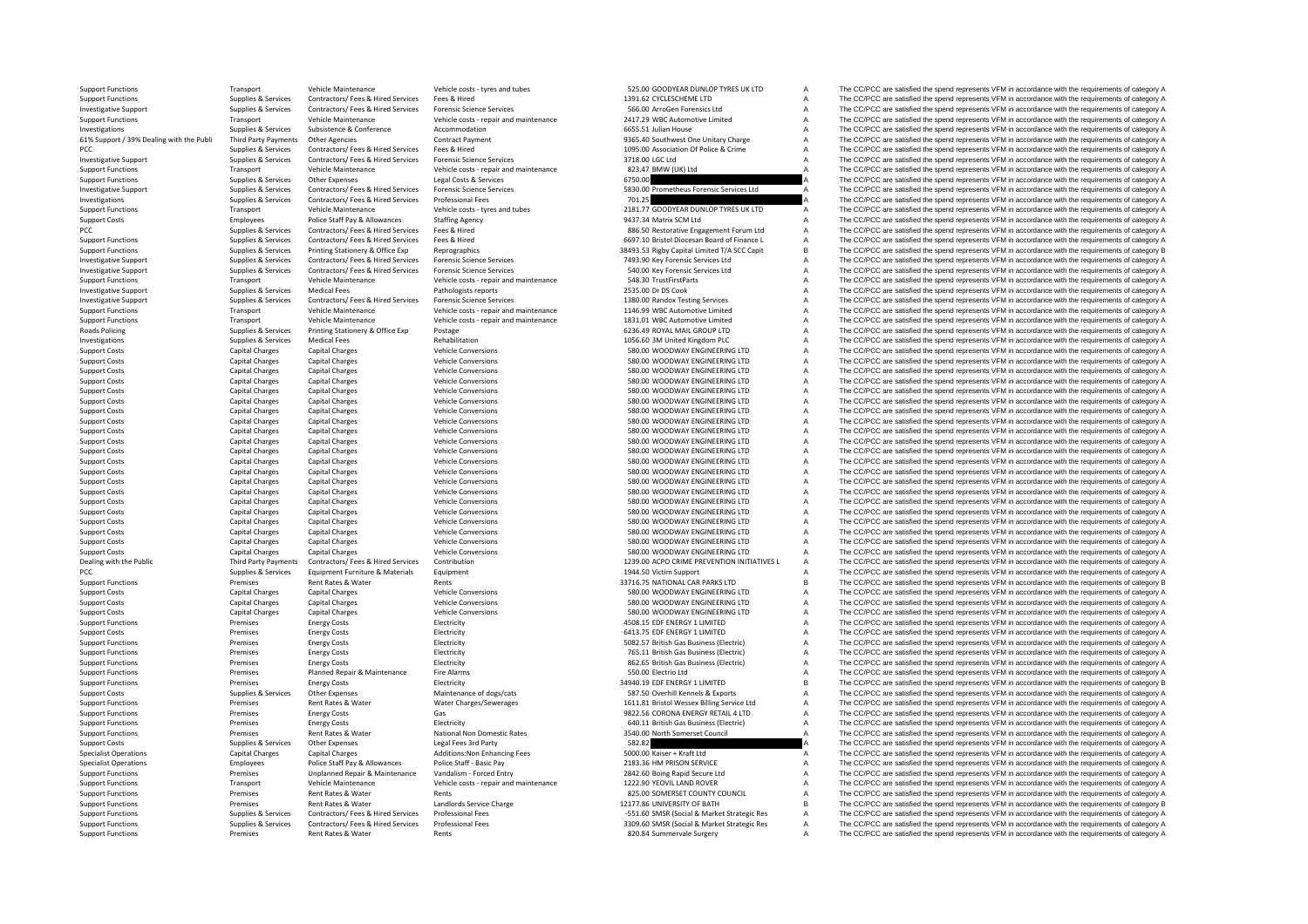**Roads Policing** Criminal JusticePCC Third Party Payments PCC Third**Roads Policing** 

Specialist Operations Employees Police Pay & Allowances Police PC · National Insurance 1686.40 PCC for Gloucestershire A The CC/PCC are satisfied the spend represents VFM in accordance with the requirements of category A

Support Functions Transport Vehicle Maintenance Vehicle costs - repair and maintenance STO.96 MJ Fews Ltd A The CC/PCC are satisfied the spend represents VFM in accordance with the requirements of category A Support Functi Support Functions Premises Rent Rates & Water Rents Rents Rents Rents Rents Rent Rates Rent Rates Rent Rents Rents Rents Rents Rents Rents Rent Rates Rent Rates Rent Rents Rents Rents Rents Rents Rents Rents Rents Rents Re Support Functions Supplies & Services Contractors/ Fees & Hired Services Professional Fees 550.00 A.D.C. (Bristol) Ltd A The CC/PCC are satisfied the spend represents VFM in accordance with the requirements of category A Investigative Support Support Supplies & Services Contractors/ Fees & Hired Services Forensic Science Services<br>
Supplies & Supplies & Services Contractors/ Fees & Hired Services Professional Fees Microsofter Services Profe Transport of the Companisment of Contractors of the Supplies & Supplies & Supplies & Supplies & Supplies & Supplies & Supplies & Supplies & Supplies of Contractors/ Fees & Hired Services Professional Fees Mille Workshop an Transport Vehicle Workshops/Maintenance Vehicle Workshop 1135.25 Calibration & Consultancy Services A The CC/PCC are satisfied the spend represents VFM in accordance with the requirements of category A investigative Suppliers and Suppliers of the Contractors (Services of the Suppliers of the CODIC CONTROLL AND THE CODIC CONTROLLER AND THE CODIC CONTROLLER AND THE CODIC CONTROLLER AND THE CODIC CONTROLLER CONTROLLER AND T Other Local Authorities or Forces Contributions to Other Forces 13309.59 PCC for Devon & Cornwall B The CC/PCC are satisfied the spend represents VFM in accordance with the requirements of category B<br>Other Local Authoritie Specialist Operations Third Party Payments Other Local Authorities or Forces Contributions to Other Forces 14857.47 PCC for Dorset B The CC/PCC are satisfied the spend represents VFM in accordance with the requirements of Specialist Operations Third Party Payments Other Local Authorities or Forces Contributions to Other Forces (Schedule and Departements of Contributions to the Forces of the COPC of Contribution of the COPC of Contribution o Specialist Operations Specialist Operations Premises Premises Energy Costs Energy Costs Electricity Electricity Electricity and the Supplements of category A The CC/PCC are satisfied the spend represents VFM in accordance Experiment of the Companies of the Supplies & Supplies & Supplies & Supplies & Supplies & Supplies & Supplies & Supplies & Supplies & Supplies of Contractors/ Fees & Hired Services Forensic Science Services and the Supplie Support Costs Supplies Supplies & Services Other Expenses Legal Costs & Services Legal Costs & Services Legal Costs & Services 2250.00 A The CC/PCC are satisfied the spend represents VFM in accordance with the requirements The CC/PCC are satisfied the spend represents VFM in accordance with the requirements of category B Support Functions Supplies & Services Contractors/ Fees & Hired Services Fees & Hired A The COPCO Are satisfied the spend represents VFM in accordance with the requirements of category A ontractors/ Fee Section Premises Contractors/ Fee Se Hired Services Waste Disposal – Premises Premises Premises<br>The Contractors of the Services Waste Disposal – Premises Contractors/ Fee Se Hired Services Waste Disposal – Premises Contractors/ Fees & Hired Services Waste Disposal - Premises Sample of the CONCIDITY CONTENT CONFIDENT A The CC/PCC are satisfied the spend represents VFM in accordance with the requirements of category A Support Functions Supplies & Support Support Exercises Contractors/ Fees & Hired Services Professional Fees Professional Fees Mustave the Mustave of the CO/PCC are satisfied the spend represents VFM in accordance with the Support Functions Capital Charges Capital Charges Other Plant & Equipment 885.30 Plastor Ltd A The CC/PCC are satisfied the spend represents VFM in accordance with the requirements of category A Supplies & Services Contractors/Fees & Hired Services Fees & Hired Contractors Fees & Hired Contractors Fees & Hired 650.00 WESSEX RESERVE FORCES & CADET ASSOC A The CC/PCC are satisfied the spend represents VFM in accorda Supplies & Services Printing Stationery & Office Exp Stationery and Stationery and Stationery and Stationery and Stationery and Stationery and Stationery and Stationery and Stationery and Stationery and Stationery and Stat Support Functions Supplies & Services Contractors/ Fees & Hired Services Fees & Hired Mired 1749.00 College of Policing A The CC/PCC are satisfied the spend represents VFM in accordance with the requirements of category A Specialist Operations Employees Indirect Employee Expenses Training - Course Fees 1749.00 College of Policing A The CC/PCC are satisfied the spend represents VFM in accordance with the requirements of category A Support Fu Support Functions Transport Vehicle Maintenance Vehicle Costs – commissioning 742.00 SEPURA PLC A The CC/PCC are satisfied the spend represents VFM in accordance with the requirements of category A Investigations and the r Investments of Contractors Supplies A The CC/PCC are satisfied the spend represents VFM in accordance with the requirements of category A Support Functions Supplies & Services Communications & Computing Equipment ICT Support Equipment ICT 818.68 SOUTH WEST ONE LIMITED A The CC/PCC are satisfied the spend represents VFM in accordance with the requirements of Support Functions Supplies & Services Contractors/ Fees & Hired Services Fees & Hired Hired Services Fees & Hired Pervices Fees & Hired Services Fees & Hired 2000.00 Penna PLC A The CC/PCC are satisfied the spend represent Support Functions Transport Functions Transport Transport Constructions Transport Vehicle Maintenance With the requirements of category A The CC/PCC are satisfied the spend represents VFM in accordance with the requirement Support Functions Transport Vehicle Maintenance Vehicle Costs - tyres and tubes 974.63 GOODYEAR DUNLOP TYRES UK LTD A The CC/PCC are satisfied the spend represents VFM in accordance with the requirements of category A<br>Supp Support Functions Supplies & Services Equipment Furniture & Materials Publications including books 631.75 Thomson Reuters A The CC/PCC are satisfied the spend represents VFM in accordance with the requirements of category Pupplies & Services Contractors/ Fees & Hired Services Fees & Hired The Mediation Ltd B The CC/PCC are satisfied the spend represents VFM in accordance with the requirements of category B<br>Pupplies & Services Contractors/ F Contractors/Fees & Hired Services Professional Fees exercise of the State of Mathyle (Health) Ltd C The CC/PCC are satisfied the spend represents VFM in accordance with the requirements of category C<br>
3600.00 Pertemps Prof Support Supplies & Services Equipment Furniture & Materials Equipment Support Support Support Support A The CC/PCC are satisfied the spend represents VFM in accordance with the requirements of category A<br>Support Functions Premises Planned Repair & Maintenance CCTV 860.00 Sovereign Fire & Security Ltd A The CC/PCC are satisfied the spend represents VFM in accordance with the requirements of category A Specialist Operations Capital Charges Capital Charges Additions:Non Enhancing Fees 1065.33 CSJ PLANNING CONSULTANTS LTD A The CC/PCC are satisfied the spend represents VFM in accordance with the requirements of category A<br> Support Functions Premises Planned Repair & Maintenance Alterations to Buildings 5938.00 FUSELAND ELECTRICAL SERVICES LTD A The CC/PCC are satisfied the spend represents VFM in accordance with the requirements of category Support Functions Supplies & Supplies & Services Communications & Computing Equipment ICT Computing Equipment ICT Computing Equipment ICT SUDES SUPPORT ONE ICT A The CC/PCC are satisfied the spend represents VFM in accorda Support Costs Supplies & Services Grants & Subscriptions Subscriptions Subscriptions Subscriptions Subscriptions Subscriptions Subscriptions Subscriptions Subscriptions Subscriptions Subscriptions Subscriptions Subscriptio Payments to Clients Crants **Crants** Voluntary Orgs 15500.00 Some to COMPONET COMPONET COMPONET PERSON CONTINUES CONTINUES ARE DESCRIPTED THE CC/PCC are satisfied the spend represents VFM in accordance with the requirements PCC Supplies B Services Grants B Subscriptions Subscriptions Subscriptions Subscriptions Subscriptions Subscriptions 19750.00 Association Of Police & Crime B The CC/PCC are satisfied the spend represents VFM in accordance Support Functions Premises Planned Repair & Maintenance Estates Costs and Assuper Costs 4156.00 White Young & Green (WYG) A The CC/PCC are satisfied the spend represents VFM in accordance with the requirements of category The CC/PCC are satisfied the spend represents VFM in accordance with the requirements of category A Support Costs Supplies & Services Equipment Furniture & Materials Equipment Operational 620.00 W A Products (UK) LTD A The CC/PCC are satisfied the spend represents VFM in accordance with the requirements of category A Sup Supplies & Supplies & Services Contractors/ Fees & Hired Services Forensic Science Services Contractors Fees At The COPCC are satisfied the spend represents VFM in accordance with the requirements of category A<br>Support Fun Energy Costs Electricity Functions Premises Electricity Support Functions Premises (Electricity A The CC/PCC are satisfied the spend represents VFM in accordance with the requirements of category A<br>Supplies & Services Othe Support Costs Supplies & Services Other Expenses Legal Fees 3rd Party Costs Category A Category A The CC/PCC are satisfied the spend represents VFM in accordance with the requirements of category A Support Costs Capital Ch Support Functions Capital Charges Capital Charges Additions:Non Enhanc Cn&Wk B&I 1512.00 Services Design Solution Ltd A The CC/PCC are satisfied the spend represents VFM in accordance with the requirements of category A Su Support Supplies & Services Other Expenses Legal Fees 3rd Party 766.20 766.20 A The CC/PCC are satisfied the spend represents VFM in accordance with the requirements of category A Support Functions Premises Contractors/ Fees & Hired Services Waste Disposal – Premises 791.00 Labwaste Ltd A The CC/PCC are satisfied the spend represents VFM in accordance with the requirements of category A Support Func Supplies & Services Contractors/ Fees & Hired Services Fees & Hired The CONTROL SERVICES ARE SERVICES ARE SATISFAN A The CC/PCC are satisfied the spend represents VFM in accordance with the requirements of category A<br>Suppl Support Functions Supplies & Services Communications & Computing Equipment ICT 5221.05 VIRGIN MEDIA PAYMENTS LTD A The CC/PCC are satisfied the spend represents VFM in accordance with the requirements of category A Support Functions Premises Energy Costs Energy Costs Electricity Electricity Electricity Electricity Electricity Electricity and tubes and the satisfied the SC/PCC are satisfied the spend represents VFM in accordance with Support Functions Transport Vehicle Maintenance Vehicle costs – tyres and tubes 516.20 CABOT TYRE SERVICE LTD A The CC/PCC are satisfied the spend represents VFM in accordance with the requirements of category A Support Fu Support Functions Transport Vehicle Maintenance Vehicle costs – tyres and tubes 1068.04 GOODYEAR DUNLOP TYRES UK LTD A The CC/PCC are satisfied the spend represents VFM in accordance with the requirements of category A Sup Support Functions Transport Vehicle Maintenance Vehicle Costs - tyres and tubes 912.00 GOODYEAR DUNLOP TYRES UK LTD A The CC/PCC are satisfied the spend represents VFM in accordance with the requirements of category A<br>Supp Support Functions Premises Energy Costs Energy Costs Electricity Electricity Electricity 536.34 British Gas Business (Electricity Sas British Gas Business (Electricity A The CC/PCC are satisfied the spend represents VFM in Support Functions Premises Energy Costs Energy Costs Electricity Electricity Electricity To a The CC/PCC are satisfied the spend represents VFM in accordance with the requirements of category A<br>The CC/PCC are satisfied the Support Functions Premises Energy Costs Electricity Electricity Premises Energy Costs Electricity Electricity and the second are and the companises (Electricity Costs Energy A The CC/PCC are satisfied the spend represents A The CC/PCC are satisfied the spend represents VFM in accordance with the requirements of category A Support Functions Premises Energy Costs Energy Costs Electricity Electricity Electricity 739.35 British Gas Business (Electricity and The CC/PCC are satisfied the spend represents VFM in accordance with the requirements of Support Functions Premises Energy Costs Energy Costs Electricity Electricity Electricity 2185.21 British Gas Business (Electric) A The CC/PCC are satisfied the spend represents VFM in accordance with the requirements of ca Support Functions Support Functions Supplies A The CC/PCC are satisfied the spend represents VFM in accordance with the requirements of category A The CC/PCC are satisfied the spend represents VFM in accordance with the re Support Functions Transport Vehicle Maintenance Vehicle Costs ‐ repair and maintenance 679.88 HOWARDS HONDA A The CC/PCC are satisfied the spend represents VFM in accordance with the requirements of category A Support Func Support Functions Transport Vehicle Maintenance Vehicle costs – commissioning 936.00 Vehicle Livery Solutions Ltd A The CC/PCC are satisfied the spend represents VFM in accordance with the requirements of category A Suppor Vehicle Materials Controllect Materials 2712.00 Vehicle Livery Solutions Ltd A The CC/PCC are satisfied the spend represents VFM in accordance with the requirements of category A The CC/PCC are satisfied the spend represen Support Costs Supplies Support Costs Control Costs Control Costs Services and December 2012 and December 2013 a The CC/PCC are satisfied the spend represents VFM in accordance with the requirements of category A Support Costs Capital Charges Capital Charges Construction & Conversion Works 1044.00 Senator International Ltd A The CC/PCC are satisfied the spend represents VFM in accordance with the requirements of category A Policing Supplies & Services Printing Stationery & Office Exp Postage Printing States Printing States Printing Supplies & Services Printing Supplies & Services Printing Supplies & Services Chengony A Supplies & Services St Support Functions Supplies & Services Other Expenses Legal Costs & Services Legal Costs & Services Legal Costs & Services 17500.00 B The CC/PCC are satisfied the spend represents VFM in accordance with the requirements of Support Costs Capital Charges Capital Charges Other Plant & Equipment 4104.00 Cleartone Telecoms Ltd A The CC/PCC are satisfied the spend represents VFM in accordance with the requirements of category A Investigative Support Supplies Appollons of Communications A Computing Equipment ICT Software 1380.00 Avatu Limited A The CC/PCC are satisfied the spend represents VFM in accordance with the requirements of category A Spec Specialist Operations Employees Police Pay & Allowances Police Sergeant - Basic Pay Police Sergeant - Basic Pay<br>The CC/PCC are satisfied the spend represents VFM in accordance with the requirements of category A Specialist Specialist Operations Employees Police Staff Pay & Allowances Police Staff - Basic Pay 2635.00 PCC for Gloucestershire A The CC/PCC are satisfied the spend represents VFM in accordance with the requirements of category A Specialist Operations Specialist Operations Police Pay & Allowances Police PC - Basic Pay 12304.75 PCC for Gloucestershire B The CC/PCC are satisfied the spend represents VFM in accordance with the requirements of category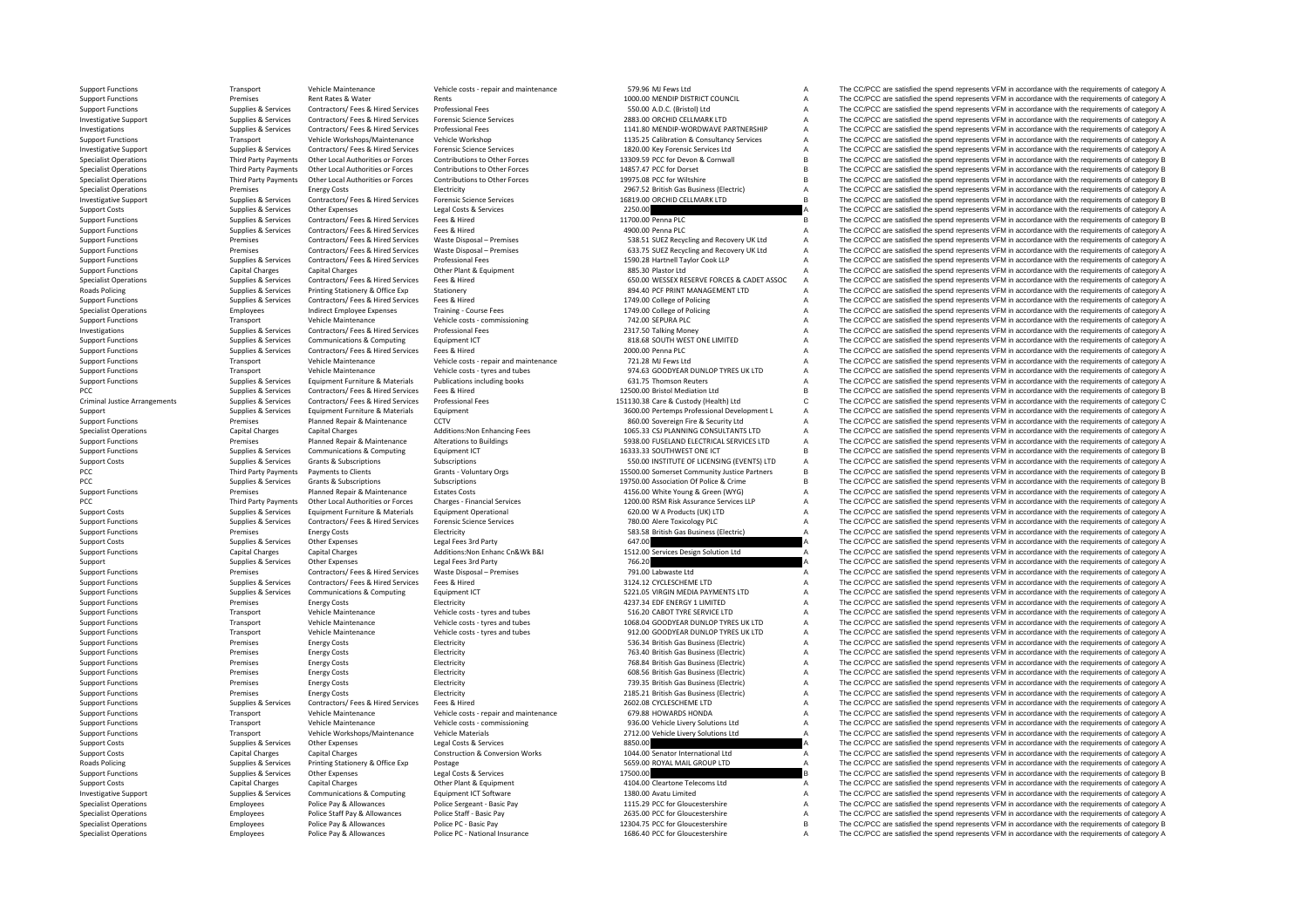Criminal JusticeCriminal JusticeCriminal JusticePCC **PCC** Third Party Payments PCC Third Party Payments **Roads Policing** 

Support Costs Supplies & Services Contractors/ Fees & Hired Services Fees & Hired Music Hired T30.00 Prompt Uk Ltd A The CC/PCC are satisfied the spend represents VFM in accordance with the requirements of category A

Specialist Operations Specialist Operations Employees Police Police Police PC - Overtime Police Police Police Police Police Police Police Police Police Police Police Police Police Police Police Police Police Police Police Specialist Operations Employees Police Pay & Allowances Police PC - Police Pension Police Pension 2977.74 PCC for Gloucestershire A The CC/PCC are satisfied the spend represents VFM in accordance with the requirements of c Specialist Operations Contrast Police Police Police Police Sergeant - Basic Pay 3399.08 PCC for Gloucestershire A The CC/PCC are satisfied the spend represents VFM in accordance with the requirements of category A The CC/P Specialist Operations The Complexes Manuform Police Pay & Allowances Police Sergeant - National Insurance 536.50 PCC for Gloucestershire A The CC/PCC are satisfied the spend represents VFM in accordance with the requiremen Specialist Operations Employees Police Overtime Police Sergeant - Overtime Police Police Sergeant - Overtime Police Sergeant - Police Sergeant - Police Sergeant - Police Persion a 1140.66 PCC for Gloucestershire A The CC/P Employees Police Pay & Allowances Police Sergeant - Police Pension 828.35 PCC for Gloucestershire A The CC/PCC are satisfied the spend represents VFM in accordance with the requirements of category A Specialist Operations Employees Police Staff Pay & Allowances Police Staff - Basic Pay 2635.00 PCC for Gloucestershire A The CC/PCC are satisfied the spend represents VFM in accordance with the requirements of category A S Specialist Operations Casts Gas Contacts Contacts Contacts Operations Casts Contacts Contacts Contacts Contacts Contacts Contacts Contacts Operations Contacts Operations Contacts Gas 1431.58 PCC for Gloucestershire A The C Specialist Operations Premises Rent Rates Rent Rates Rent Rates National Non Domestic Rates 36778.00 PCC for Gloucestershire B The CC/PCC are satisfied the spend represents VFM in accordance with the requirements of catego Specialist Operations Employees Police Pay & Allowances Police Chief Inspector – Basic Pay 4989.50 PCC for Gloucestershire A The CC/PCC are satisfied the spend represents VFM in accordance with the requirements of category Concidint Operations and Concernsive Concerns and Concerns and Capacity of the Concerns and Capacity of The CODC are printed the concerns that in concerns a concerns a concerns a concerns a concerns the concerns and concer Specialist Operations The Complete the equirements of category A Police Pay & Allowances Police Chief Inspector - Police Chief Inspector - Police Chief Inspector - Police Pay and the Corporation and the Corporations and th Specialist Operations Employees Police Pay & Allowances Police Inspector - Basic Pay 4243.75 PCC for Gloucestershire A The CC/PCC are satisfied the spend represents VFM in accordance with the requirements of category A Spe Employees Police Pay & Allowances Police Inspector - Police Pension 1026.98 PCC for Gloucestershire A The CC/PCC are satisfied the spend represents VFM in accordance with the requirements of category A Specialist Operations Employees Indirect Employee Expenses Training - Course Fees 1480.33 PCC for Devon & Cornwall A The CC/PCC are satisfied the spend represents VFM in accordance with the requirements of category A Support Functions Supplies & Services Other Expenses Legal Costs & Services 3200.00 A The CC/PCC are satisfied the spend represents VFM in accordance with the requirements of category A Support Functions Supplies & Services Other Expenses Legal Costs & Services 650.00 A The CC/PCC are satisfied the spend represents VFM in accordance with the requirements of category A Support Functions Supplies & Services Contractors/ Fees & Hired Services Fees & Hired Services Fees & Hired 2280.00 Jaluch Limitred A The CC/PCC are satisfied the spend represents VFM in accordance with the requirements of Supplies & Supplies & Services Grants & Subscriptions Subscriptions Subscriptions Subscriptions Subscriptions 2511.25 Siteimprove Ltd A The CC/PCC are satisfied the spend represents VFM in accordance with the requirements Operational Support Supplies & Services Other Expenses Dogs - Food Dogs - Food Support Dogs - Food Support Dogs - Food Support Dogs - Food Support Support Support Support Support Support Support Support Support Support Sup Supplies & Services Clothing Uniforms & Laundry Laundry & Dry Cleaning Contains and two metals of the CC/PCC are satisfied the spend represents VFM in accordance with the requirements of category A Supplies & Services Clothing Uniforms & Laundry Laundry & Dry Cleaning and the State of the COPC are satisfied the spend represents VFM in accordance with the requirements of category A<br>Premises Rent Rates & Water Rents Re Support Functions Premises Rent Rates & Water Rents Rents Rents Rents Rents Rents A Support Parking Ltd A The CC/PCC are satisfied the spend represents VFM in accordance with the requirements of category A Support Function Support Functions Premises Rent Rates & Water Rents Rents Rents Rents Rents Rents Rents A The CC/PCC are satisfied the spend represents VFM in accordance with the requirements of category A Support Functions Support Functi Support Functions Supplies A The CC/PCC are satisfied the spend represents VFM in accordance with the requirements of category A Support Functions Premises Planned Repair & Maintenance Planned Maint - Electrical 1136.00 AVON ARMOUR LTD A The CC/PCC are satisfied the spend represents VFM in accordance with the requirements of category A Support Funct Support Functions Supplies & Services Communications & Computing Equipment ICT Repairs & Maintenance 940.00 SEPURA PLC A The CC/PCC are satisfied the spend represents VFM in accordance with the requirements of category A S Premises Unplanned Repair & Maintenance Responsive Maint - Electrical 1122.89 Solar Valley Electrical Limited A The CC/PCC are satisfied the spend represents VFM in accordance with the requirements of category A suppliers Support Costs Supplies & Services Contractors/ Fees & Hired Services Fees & Hired 1596.00 Solar Valley Electrical Limited A The CC/PCC are satisfied the spend represents VFM in accordance with the requirements of category Support Functions Capital Charges Capital Charges Capital Charges Other Plant & Equipment Charges Other Plant & Equipment Charges Capital Charges Other Plant & Equipment 3960.00 Solar Valley Electrical Limited A The CC/PCC Premises Unplanned Repair & Maintenance Responsive Maint Mechanical Plant 235.00 Solar Valley Electrical Limited A The CC/PCC are satisfied the spend represents VFM in accordance with the requirements of category A<br>Support Support The CC/PCC are satisfied the spend represents VFM in accordance with the requirements of category A Investigations Supplies & Services Other Expenses Maintenance of dogs/cats 750.00 Overhill Kennels & Exports A The CC/PCC are satisfied the spend represents VFM in accordance with the requirements of category A Investigations Supplies & Services Other Expenses Maintenance of dogs/cats 750.00 Overhill Kennels & Exports A The CC/PCC are satisfied the spend represents VFM in accordance with the requirements of category A Supplies & Services Clothing Uniforms & Laundry Laundry & Dry Cleaning and the many state of the COMENT COMENT A The COMENT A The COMENT A The COMENT AGRICAL EXECUTION IN A DRAMATE DRAMATE PRESSURIAL PRESSURIAL PRESSURIAL Sunnort Eunctions Control of the properties and the property of the Planned Remain & Maintenance Alterations Health & Safety 1776 & Danis Control Control Control Control are the COPCC are satisfied the spend represents VFM Support Functions Premises Planned Repair & Maintenance Alterations – Health & Safety 630.00 Dantel Environmental Services A The CC/PCC are satisfied the spend represents VFM in accordance with the requirements of category Premises Unplanned Repair & Maintenance Responsive Maint - Plumbing & Water 625.00 Dantek Environmental Services A The CC/PCC are satisfied the spend represents VFM in accordance with the requirements of category A<br>Support Support Functions Supplies & Services Printing Stationery & Office Exp Postage 787.00 ROYAL MAIL RETAIL FINANCE OPS A The CC/PCC are satisfied the spend represents VFM in accordance with the requirements of category A Supp Support Functions Supplies & Services Other Expenses Legal Costs & Services 1332.50 A The CC/PCC are satisfied the spend represents VFM in accordance with the requirements of category A Support Functions Premises Planned Repair & Maintenance Security Support Functions and the CO/PCC are satisfied the spend represents VFM in accordance with the requirements of category A<br>Support Functions and the requireme Premises Planned Repair & Maintenance Alterations to Buildings 1029.68 DRA Maintenance Ltd A The CC/PCC are satisfied the spend represents VFM in accordance with the requirements of category A Dealing with the Public Supplies & Supplies & Supplies & Supplies Contractors/ Fees & Hired Services Professional Fees Professional Fees 28608.00 Deloitte LLP B The CC/PCC are satisfied the spend represents VFM in accordan Support Functions Supplies & Services Communications & Computing Equipment ICT Repairs & Maintenance 2300.00 CIVICA UK LTD A The CC/PCC are satisfied the spend represents VFM in accordance with the requirements of category Contractors/ Fees & Hired Services Professional Fees examples of the Company of the Company of the Company of the Company of the Company of the Company of the Company of the Company of the Company of the Company of Categor Support Functions of the COPCC are satisfied the spend represents UPM in accordance with the requirements of category A Support Functions Support Functions (Support Functions Support Functions Support Functions Support Fun Support Functions Supplies & Services Equipment Furniture & Materials Equipment Operational and the material control of the COPCC are satisfied the spend represents VFM in accordance with the requirements of category B<br>Sup B The CC/PCC are satisfied the spend represents VFM in accordance with the requirements of category B Support Functions Capital Charges Capital Charges Capital Charges ICT Equipment Purchase 12593.69 SOUTHWEST ONE ICT COMENT ONE ICT COMENT ONE ICT The CC/PCC are satisfied the spend represents VFM in accordance with the req Contractors/ Fees & Hired Services Frees & Hired - Accreditation CONSTANTERTY MANUSION CONSULTANCY LTD A The CC/PCC are satisfied the spend represents VFM in accordance with the requirements of category A<br>Equipment Furnitu Investigative Support Computer Support Support Support Support Support Formiture & Materials Equipment - Consumables and Support Consumables and a send of the CC/PCC are satisfied the spend represents VFM in accordance wit Support Functions Supplies & Services Equipment Furniture & Materials Equipment - Consumables Support - Consumables<br>Support Functions Support Support Support Support Support The Consume of the Support Consume of the Consum Support Functions Supplies & Services Contractors/Fees & Hired Services Forensic Science Services (Services Services Services Services Services Services Services Services Services Services Services Services Services Servic Support Functions Transport Vehicle Maintenance Vehicle costs – tyres and tubes 1999 Vehicle costs – tyres and tubes and tubes and tubes and CO/PCC are satisfied the spend represents VFM in accordance with the requirements Support Functions and Transport Vehicle Maintenance Vehicle costs vehicle costs and maintenance 630.00 YEOVIL MOTOR FACTORS A The CC/PCC are satisfied the spend represents VFM in accordance with the requirements of categor Support Costs Containers Employees Police Staff Pay & Allowances Staffing Agency Staffing Agency 11002.74 Matrix SCM Ltd B The CC/PCC are satisfied the spend represents VFM in accordance with the requirements of category B Operational Support Supplies & Supplies Supplies Other Expenses Vet Fees & Supplies Vet Fees & Supplies Support<br>
PCC A The CC/PCC are satisfied the spend represents VFM in accordance with the requirements of category B<br>
PC Third Party Payments Payments to Clients Grants • Voluntary Orgs 16256.50 The Southmead Project B The CC/PCC are satisfied the spend represents VFM in accordance with the requirements of category B Crants + Vehicle costs Support Functions Transport Vehicle Maintenance Vehicle costs fuel 23875.36 Arval UK Ltd B The CC/PCC are satisfied the spend represents VFM in accordance with the requirements of category B Support Functions Transport Vehicle Maintenance Vehicle Costs - fuel 4186.50 Hall Fuels a trading division of Wa A The CC/PCC are satisfied the spend represents VFM in accordance with the requirements of category A Support Support Functions Supplies & Services Printing Stationery & Office Exp Postage 770.52 PURCHASE POWER 770.52 PURCHASE POWER A The CC/PCC are satisfied the spend represents VFM in accordance with the requirements of category Support Functions Support Functions Support Functions Supplies A The CC/PCC are satisfied the spend represents VFM in accordance with the requirements of category A The CC/PCC are satisfied the spend represents VFM in acco Support Functions Transport Vehicle Maintenance Vehicle Costs - fuel and the Support Certas Energy UK Ltd T/A Pace Fuelc A The CC/PCC are satisfied the spend represents VFM in accordance with the requirements of category C Dealing with the Public Supplies & Supplies & Supplies & Supplies Communications & Computing Airwave Airwave 99003.39 AIRWAVE SOLUTIONS LTD C The CC/PCC are satisfied the spend represents VFM in accordance with the require Vehicle Costs - fuel experiments of category B and the COVID-COST Transport Transport VEM in accordance with the requirements of category B The CC/PCC are satisfied the spend represents VFM in accordance with the requireme Support Functions Supporters Support Functions Support Function Principal Stationery & Office Exp Postage 5000.00 Neopost Ltd A The CC/PCC are satisfied the spend represents VFM in accordance with the requirements of categ Support Functions Transport Vehicle Maintenance Vehicle costs – fuel exists and the and a strading division of Wa A The CC/PCC are satisfied the spend represents VFM in accordance with the requirements of category A Invest Investigations Supplies & Services Communications & Computing Equipment ICT Hardware Purch 597.60 Deltawaite Ltd A The CC/PCC are satisfied the spend represents VFM in accordance with the requirements of category A Supplies & Services Clothing Uniforms & Laundry Laundry Laundry Cleaning Support and the Support Public Party of The CC/PCC are satisfied the spend represents VFM in accordance with the requirements of category A<br>Specialis Specialist Operations Employees Police Pay & Allowances Police PC - Basic Pay 3065.50 PCC for Gloucestershire A The CC/PCC are satisfied the spend represents VFM in accordance with the requirements of category A Specialist Operations Employees Police Pay & Allowances Police PC • Police Pension Police Pension 758.78 PCC for Gloucestershire A The CC/PCC are satisfied the spend represents VFM in accordance with the requirements of ca Payments to Clients Crants Foluntary Orgs 24747.75 Victim Support B The CC/PCC are satisfied the spend represents VFM in accordance with the requirements of category B 24747.75 Victim Support 31521.67 Vodafone A The CC/PCC Support Functions Supplies & Supplies & Services Communications & Computing Telephone Calls Terms and the Support Computing 1521.67 Vodafone A The CC/PCC are satisfied the spend represents VFM in accordance with the requir Policing Supplies & Services Printing Stationery Supplies and Stationery Stationery and Manual Company of The COMMON COMMON A The CC/PCC are satisfied the spend represents VFM in accordance with the requirements of categor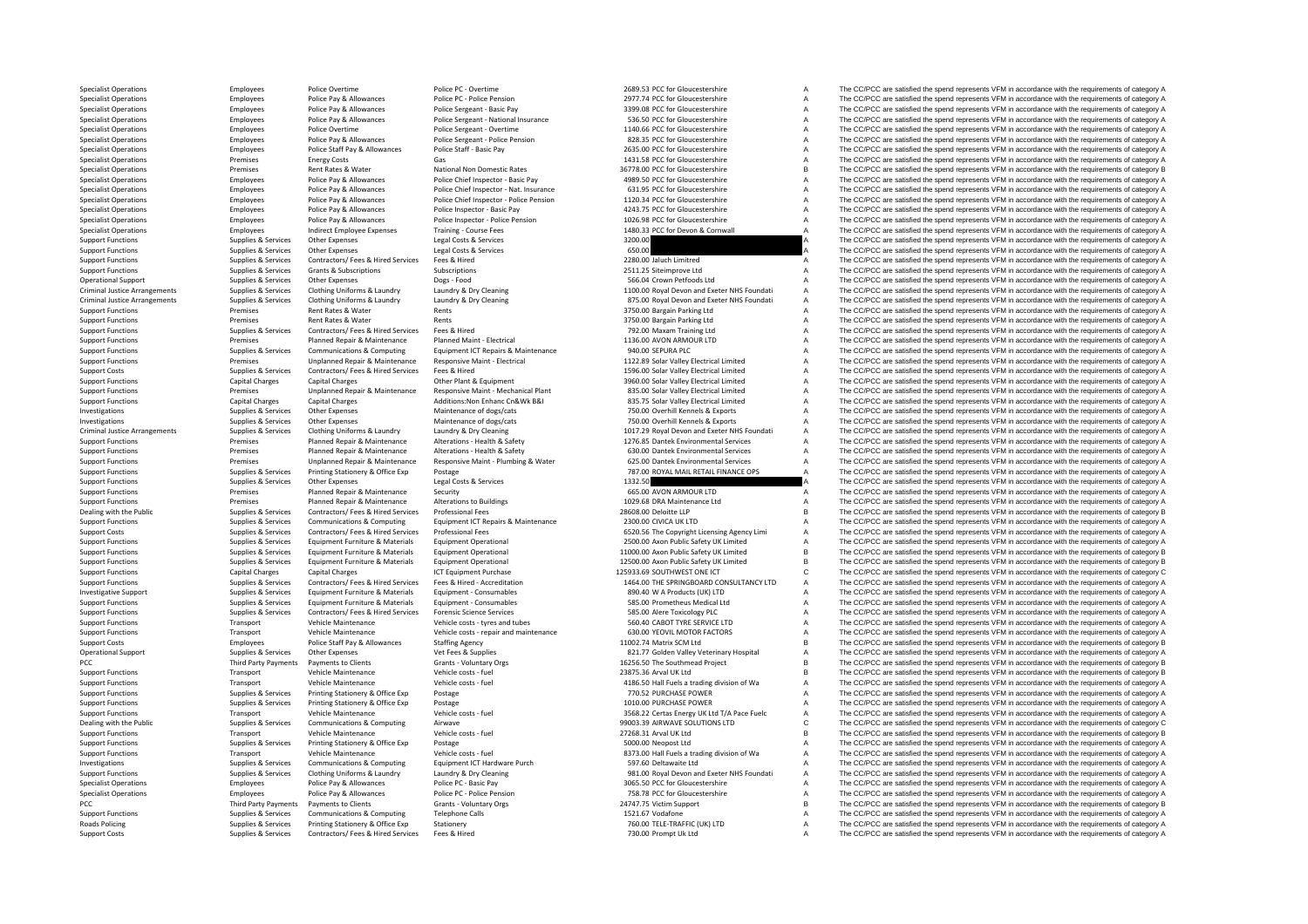Support Costs Capital Charges Capital Charges Vehicle Conversions States Vehicle Conversions 832.50 SJN Installations Ltd T/A Signals A The CC/PCC are satisfied the spend represents VFM in accordance with the requirements Support Costs Capital Charges Capital Charges Vehicle Conversions 7247.50 SJN Installations Ltd T/A Signals A The CC/PCC are satisfied the spend represents VFM in accordance with the requirements of category A The Criterio Support Functions **Support Transport Vehicle Maintenance** Vehicle cress and maintenance 632.76 City West Commercials Ltd A The CC/PCC are satisfied the spend represents VFM in accordance with the requirements of category A Support Functions Transport Vehicle Maintenance Vehicle Costs - repair and maintenance 680.30 TrustFirstParts A The CC/PCC are satisfied the spend represents VFM in accordance with the requirements of category A Support Fu Support Transport Vehicle Costs repair and maintenance and the maintenance of the COLOGING CORTUGAL CORTUGAL TRUST TRUST A The CC/PCC are satisfied the spend represents VFM in accordance with the requirements of category A Support Functions Transport Vehicle Maintenance Vehicle costs - repair and maintenance 522.04 TrustFirstParts A The CC/PCC are satisfied the spend represents VFM in accordance with the requirements of category A Support Functions Supplies & Services Communications & Computing Equipment CT 2115.96 Vodafone A The CC/PCC are satisfied the spend represents VFM in accordance with the requirements of category A The CC/PCC are satisfied The CC/PCC are satisfied the spend represents VFM in accordance with the requirements of category B Operational Support Third Party Payments Police Pay & Allowances Contribution to Tri-force 238000.00 PCC for Gloucestershire CCPCC are satisfied the spend represents VFM in accordance with the requirements of category C<br>Su Support Supplies & Supplies & Services Communications & Computing Equipment ICT 2606.52 BRITISH TELECOMMUNICATIONS PLC A The CC/PCC are satisfied the spend represents VFM in accordance with the requirements of category A<br>S Support Functions Support Computing Services Communications Services Computing Equipment ICT Software 16160.00 Support DEL The CC/PCC are satisfied the computations VFM in accordance with the requirements of category B Support Costs Supplies & Services Other Expenses Legal Fees 3rd Party 24000.00 Controlled and Depart of CO/PCC are satisfied the spend represents VFM in accordance with the requirements of category B Specialist Operations Specialist Operations Supplies & Services Equipment Furniture & Materials Equipment Comment Comment Comment Comment Comment Comment Comment Comment Comment Comment Comment of The CC/PCC are satisfied the spend represents V Specialist Operations Supplies & Services Equipment Furniture & Materials Equipment 1216.80 Thorne Security A The CC/PCC are satisfied the spend represents VFM in accordance with the requirements of category A Support Functions Premises Planned Repair & Maintenance Alterations - Health & Safety 1112.00 STO SAFE T QUIP A The CC/PCC are satisfied the spend represents VFM in accordance with the requirements of category A Support Functions Third Party Payments Other Agencies Contract Payment 25500.00 Southwest One Unitary Charge B The CC/PCC are satisfied the spend represents VFM in accordance with the requirements of category B Support Functions Premises Planned Repair & Maintenance Alterations - Health & Safety 720.00 STQ SAFE T QUIP A The CC/PCC are satisfied the spend represents VFM in accordance with the requirements of category A Supplies & Supplies & Supplies & Supplies & Contractors/ Fees & Hired Services Forensic Science Services Contract Development and the and a services and a service of the Support Purchast The CC/PCC are satisfied the spend Third Party Payments Other Agencies Contract Payment 2592.86 Southwest One Unitary Charge A The CC/PCC are satisfied the spend represents VFM in accordance with the requirements of category A Support Functions Third Party Payments Other Agencies Contract Payment Contract Payment 1449962.29 Southwest One Unitary Charge C The CC/PCC are satisfied the spend represents VFM in accordance with the requirements of cat Support Costs Premises Rent Rates & Water Water Charges/Sewerages 803.35 Bristol Wessex Billing Service Ltd A The CC/PCC are satisfied the spend represents VFM in accordance with the requirements of category A Support Functions Premises Energy Costs Gas Gas Gas Energy Costs Gas Casts Gas 1263.78 CORONA ENERGY RETAIL 4 LTD A The CC/PCC are satisfied the spend represents VFM in accordance with the requirements of category A Suppor Support Functions Premises Energy Costs Gas Case Costs Gas Costs Case Costs Case 1205.19 CORONA ENERGY RETAIL 4 LTD A The CC/PCC are satisfied the spend represents VFM in accordance with the requirements of category A Inve Investigations Supplies & Services Other Expenses Legal Costs & Services 2970.00 A The CC/PCC are satisfied the spend represents VFM in accordance with the requirements of category A Supplies & Services VEM in accordance w The CC/PCC are satisfied the spend represents VFM in accordance with the requirements of category A Support Functions Supplies & Services Communications & Computing Equipment ICT Hardware Purch 776.40 Softcat Limited A The CC/PCC are satisfied the spend represents VFM in accordance with the requirements of category A Sup Support Functions Supplies & Services Communications & Computing Equipment ICT Hardware Purch 1489.20 Softcat Limited A The CC/PCC are satisfied the spend represents VFM in accordance with the requirements of category A Su Employees Police Staff Pay & Allowances Staffing Agency 23059.71 Matrix SCM Ltd B The CC/PCC are satisfied the spend represents VFM in accordance with the requirements of category B Staffing Agency 4 23059.71 Matrix SCM Lt Support Functions Supplies Services Equipment Functions & Materials Equipment Services Equipment Services Equipment Services Equipment A The CC/PCC are satisfied the spend represents VFM in accordance with the requirements Support Functions Transport Vehicle Maintenance Vehicle Costs ‐ repair and maintenance 743.60 Support Cook & Sons Ltd A The CC/PCC are satisfied the spend represents VFM in accordance with the requirements of category A Su Support Functions Premises Contractors/ Fees & Hired Services Waste Disposal – Premises Functions Premises 575.00 Perrys Recycling Ltd A The CC/PCC are satisfied the spend represents VFM in accordance with the requirements Support The CC/PCC are satisfied the spend represents VFM in accordance with the requirements of category A Support Costs Supplies & Supplies & Services Communications & Computing Equipment ICT Software 995.00 IDEAGEN SOFTWARE A The CC/PCC are satisfied the spend represents VFM in accordance with the requirements of category A S Support Costs Support Control of the Communications Communications of Computing Computing Computing Computing Computing Computing Support of the Supplies Computing Computing Computing Computing Support of the Support of Th Support Costs Supplies & Supplies & Services Communications & Computing Equipment ICT Software 995.00 IDEAGEN SOFTWARE A The CC/PCC are satisfied the spend represents VFM in accordance with the requirements of category A V Support Functions **Support Transport Vehicle Maintenance** Vehicle crists **tyres and tubes** 1269.00 GOODYEAR DUNLOP TYRES UK TD A The CC/PCC are satisfied the spend represents VFM in accordance with the requirements of cate Support Functions Support Functions Premises Energy Costs Electricity Functions and the CC/PCC are satisfied the spend represents VFM in accordance with the requirements of category A Support Functions Transport Vehicle Workshops/Maintenance Vehicle Workshop 1750.00 Trojan 1750.00 Trojan A The CC/PCC are satisfied the spend represents VFM in accordance with the requirements of category A Support Costs C Support Costs Capital Charges Capital Charges ICT Equipment Purchase 1979.00 SOUTH WEST ONE LIMITED A The CC/PCC are satisfied the spend represents VFM in accordance with the requirements of category A Operational Support Supplies & Services Other Expenses Dogs - Purchase 750.00 750.00 A The CC/PCC are satisfied the spend represents VFM in accordance with the requirements of category A Operational Support Supplies & Supplies & Services Other Expenses Dogs - Purchase Dogs - Purchase Dogs • Purchase 750.00 2012 750.00 2012 750.00 A The CC/PCC are satisfied the spend represents VFM in accordance with the re The CC/PCC are satisfied the spend represents VFM in accordance with the requirements of category A Investigative Support Supplies & Services Contractors/ Fees & Hired Services Forensic Science Services 7666.66 Key Forensic Services Ltd A The CC/PCC are satisfied the spend represents VFM in accordance with the requirements of category A Support Functions Supplies & Supplies & Supplies Communications & Computing Equipment ICT Software 1450.00 CIVICA UK LTD A The CC/PCC are satisfied the spend represents VFM in accordance with the requirements of category A SUPPORT CONSTRUCT CONSTRUCT CONSTRUCT CONSTRUCT CHARGES CAPITAL CHARGES ON THE CONSTRUCT ARE SATISFIED ON THE CONSTRUCT ON A The CONSTRUCT ARE SATISFIED ON THE SATISFIED ON A THE CONSTRUCT ON A SATISFIED ON A THE CONSTRUCT Support Costs Capital Charges Capital Charges Capital Charges Other Plant & Equipment Charges Other Plant & Equipment Charges Capital Charges Capital Charges Other Plant & Equipment Development 9201.84 SOUTH WEST ONE LIMIT Investigative Support Supplies & Services Other Expenses Supplies & Services Supplies & Services Supplies & Services Supplies & Services Supplies & Services Supplies & Services 900.00 Systems Technology Consultants Ltd A T Support Functions and Premises Planned Renair & Maintenance Servicing - Serverage Pumps & Sentic Serverage Pumps & Sentic Serverage Pumps & Sentic Serverage Pumps & Sentic Serverage Pumps & Sentic Serverage Pumps & Sentic Support Functions Premises Planned Repair & Maintenance Repairs & Maint General 719.00 Good Riddance Pest Control Ltd A The CC/PCC are satisfied the spend represents VFM in accordance with the requirements of category B<br>Su Stationery Tuncking Support Tuncking Stations Supplies Category B The CC/PCC are satisfied the spend represents VFM in accordance with the requirements of category B 3088.70 SOUTHWEST ONE ICT A The CC/PCC are satisfied the Support Functions Capital Charges Capital Charges ICT Equipment Purchase – 8088.70 SOUTHWEST ONE ICT A The CC/PCC are satisfied the spend represents VFM in accordance with the requirements of category A Support Functions Capital Charges Capital Charges Capital Charges ICT Equipment Purchase Fast of CHARGES CAPITAL CHARGES CAPITAL CHARGES INTERNATION CONTENTS ONE ICT A The CC/PCC are satisfied the spend represents VFM in a Support Functions Capital Charges Capital Charges Capital Charges ICT Equipment Purchase – 5152.00 SOUTHWEST ONE ICT A The CC/PCC are satisfied the spend represents VFM in accordance with the requirements of category A Sup Support Functions Capital Charges Capital Charges Capital Charges ICT Equipment Purchase – 3244.20 SOUTHWEST ONE ICT A The CC/PCC are satisfied the spend represents VFM in accordance with the requirements of category A Sup Support Functions Capital Charges Capital Charges **Capital Charges Capital Charges ICT Equipment** Purchase **Capital Charges Capital Content A The CC/PCC are satisfied the spend represents VFM in accordance with the require** Support Functions Capital Charges Capital Charges Capital Charges ICT Equipment Purchase -865.20 SOUTHWEST ONE ICT A The CC/PCC are satisfied the spend represents VFM in accordance with the requirements of category A Suppo Support Functions Capital Charges Capital Charges Capital Charges ICT Equipment Purchase Face Companies of Capital Charges Capital Charges Capital Charges ICT Equipment Purchase 10.50 SOUTHWEST ONE ICT A The CC/PCC are sat Support Functions Capital Charges Capital Charges Capital Charges ICT Equipment Purchase 710.50 SOUTHWEST ONE ICT A The CC/PCC are satisfied the spend represents VFM in accordance with the requirements of category A Suppor Support Functions Capital Charges Capital Charges Capital Charges Capital Charges 2047.76 SOUTHWEST ONE ICT A The CC/PCC are satisfied the spend represents VFM in accordance with the requirements of category A The CC/PCC a Support Functions Capital Charges Capital Charges Capital Charges ICT Equipment Purchase 9789.78 SOUTHWEST ONE ICT A The CC/PCC are satisfied the spend represents VFM in accordance with the requirements of category A Suppo Support Functions Capital Charges Capital Charges Capital Charges ICT Equipment Purchase 20731.68 SOUTHWEST ONE ICT AND The CC/PCC are satisfied the spend represents VFM in accordance with the requirements of category B Su SUPPORT THE COVEC Are satisfied the spend represents VFM in accordance with the requirements of category B The CC/PCC are satisfied the spend represents VFM in accordance with the requirements of category B The CC/PCC are Support Functions Capital Charges Capital Charges Capital Charges ICT Equipment Purchase 1975.20 SOUTHWEST ONE ICT ARENE ICT B The CC/PCC are satisfied the spend represents VFM in accordance with the requirements of catego Support Functions Capital Charges Capital Charges Capital Charges ICT Equipment Purchase 46354.00 SOUTHWEST ONE ICT B The CC/PCC are satisfied the spend represents VFM in accordance with the requirements of category B Spen S5646.00 SOUTHWEST ONE ICT COMPUTE COMPONERS CAPITAL CHARGES CAPITAL CHARGES CAPITAL CHARGES CONFINITIONS CONT<br>The CC/PCC are satisfied the spend represents VFM in accordance with the requirements of category C<br>S7734.80 SO Support Functions Capital Charges Capital Charges ICT Equipment Purchase 57734.80 SOUTHWEST ONE ICT C The CC/PCC are satisfied the spend represents VFM in accordance with the requirements of category C Support Functions Functions Premises Energy Costs Gas Gas The CORONA ENERGY RETAIL 4 LTD A The CC/PCC are satisfied the spend represents VFM in accordance with the requirements of category A Support Functions Premises Energy Costs Gas Gas Gas 731.95 CORONA ENERGY RETAIL 4 LTD A The CC/PCC are satisfied the spend represents VFM in accordance with the requirements of category A Investigations Supplies Accorders Supplies & Services Contractors/ Fees & Hired Services Fees & Hired 550.80 DRA Maintenance Ltd A The CC/PCC are satisfied the spend represents VFM in accordance with the requirements of ca Support Functions Premises Rent Rates & Water Landlords Service Charge 1050.00 SUFFOLK LIFE ANNUITIES LTD A The CC/PCC are satisfied the spend represents VFM in accordance with the requirements of category A Support Functions Capital Charges Capital Charges Capital Charges Additions:Non Enhanc Cn&Wk B&I 59934.02 D R Jones (Yeovil) Ltd C The CC/PCC are satisfied the spend represents VFM in accordance with the requirements of ca Support Functions Premises Energy Costs Gas Gas CORONA ENERGY RETAIL 4 LTD A The CC/PCC are satisfied the spend represents VFM in accordance with the requirements of category A Supplies & Supplies & Supplies & Subsistence & Conference Accommodation Accommodation 1653.00 Click Travel Ltd A The CC/PCC are satisfied the spend represents VFM in accordance with the requirements of category A Sunnort Eunctions Services Premises Planned Renair & Maintenance Servicing - Servicing - Servicing - Servicing - Servicing - Servicing - Servicing - Saude Caster Call States Collumn (States Collumn and Service Caster Caste Support Functions Premises Planned Repair & Maintenance Servicing - Sewerage Pumps & Septic 634.93 Xylem Water Solutions UK Ltd A The CC/PCC are satisfied the spend represents VFM in accordance with the requirements of cat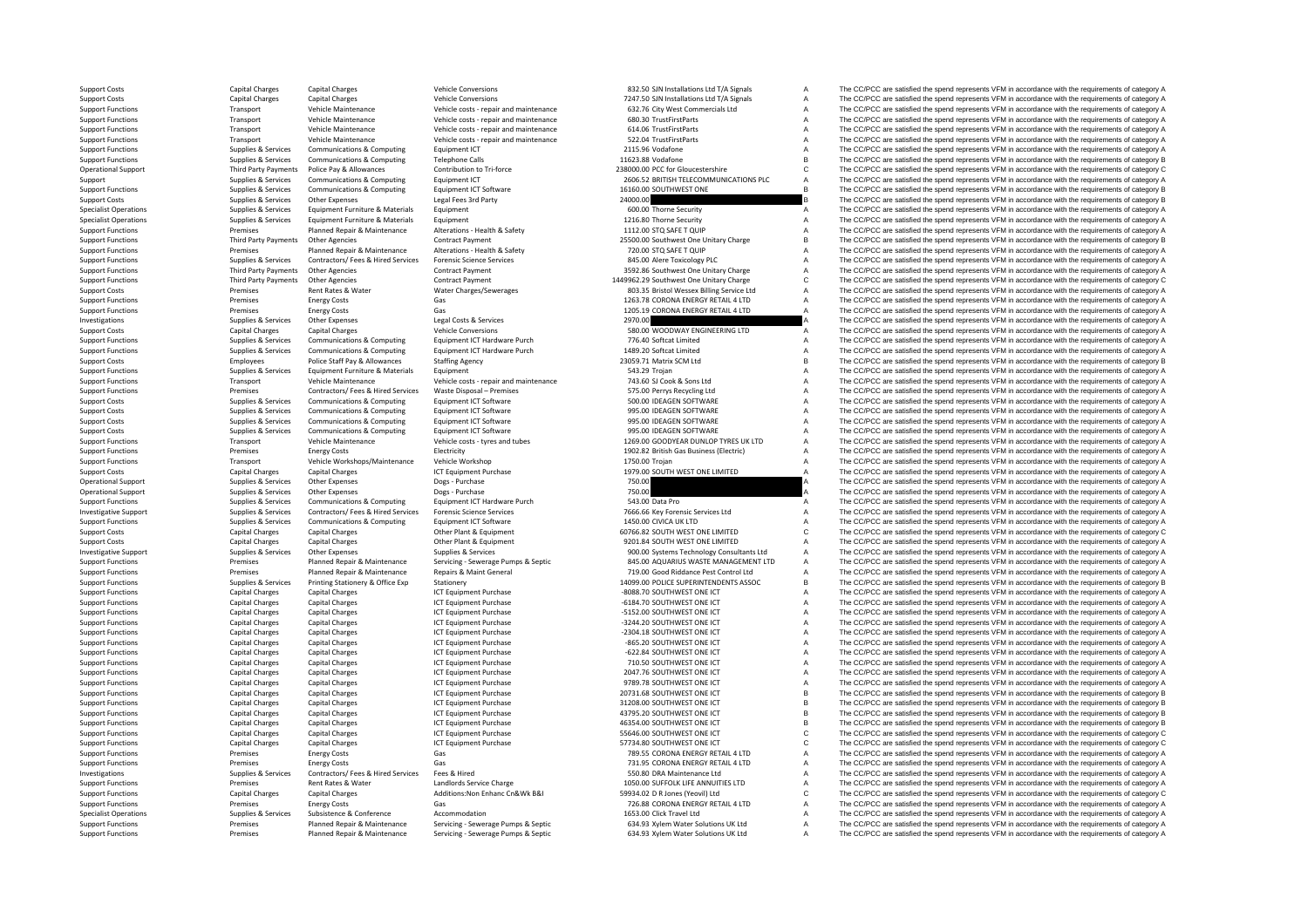Roads Policing Criminal Justice

Support Functions Support Premises Promises Planned Repair & Maintenance Servicing - Severage Pumps & Septic 634.93 Xylem Water Solutions UKLI A The CC/PCC are satisfied the spend represents VFM in accordance with the requ Supplies & Services Clothing Uniforms & Laundry Clothing & Uniforms - non-stock 648.00 William Supple & Sons Ltd A The CC/PCC are satisfied the spend represents VFM in accordance with the requirements of category A supplie Sunnet Europeant Sunnite R. Senings Clering Uniforms & Laundry Clering & Uniforms non-stork CAR CONSULT Contains Constant Constant Constant Constant Constant Constant Constant Constant Constant Constant Constant Constant C Supplies & Services Clothing Uniforms & Laundry Clothing & Uniforms - non-stock and the Support Functions and The CC/PCC are satisfied the spend represents VFM in accordance with the requirements of category A<br>Support Func Support Functions Supplies & Services Clothing Uniforms & Laundry Clothing & Uniforms - non-stock 1215.00 William Support Bons Ltd A The CC/PCC are satisfied the spend represents VFM in accordance with the requirements of The CC/PCC are satisfied the spend represents VFM in accordance with the requirements of category A Investigative Support Supplies & Services Other Expenses Supplies & Services Supplies & Services 1305.00 Systems Technology Consultants Ltd A The CC/PCC are satisfied the spend represents VFM in accordance with the require Support Functions Supplies A The CC/PCC are satisfied the spend represents VFM in accordance with the requirements of category A<br>2475.00 COUNTY CARS A The CC/PCC are satisfied the spend represents VFM in accordance with th Support Functions Transport Vehicle Hire Hired Vehicle Costs 2475.00 COUNTY CARS A The CC/PCC are satisfied the spend represents VFM in accordance with the requirements of category A Theory and the requirements of category Support Functions Premises Planned Repair & Maintenance Planned Maint - Mechanical Plant 8028.90 Integral UK Ltd A The CC/PCC are satisfied the spend represents VFM in accordance with the requirements of category A Decleti Investment Cumpler Consider Communications Communications Communications Communications Communications Communications Communications Communications Communications Communications Communications Communications Communications Policing Supplies & Services Printing Stationery & Office Exp Stationery Stationery Stationery Stationery Stationery Stationery Stationery Stationery Stationery Stationery Stationery 670.80 PCF PRINT MANAGEMENT LTD A The C Support Functions Premises Planned Repair & Maintenance Planned Maint - Ext Wall Window or Door 3236.00 AVON ARMOUR LTD A The CC/PCC are satisfied the spend represents VFM in accordance with the requirements of category A The CC/PCC are satisfied the spend represents VEM in accordance with the requirements of category A Support Costs Capital Charges Capital Charges Vehicles Purchase 19800.66 Volkswagen Group UK Ltd Vehicles B The CC/PCC are satisfied the spend represents VFM in accordance with the requirements of category B Specialist Operations Transport Transport Vehicle Maintenance Vehicle Costs - fuel Vehicle Costs - fuel Vehicle Costs - fuel 1643.18 A The CC/PCC are satisfied the spend represents VFM in accordance with the requirements o Investigative Support Support Supporte Supporter Supporter Contractors/ Fees & Hired Services Forensic Science Services on the Support of the CO/PCC are satisfied the spend represents VFM in accordance with the requirement Investigative Support Support Supplies & Services Contractors/ Fees & Hired Services Forensic Science Services<br>
Support Functions Contractors of the COPCC are satisfied the spend represents VFM in accordance with the requi Support Functions Premises Energy Costs Cases Gas Contains Cases Contains Contains Contains Contains Contains Contains Contains Contains Contains Contains Premises Energy Costs Gas Energy Costs Gas Electricity Costs Electr Support Functions Premises Energy Costs Electricity Electricity Electricity 2849.03 British Gas Business (Electricity A The CC/PCC are satisfied the spend represents VFM in accordance with the requirements of category A In Investigative Support Support Support Support Support Medical Fees Pathologists reports Pathologists reports 10140.00 DR R J DELANEY B The CC/PCC are satisfied the spend represents VFM in accordance with the requirements o Investigative Support Support Supplies & Services Contractors/ Fees & Hired Services Forensic Science Services<br>
Supplies A Specialist Operations Supplies A Supplies & Services Insurance Ceneral Insurance General Manual and Specialist Operations Supplies & Services Insurance Services Insurance General 1408.24 Colliers International Client Accou A The CC/PCC are satisfied the spend represents VFM in accordance with the requirements of category Support Costs Supplies & Services Other Expenses Legal Fees 3rd Party Legal Fees 3rd Party 645.32 A The CC/PCC are satisfied the spend represents VFM in accordance with the requirements of category A Support Functions and Rents Premises Rent Rates Rent Rates Rents A The CC/PCC are satisfied the spend represents VFM in accordance with the requirements of category A The CC/PCC are satisfied the spend represents VFM in accordance with the requ Support Costs Premises Rent Rates & Water Premises Premises Premises Premises Premises Premises Premises Premises Premises Premises Premises Repairs Repairs Repairs Repairs Repairs Conceral States Support Costs and the CC/ Support Functions Premises Planned Repair & Maintenance Repairs & Maint General 540.00 Really Wild Adventures A The CC/PCC are satisfied the spend represents VFM in accordance with the requirements of category A Support Fu Support Functions Support Functions Support Functions Equipment ICT COMPUTING COMPUTING A The CC/PCC are satisfied the spend represents VFM in accordance with the requirements of category A Vehicle of the Support of the Su Specialist Operations and Transport Vehicle Maintenance Vehicle Costs and Vehicle Costs and The CC/PCC are satisfied the spend represents VFM in accordance with the spening of category A The CC/PCC in a condition of catego Investigative Support Support Supplies & Services Contractors/ Fees & Hired Services Forensic Science Services Services Supported a Supported a The CC/PCC are satisfied the spend represents VFM in accordance with the requi Contractors/ Fees & Hired Services Forensic Science Services envirors of a mass and the COPCC are satisfied the spend represents VFM in accordance with the requirements of category A<br>Vehicle costs - repair and maintenance Support Functions Transport Vehicle Maintenance Vehicle costs ‐ repair and maintenance 542.13 Hall's Electrical Ltd A The CC/PCC are satisfied the spend represents VFM in accordance with the requirements of category A Operational Support Support Support Support Support Support Support Support Support Support Support Support Support Support Support Support Support Support Support Support Support Support Support Support Support Support Su Operational Support Supplies & Services Other Expenses Dogs - Food Dogs - Food 754.72 Crown Petfoods Ltd A The CC/PCC are satisfied the spend represents VFM in accordance with the requirements of category A Support Transpo Support Functions Transport Vehicle Maintenance Vehicle Costs – tyres and tubes 2542.25 GOODYEAR DUNLOP TYRES UK LTD A The CC/PCC are satisfied the spend represents VFM in accordance with the requirements of category A Spe Special Charges Capital Charges Capital Charges Capital Charges Capital Charges ICT Equipment Purchase 999.95 LONDON CAMERA EXCHANGE GROUP A The CC/PCC are satisfied the spend represents VFM in accordance with the requirem Specialist Operations Capital Charges Capital Charges Capital Charges ICT Equipment Purchase 1559.98 LONDON CAMERA EXCHANGE GROUP A The CC/PCC are satisfied the spend represents VFM in accordance with the requirements of c Support Functions Supplies & Services Other Expenses Legal Costs & Services Legal Costs & Services Legal Costs & Services 3690.00 A The CC/PCC are satisfied the spend represents VFM in accordance with the requirements of c Other Expenses Legal Costs & Services 2007 A The CC/PCC are satisfied the spend represents VFM in accordance with the requirements of category A<br>Communications & Computing Foulument ICT Experiments of category A The CC/PCC Support Functions Supplies & Supplies & Services Communications & Computing Equipment ICT Support Function Computing Computing Equipment ICT Support ELEEN SUPPORT A The CC/PCC are satisfied the spend represents VFM in acco Support Functions Supplies & Supplies & Supplies Communications & Computing Equipment ICT Computing Equipment ICT COMPONICA O2 (UK) LTD A The CC/PCC are satisfied the spend represents VFM in accordance with the requirement The CC/PCC are satisfied the spend represents VFM in accordance with the requirements of category A Support Costs Supplies & Services Contractors/ Fees & Hired Services Fees & Hired Materials Press & Hired Materials Press & Hired Materials Press & Hired 2584.00 Security Services (UK) Lt A The CC/PCC are satisfied the spe Specialist Operations Supplies & Supplies & Supplies & Supplieres Equipment Equipment Equipment Equipment Equipment Equipment Equipment Equipment Equipment Equipment Equipment Equipment Equipment Equipment Equipment Equipm Arrangements Supplies Arrangements Supplies A The CC/PCC are satisfied the spend represents VFM in accordance with the requirements of category A The CC/PCC are satisfied the spend represents VFM in accordance with the req Support Functions Transformations Premises Cleaning & Domestic Supplies Cleaning Charges Cleaning Charges Cleaning Charges Cleaning Charges 2599.40 Sodexo Limited A The CC/PCC are satisfied the spend represents VFM in acco Support Functions Premises Cleaning & Domestic Supplies Cleaning Charges 19788.10 Sodexo Limited B The CC/PCC are satisfied the spend represents VFM in accordance with the requirements of category B Premises Cleaning & Domestic Supplies Cleaning Charges 2310.05 Sodexo Limited 2009 and The CC/PCC are satisfied the spend represents VFM in accordance with the requirements of category A The Creaning Charges 2307.00 Sodexo Support Functions Premises Cleaning & Domestic Supplies Cleaning Charges Cleaning Charges Cleaning Charges Cleaning Charges Cleaning Charges Support Company and the CC/PCC are satisfied the spend represents VFM in accordan Support Costs Premises Cleaning & Domestic Supplies Cleaning Charges Cleaning Charges Cleaning Charges Cleaning Charges A The CC/PCC are satisfied the spend represents VFM in accordance with the requirements of category A Premises Cleaning & Domestic Supplies Cleaning Charges Cleaning Charges Cleaning Charges Cleaning Charges Cleaning Charges Cleaning Charges 679.92 Sodexo Limited A The CC/PCC are satisfied the spend represents VFM in accor Specialist Operations Specialist Operations Folice Police Police Police PC - Overtime Police PC - Overtime Police PC - Overtime 1200.17 PCC for Dorset A The CC/PCC are satisfied the spend represents VFM in accordance with Support Functions Premises Cleaning & Domestic Supplies Cleaning Charges Cleaning Charges 2599.40 Sodexo Limited A The CC/PCC are satisfied the spend represents VFM in accordance with the requirements of category A Support Functions Premises Cleaning & Domestic Supplies Cleaning Charges Cleaning Charges 20175.78 Sodexo Limited B The CC/PCC are satisfied the spend represents VFM in accordance with the requirements of category B Suppor Support Functions Premises Cleaning & Domestic Supplies Cleaning Charges Cleaning Charges 2310.05 Sodexo Limited A The CC/PCC are satisfied the spend represents VFM in accordance with the requirements of category A Support Functions Premises Cleaning & Domestic Supplies Cleaning Charges Cleaning Charges Cleaning Charges Cleaning Charges Cleaning Charges Support Category A The CC/PCC are satisfied the spend represents VFM in accordanc Support Costs Premises Cleaning & Domestic Supplies Cleaning Charges Cleaning Charges Cleaning Charges A 4637.96 Sodexo Limited A The CC/PCC are satisfied the spend represents VFM in accordance with the requirements of cat Supplies & Services Equipment Furniture & Materials Equipment Repairs & Materiance and a service and the COPCC are satisfied the spend represents VFM in accordance with the requirements of category A services of Cleaning C Premises Cleaning & Domestic Supplies Cleaning Charges 2013 Cleaning Charges 913.95 Sodexo Limited A The CC/PCC are satisfied the spend represents VFM in accordance with the requirements of category A Support Functions Cleaning & Domestic Supplies Cleaning Charges 1062.97 Sodexo Limited A The CC/PCC are satisfied the spend represents VFM in accordance with the requirements of category A Support Functions Premises Cleaning & Domestic Supplies Cleaning Charges Cleaning Charges 2109.17 Sodexo Limited A The CC/PCC are satisfied the spend represents VFM in accordance with the requirements of category A Support Support Functions Premises Category A The CC/PCC are satisfied the spend represents VFM in accordance with the requirements of category A The CC/PCC are satisfied the spend represents VFM in accordance with the requirement Support Functions Premises Cleaning & Domestic Supplies Cleaning Charges Cleaning Charges Cleaning Charges 662.05 Sodexo Limited A The CC/PCC are satisfied the spend represents VFM in accordance with the requirements of ca Support Functions Premises Cleaning & Domestic Supplies Cleaning Charges Cleaning Charges Cleaning Charges Cleaning Charges Cleaning Charges States 730.71 Sodexo Limited A The CC/PCC are satisfied the spend represents VFM Cleaning & Domestic Supplies Cleaning Charges Cleaning Charges 730.71 Sodexo Limited The CC/PCC are satisfied the spend represents VFM in accordance with the requirements of category A Cleaning Charges 730.71 Sodexo Limite Support Functions Premises Cleaning & Domestic Supplies Cleaning Charges 1300.59 Sodexo Limited A The CC/PCC are satisfied the spend represents VFM in accordance with the requirements of category A Support Functions Premises Cleaning & Domestic Supplies Cleaning Charges Cleaning Charges 777.94 Sodexo Limited A The CC/PCC are satisfied the spend represents VFM in accordance with the requirements of category A Investigative Support Third Party Payments Other Local Authorities or Forces Contributions to Other Forces 51436.73 PCC for Devon & Comwall C The CC/PCC are satisfied the spend represents VFM in accordance with the require Support Functions Supplies & Services Contractors/ Fees & Hired Services Fees & Hired Musical Pees & Hired 2832.48 CYCLESCHEME LTD A The CC/PCC are satisfied the spend represents VFM in accordance with the requirements of Support Functions Supplies & Services Communications & Computing Foulthment ICT 1625.00 Incom Telecommunications A The CC/PCC are satisfied the spend represents VFM in accordance with the requirements of category A Support Functions Supplies & Supplies & Supplies Communications & Computing Equipment ICT and ware Purch 1944.00 Vodafone A The CC/PCC are satisfied the spend represents VFM in accordance with the requirements of category Investigations Supplies & Services Communications & Computing Equipment ICT Hardware Purch 1151.66 Novatech Limited A The CC/PCC are satisfied the spend represents VFM in accordance with the requirements of category A Supp Support Employees Indirect Employee Expenses Capital Cost‐Early Retirement 9452.66 Somerset County Council A The CC/PCC are satisfied the spend represents VFM in accordance with the requirements of category A Support Functions Support Support Communications & Computing Foundment ICT Software 749.50 A The CC/PCC are satisfied the spend represents VFM in accordance with the requirements of category A Support Functions Supplies & Services Communications & Computing Equipment ICT Software 850.00 Aligned Assets Ltd A The CC/PCC are satisfied the spend represents VFM in accordance with the requirements of category A